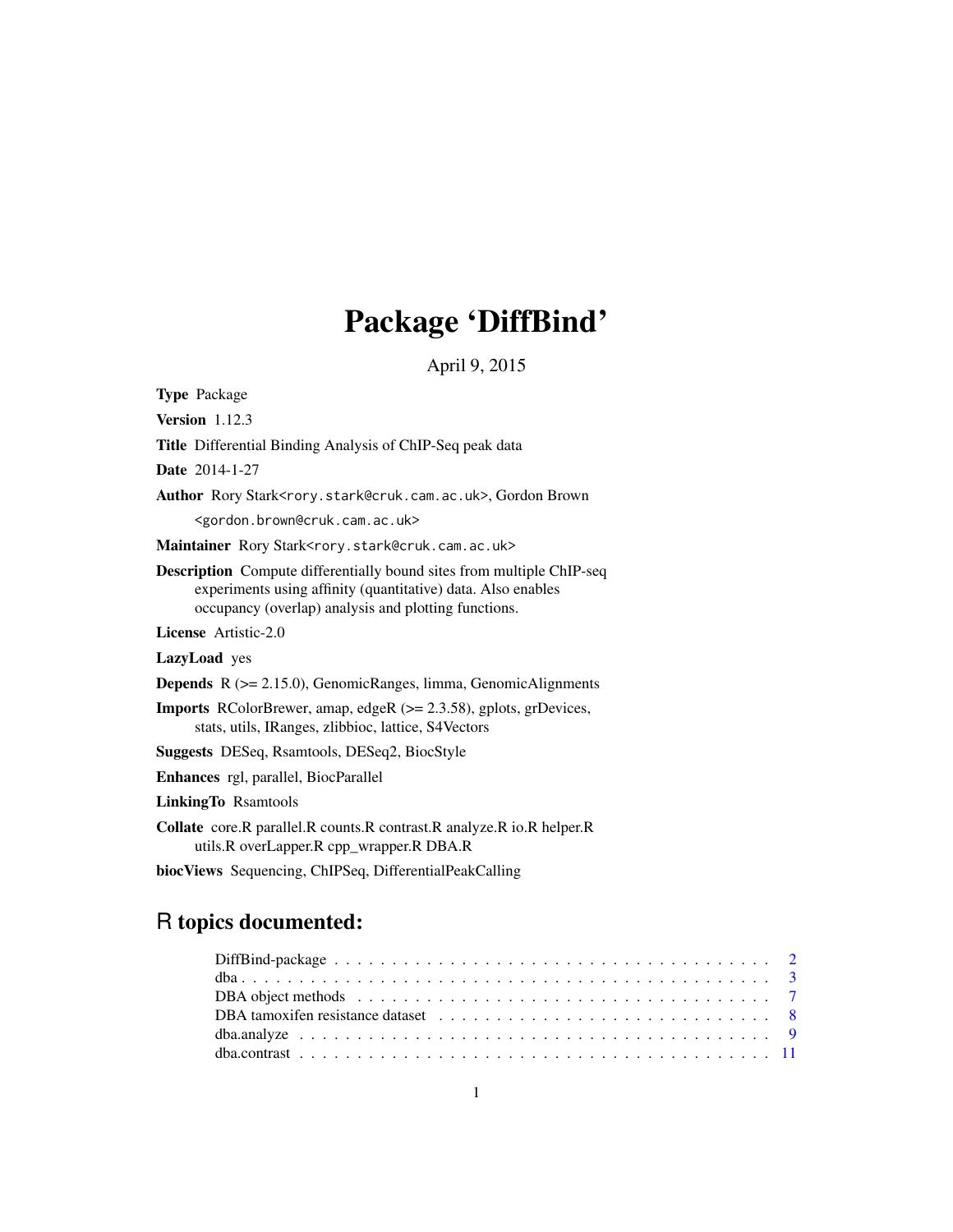### <span id="page-1-0"></span>2 DiffBind-package

| Index | 53 |
|-------|----|
|       |    |
|       |    |
|       |    |
|       |    |
|       |    |
|       |    |
|       |    |
|       |    |
|       |    |
|       |    |
|       |    |
|       |    |
|       |    |
|       |    |

DiffBind-package *Differential Binding Analysis of ChIP-seq peaksets*

### <span id="page-1-1"></span>Description

Differential binding analysis of ChIP-seq peaksets

### Details

Computes differentially bound sites from multiple ChIP-seq experiments using affinity (quantitative) data. Also enables occupancy (overlap) analysis and plotting functions.

Entry Points:

| $dba$ :          | Construct a dba object                                     |
|------------------|------------------------------------------------------------|
| dba.peakset:     | Add a peakset to, or retrieve a peakset from, a dba object |
| dba.overlap:     | Compute binding site overlaps and/or correlations          |
| dba.count:       | Count reads in binding sites                               |
| dba.contrast:    | Establish contrast(s) for analysis                         |
| dba.analyze:     | Execute affinity analysis                                  |
| dba.report:      | Generate report for a contrast analysis                    |
|                  |                                                            |
| dba.plotHeatmap: | Heatmap plot                                               |
| dba.plotPCA:     | Principal Components plot                                  |
| dba.plotBox:     | <b>Boxplots</b>                                            |
| dba.plotMA:      | MA/scatter plot                                            |
| dba.plotVenn:    | Venn diagram plot                                          |
| dba.show:        | Show dba metadata                                          |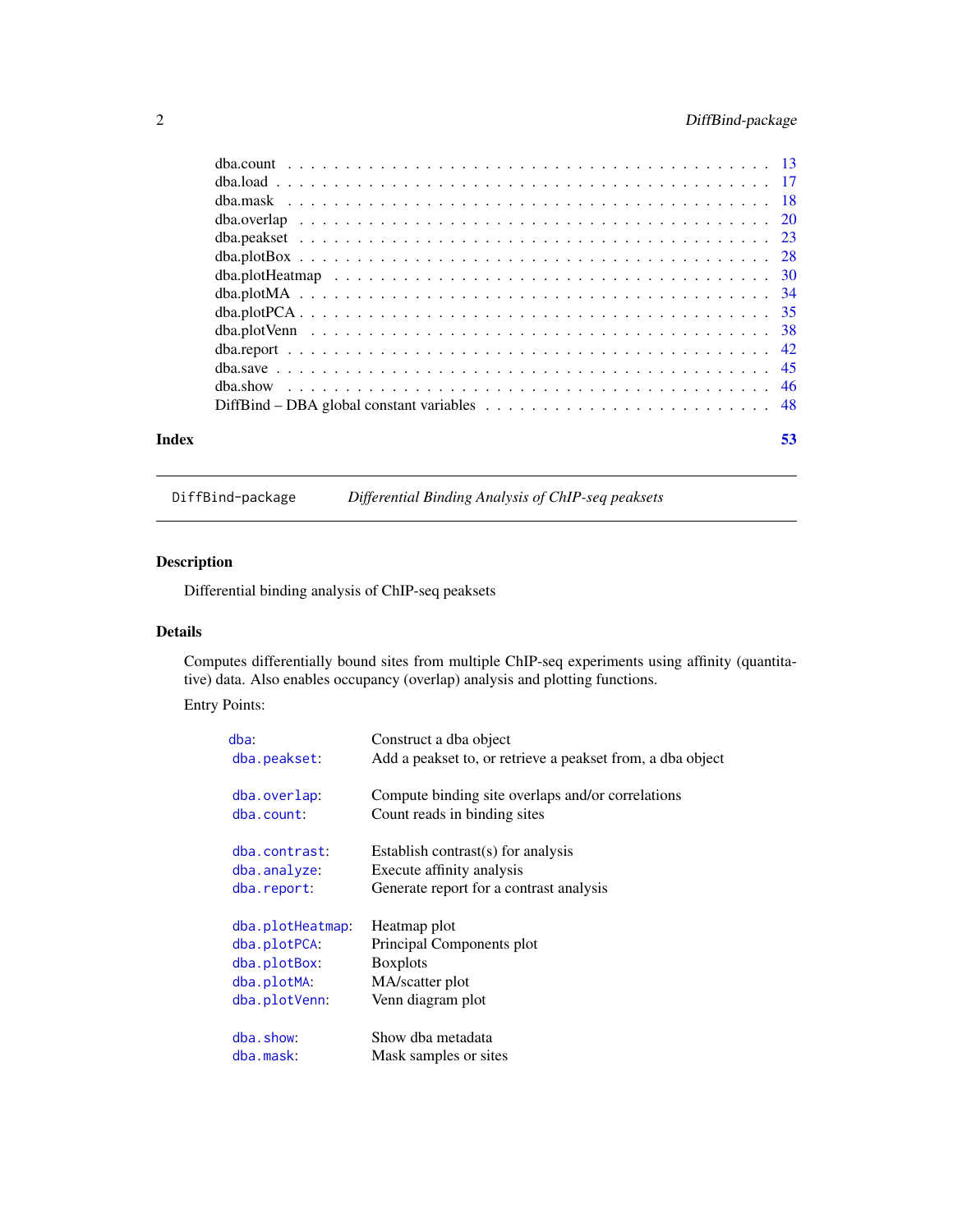<span id="page-2-0"></span>

| dba.save:    | Save dba object |
|--------------|-----------------|
| $dba.$ load: | Load dba object |

#### Author(s)

Rory Stark <rory.stark @at@ cruk.cam.ac.uk> and Gordon Brown <gordon.brown @at@ cruk.cam.ac.uk>

<span id="page-2-1"></span>dba *Construct a DBA object*

### Description

Constructs a new DBA object from a sample sheet, or based on an existing DBA object

#### Usage

```
dba(DBA,mask, minOverlap=2,
   sampleSheet="dba_samples.csv",
  config=data.frame(RunParallel=TRUE, reportInit="DBA", DataType=DBA_DATA_GRANGES,
                      AnalysisMethod=DBA_EDGER, minQCth=15, fragmentSize=125,
                      bCorPlot=TRUE, th=.1, bUsePval=FALSE),
   peakCaller="raw", peakFormat, scoreCol, bLowerScoreBetter,
   filter, skipLines=0,
   bAddCallerConsensus=FALSE,
   bRemoveM=TRUE, bRemoveRandom=TRUE,
   bSummarizedExperiment=FALSE,
   bCorPlot, attributes)
```
#### Arguments

| existing DBA object – if present, will return a fully-constructed DBA object<br><b>DBA</b><br>based on the passed one, using criteria specified in the mask and/or minOverlap<br>parameters. If missing, will create a new DBA object based on the sampleSheet. |  |
|-----------------------------------------------------------------------------------------------------------------------------------------------------------------------------------------------------------------------------------------------------------------|--|
| logical or numerical vector indicating which peaksets to include in the resulting<br>model if basing DBA object on an existing one. See dba. mask.                                                                                                              |  |
| only include peaks in at least this many peaksets in the main binding matrix if<br>minOverlap<br>basing DBA object on an existing one. If minOverlap is between zero and one,<br>peak will be included from at least this proportion of peaksets.               |  |
| data frame containing sample sheet, or file name of sample sheet to load (ignored<br>if DBA is specified). Columns names in sample sheet may include:                                                                                                           |  |
| • SampleID: Identifier string for sample<br>• Tissue: Identifier string for tissue type                                                                                                                                                                         |  |
|                                                                                                                                                                                                                                                                 |  |

• Factor: Identifier string for factor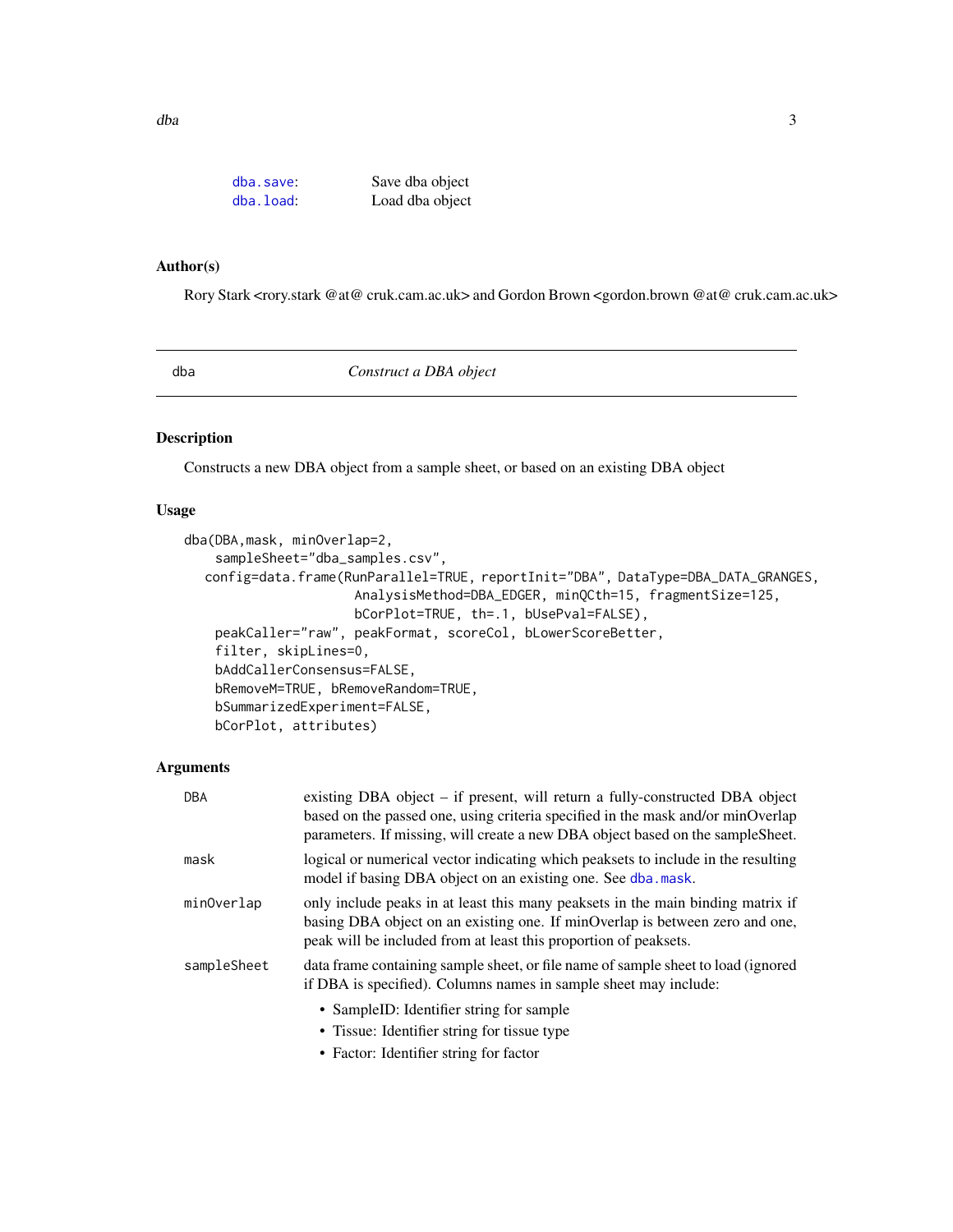- Condition: Identifier string for condition
- Treatment: Identifier string for treatment
- Replicate: Replicate number of sample
- bamReads: file path for bam file containing aligned reads for ChIP sample
- bamControl: file path for bam file containing aligned reads for control sample
- ControlID: Identifier string for control sample
- Peaks: path for file containing peaks for sample. format determined by PeakCaller field or caller parameter
- PeakCaller: Identifier string for peak caller used. If Peaks is not a bed file, this will determine how the Peaks file is parsed. If missing, will use default peak caller specified in caller parameter. Possible values:
	- "raw": text file file; peak score is in fourth column
	- "bed": .bed file; peak score is in fifth column
	- "narrow": default peak.format: narrowPeaks file
	- "macs": MACS .xls file
	- "swembl": SWEMBL .peaks file
	- "bayes": bayesPeak file
	- "peakset": peakset written out using pv.writepeakset
	- "fp4": FindPeaks v4
- PeakFormat: string indicating format for peak files; see PeakCaller and [dba.peakset](#page-22-1)
- ScoreCol: column in peak files that contains peak scores
- LowerBetter: logical indicating that lower scores signify better peaks
- Counts: file path for externally computed read counts; see [dba.peakset](#page-22-1) (counts parameter)
- config data frame containing configuration options, or file name of config file to load when constructing a new DBA object from a sample sheet. NULL indicates no config file. Relevant fields include:
	- RunParallel: logical indicating if counting and analysis operations should be run in parallel using multicore by default.
	- DataType: default class for peaks and reports (DBA\_DATA\_GRANGES, DBA\_DATA\_RANGEDDATA, or DBA\_DATA\_FRAME).
	- ReportInit: string to append to the beginning of saved report file names.
	- AnalysisMethod: either DBA\_EDGER or DBA\_DESEQ.
	- bCorPlot: logical indicating that a correlation heatmap should be plotted automatically
	- th: default threshold for reporting and plotting analysis results.
	- bUsePval: logical, default indicating whether to use FDR (FALSE) or pvalues (TRUE).
	- minQCth: numeric, for filtering reads based on mapping quality score; only reads with a mapping qulity score gretaer than or equal to this will be counted.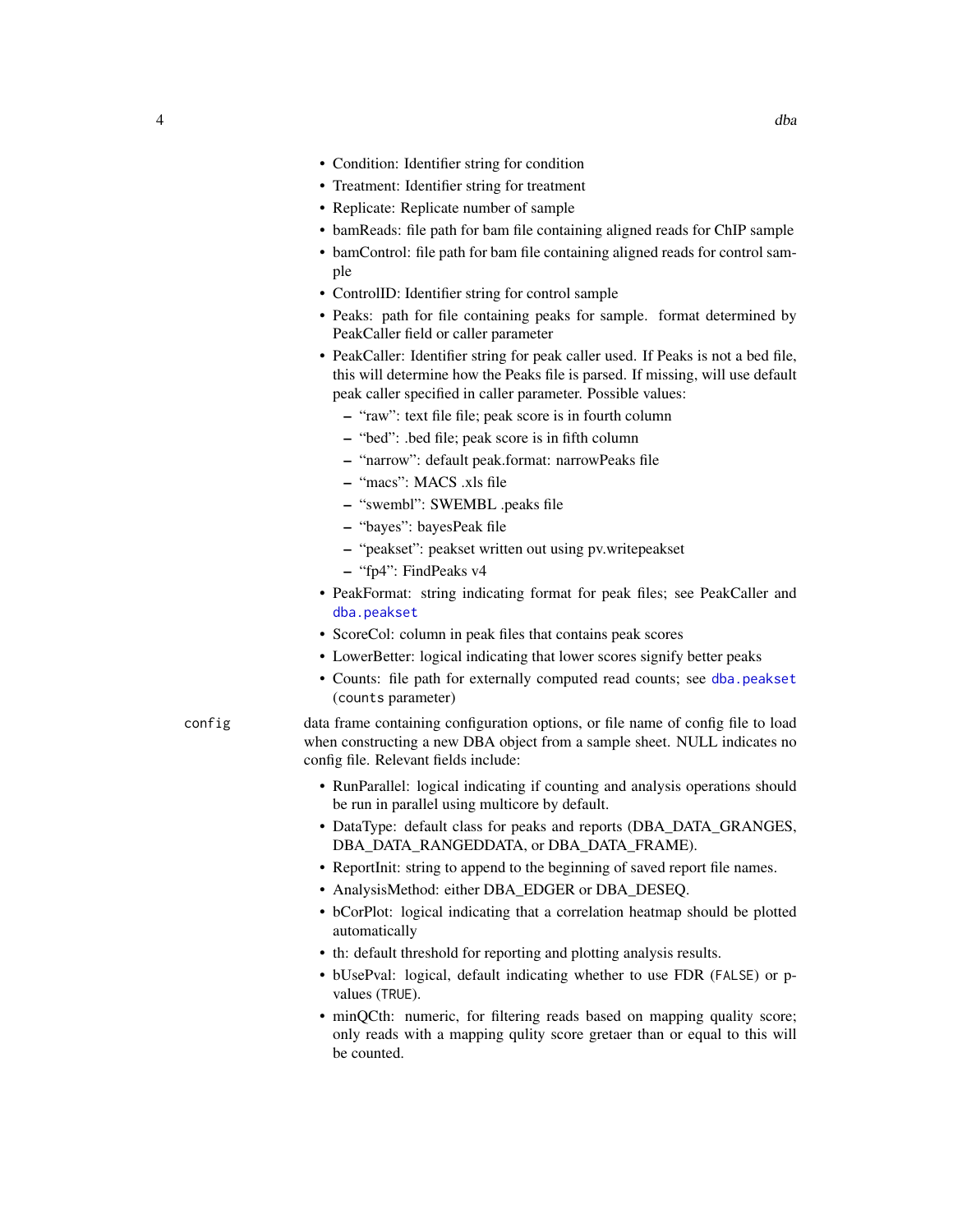• fragmentSize: numeric with mean fragment size. Reads will be extended to this length before counting overlaps. May be a vector of legnths, one for each sample. peakCaller if a sampleSheet is specified, the default peak caller that will be used if the PeakCaller column is absent. peakFormat if a sampleSheet is specified, the default peak file format that will be used if the PeakFormat column is absent. scoreCol if a sampleSheet is specified, the default column in the peak files that will be used for scoring if the ScoreCol column is absent. bLowerScoreBetter if a sampleSheet is specified, the sort order for peak scores if the LowerBetter column is absent. filter if a sampleSheet is specified, a filter value if the Filter column is absent. Peaks with scores lower than this value (or higher if bLowerScoreBetter or LowerBetter is TRUE) will be removed. skipLines if a sampleSheet is specified, the number of lines (ie header lines) at the beginning of each peak file to skip. bAddCallerConsensus add a consensus peakset for each sample with more than one peakset (i.e. different peak callers) when constructing a new DBA object from a sample sheet. bRemoveM logical indicating whether to remove peaks on chrM (mitochondria) when constructing a new DBA object from a sample sheet. bRemoveRandom logical indicating whether to remove peaks on chrN\_random when constructing a new DBA object from a sample sheet. bSummarizedExperiment logical indicating whether to return resulting object as a [SummarizedExperiment](#page-0-0). bCorPlot logical indicating that a correlation heatmap should be plotted before returning. If DBA is NULL (a new DBA object is being created), and bCorPlot is missing, then this will take the default value (TRUE). However if DBA is NULL (a new DBA object is being created), and bCorPlot is specified, then the specified value will become the default value of bCorPlot for the resultant DBA object. attributes vector of attributes to use subsequently as defaults when generating labels in plotting functions: • DBA\_ID • DBA\_TISSUE • DBA\_FACTOR • DBA\_CONDITION • DBA\_REPLICATE • DBA\_CONSENSUS • DBA\_CALLER • DBA\_CONTROL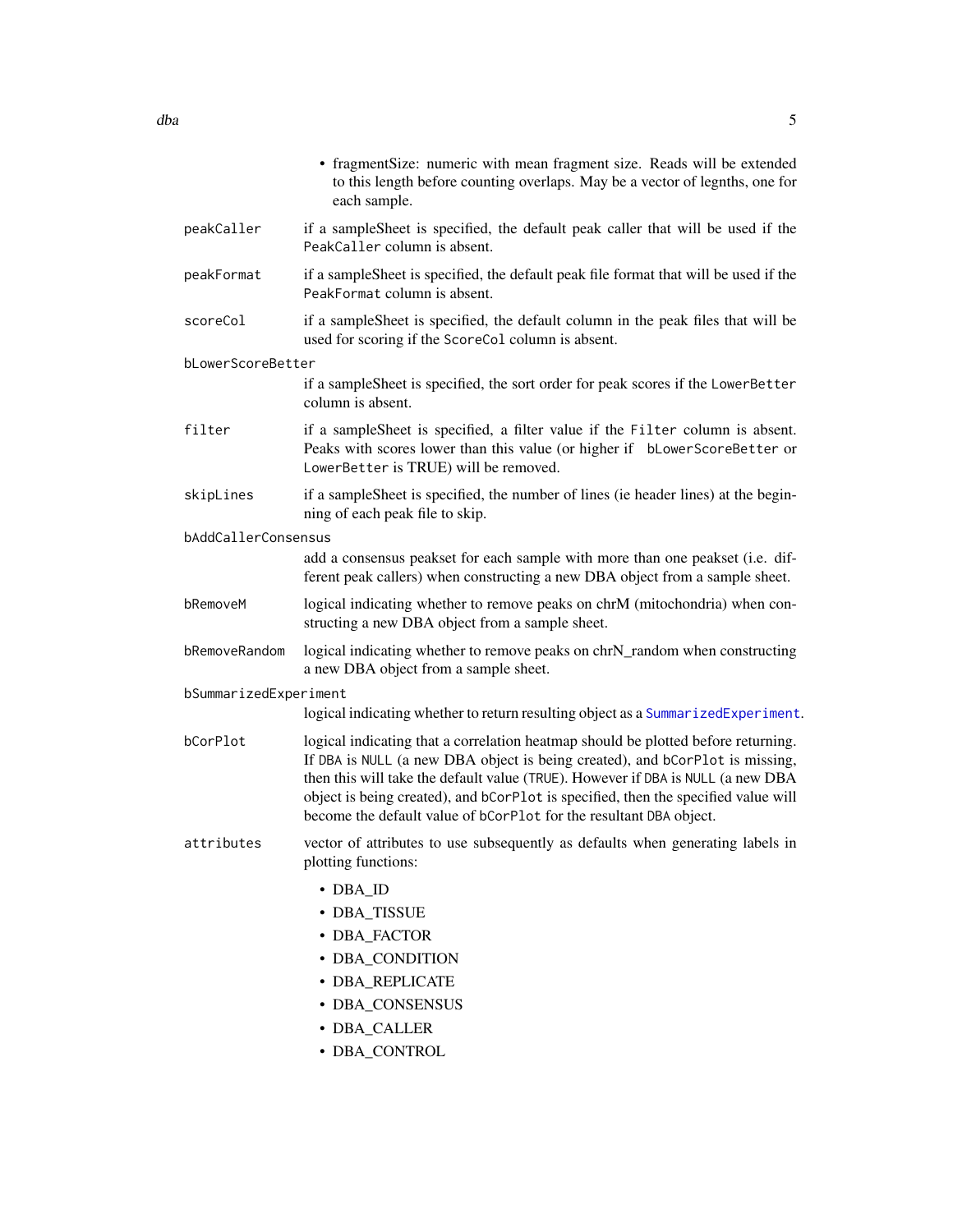### Details

MODE: Construct a new DBA object from a samplesheet:

dba(sampleSheet, config, bAddCallerConsensus, bRemoveM, bRemoveRandom, attributes)

MODE: Construct a DBA object based on an existing one:

dba(DBA, mask, attributes)

MODE: Convert a DBA object to a SummarizedExperiment object:

dba(DBA, bSummarizedExperiment=TRUE)

### Value

DBA object

### Author(s)

Rory Stark and Gordon Brown

#### See Also

[dba.peakset](#page-22-1), [dba.show](#page-45-1)

```
# Create DBA object from a samplesheet
setwd(system.file("extra", package="DiffBind"))
tamoxifen = dba(sampleSheet="tamoxifen.csv")
tamoxifen
tamoxifen = dba(sampleSheet="tamoxifen_allfields.csv")
tamoxifen
tamoxifen = dba(sampleSheet="tamoxifen_allfields.csv",config="config.csv")
tamoxifen
#Create a DBA object with a subset of samples
data(tamoxifen_peaks)
Responsive = dba(tamoxifen,tamoxifen$masks$Responsive)
Responsive
# change peak caller but leave peak format the same
setwd(system.file("extra", package="DiffBind"))
tamoxifen = dba(sampleSheet="tamoxifen.csv", peakCaller="macs", peakFormat="bed")
dba.show(tamoxifen, attributes=c(DBA_TISSUE,DBA_CONDITION,DBA_REPLICATE,DBA_CALLER))
# Convert DBA object to SummarizedExperiment
data(tamoxifen_counts)
sset = dba(tamoxifen,bSummarizedExperiment=TRUE)
sset
```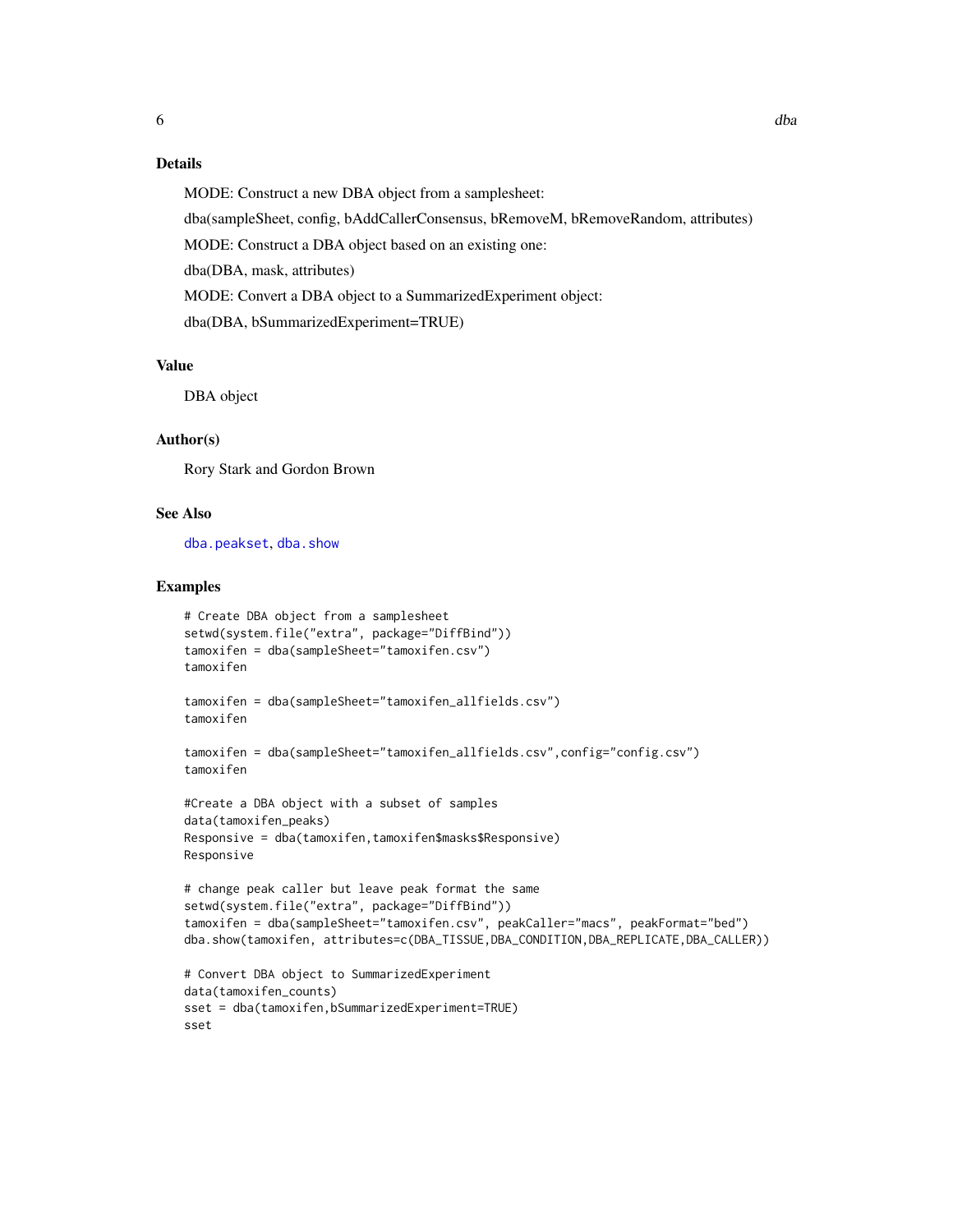### <span id="page-6-0"></span>Description

Standard S3 methods for DBA object.

### Usage

```
## S3 method for class DBA
print(x, \ldots)## S3 method for class DBA
summary(object, ...)
## S3 method for class DBA
plot(x, \ldots)
```
### Arguments

| X         | DBA object                            |
|-----------|---------------------------------------|
| object    | DBA object                            |
| $\ddotsc$ | Arguments passed on to parent methods |

### Details

S3 methods for DBA object from the [DiffBind](#page-1-1) package.

DBA objects are usually constructed using the [dba](#page-2-1) function.

#### Author(s)

Rory Stark

```
data(tamoxifen_peaks)
tamoxifen
data(tamoxifen_counts)
tamoxifen
```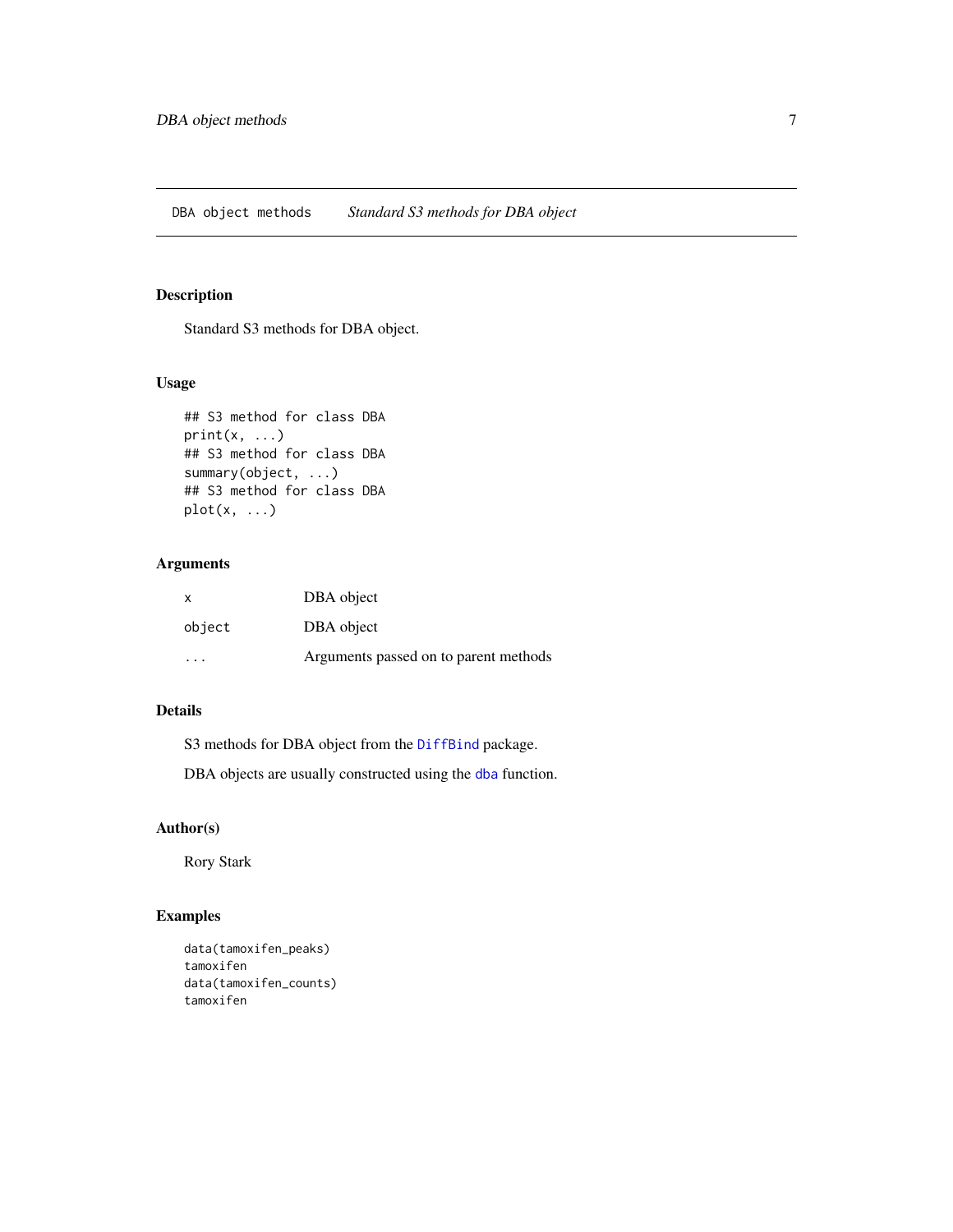<span id="page-7-0"></span>DBA tamoxifen resistance dataset

*Tamoxifen resistance dataset used for DBA examples*

#### Description

Tamoxifen resistance dataset used for DBA examples

#### Usage

```
data(tamoxifen_peaks)
```
data(tamoxifen\_counts)

data(tamoxifen\_analysis)

### Arguments

tamoxifen\_peaks

load tamoxifen resistance dataset DBA object with peak (occupancy) data

tamoxifen\_counts

load tamoxifen resistance dataset DBA object with count (affinity) data

### tamoxifen\_analysis

load tamoxifen resistance dataset DBA object with count (affinity) data and edgeR-based differential binding analysis results

#### Details

The tamoxifen resistance dataset is used for the DBA vignette and man page examples.

### Value

loads a DBA object named tamoxifen

#### Author(s)

Rory Stark

```
data(tamoxifen_peaks)
tamoxifen
data(tamoxifen_counts)
plot(tamoxifen)
data(tamoxifen_analysis)
dba.plotMA(tamoxifen)
```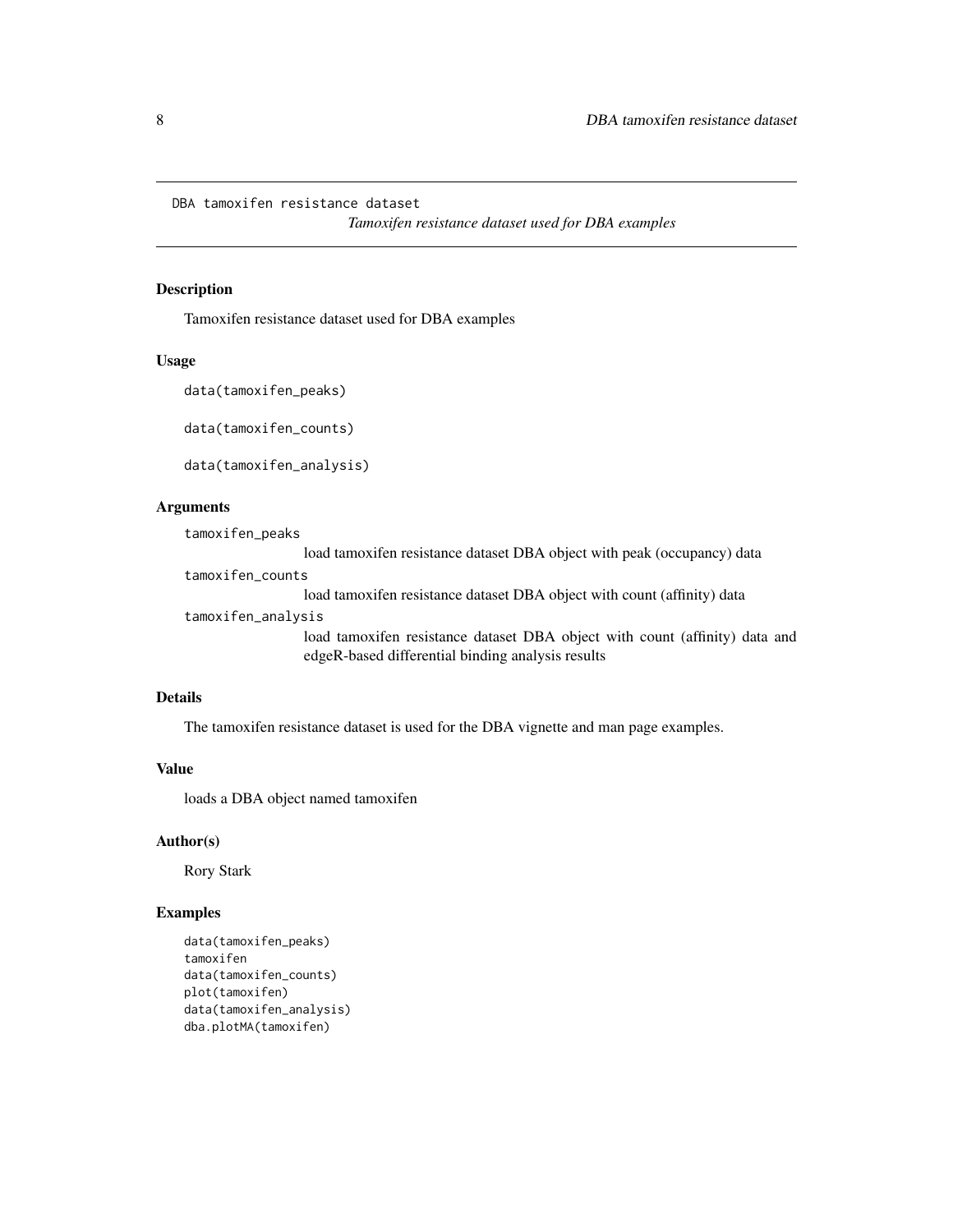<span id="page-8-1"></span><span id="page-8-0"></span>

### Description

Performs differential binding affinity analysis

### Usage

```
dba.analyze(DBA, method=DBA$config$AnalysisMethod,
            bSubControl=TRUE, bFullLibrarySize=TRUE, bTagwise=TRUE,
            bCorPlot=DBA$config$bCorPlot,
            bReduceObjects=T,
            bParallel=DBA$config$RunParallel)
```

| DBA              | DBA object. If no contrasts are specified (DBA\$contrast is NULL), default<br>contrasts will be added via a call to dba. contrast.                                                                                                                                                                                                 |
|------------------|------------------------------------------------------------------------------------------------------------------------------------------------------------------------------------------------------------------------------------------------------------------------------------------------------------------------------------|
| method           | method, or vector of methods, by which to analyze differential binding affinity.<br>Supported methods:                                                                                                                                                                                                                             |
|                  | • DBA_EDGER                                                                                                                                                                                                                                                                                                                        |
|                  | • DBA_DESEQ                                                                                                                                                                                                                                                                                                                        |
|                  | • DBA_DESEQ2                                                                                                                                                                                                                                                                                                                       |
|                  | also, for backward compatibility:                                                                                                                                                                                                                                                                                                  |
|                  | • DBA_EDGER_GLM                                                                                                                                                                                                                                                                                                                    |
|                  | • DBA_DESEQ_GLM                                                                                                                                                                                                                                                                                                                    |
|                  | · DBA EDGER CLASSIC                                                                                                                                                                                                                                                                                                                |
|                  | • DBA DESEQ CLASSIC                                                                                                                                                                                                                                                                                                                |
|                  | Additionally, if this value is set to DBA_ALL_METHODS, this is equivalent to spec-<br>ifying c(DBA_EDGER, DBA_DESEQ, DBA_DESEQ2).                                                                                                                                                                                                  |
| bSubControl      | logical indicating whether Control read counts are subtracted for each site in<br>each sample before performing analysis.                                                                                                                                                                                                          |
| bFullLibrarySize |                                                                                                                                                                                                                                                                                                                                    |
|                  | logical indicating if the full library size (total number of reads in BAM/SAM/BED<br>file) for each sample is used for scaling normalization. If FALSE, the total num-<br>ber of reads present in the peaks for each sample is used (generally preferable if<br>overall biding levels are expected to be similar between samples). |
| bTagwise         | logical indicating if dispersion should be calculated on a tagwise (or per-condition)<br>basis. If there are only a very few members of each group in a contrast (e.g. no<br>replicates), this should be set to FALSE.                                                                                                             |
| bCorPlot         | logical indicating whether to plot a correlation heatmap for the analyzed data<br>(first contrast only). If no sites are significantly differentially bound using the<br>default threholds, no heatmap will be plotted.                                                                                                            |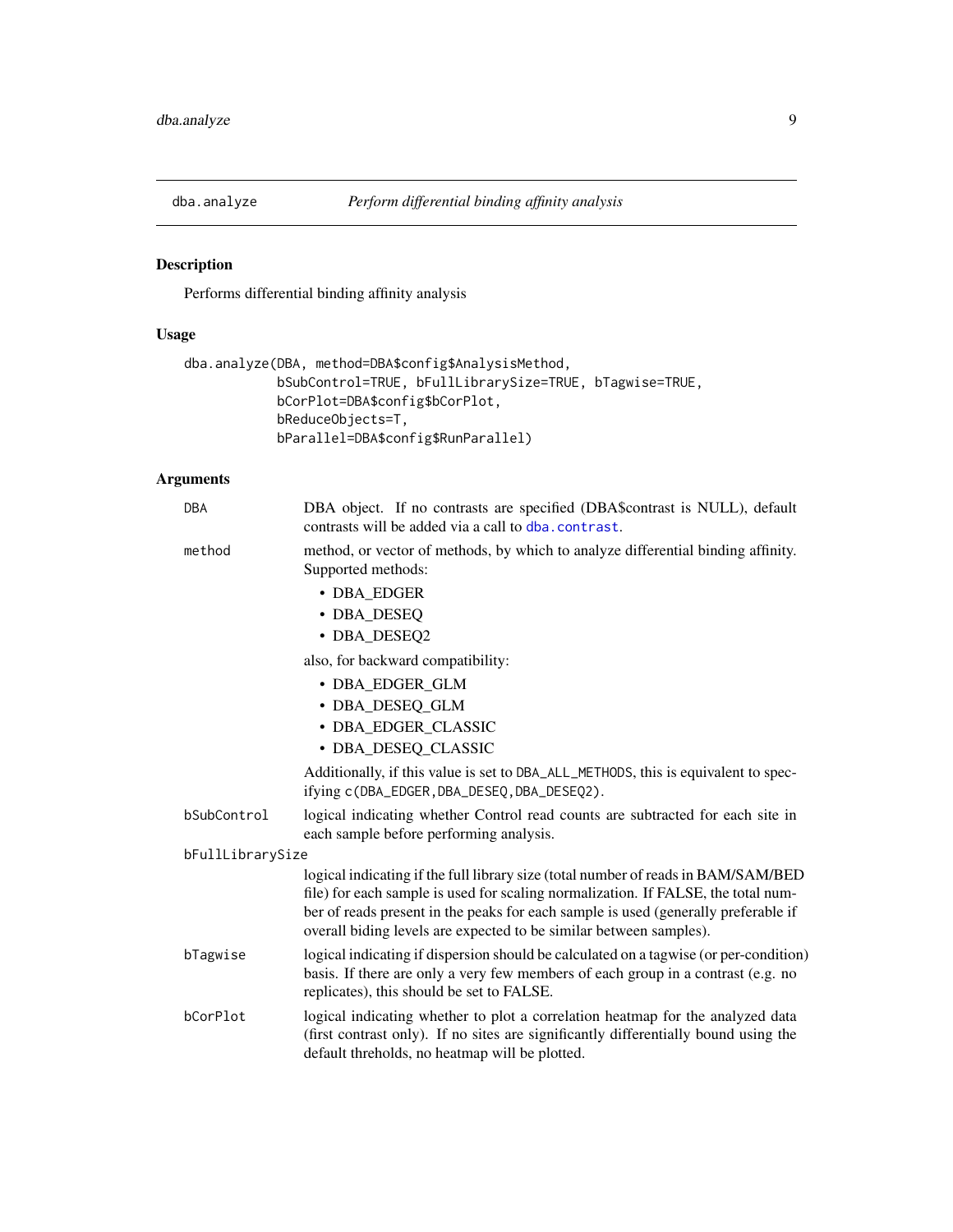|           | bReduceObjects logical indicating whether strip the analysis objects of unnecessary fields to<br>save memory. If it is desired to used the DBA\$contrasts[[n]]\$edgeR and/or<br>DBA\$ contrasts [[n] [\$DESeq objects directly in the edgeR and/or DESeq pack-<br>ages, this should be set to FALSE. |
|-----------|------------------------------------------------------------------------------------------------------------------------------------------------------------------------------------------------------------------------------------------------------------------------------------------------------|
| bParallel | logical indicating that the analyses is to be done in parallel using multicore<br>(one process for each contrast for each method, plus an additional process per<br>method).                                                                                                                         |

### Details

See the DBA User Guide for more details on how the edgeR and DESeq analyses are carried out.

#### Value

DBA object with results of analysis added to DBA\$contrasts.

#### Note

If there is a blocking factor for the contrast(s) specified using a previous call to [dba.contrast](#page-10-1), a multi-factor analysis will automatically be carried out in addition to a single factor analysis.

#### Author(s)

Rory Stark

#### See Also

[dba.contrast](#page-10-1), [dba.report](#page-41-1)

#### Examples

```
data(tamoxifen_counts)
```
tamoxifen = dba.analyze(tamoxifen) tamoxifen

```
data(tamoxifen_counts)
tamoxifen = dba.contrast(tamoxifen,categories=DBA_CONDITION,block=tamoxifen$masks$MCF7)
tamoxifen = dba.analyze(tamoxifen,method=DBA_ALL_METHODS)
tamoxifen
```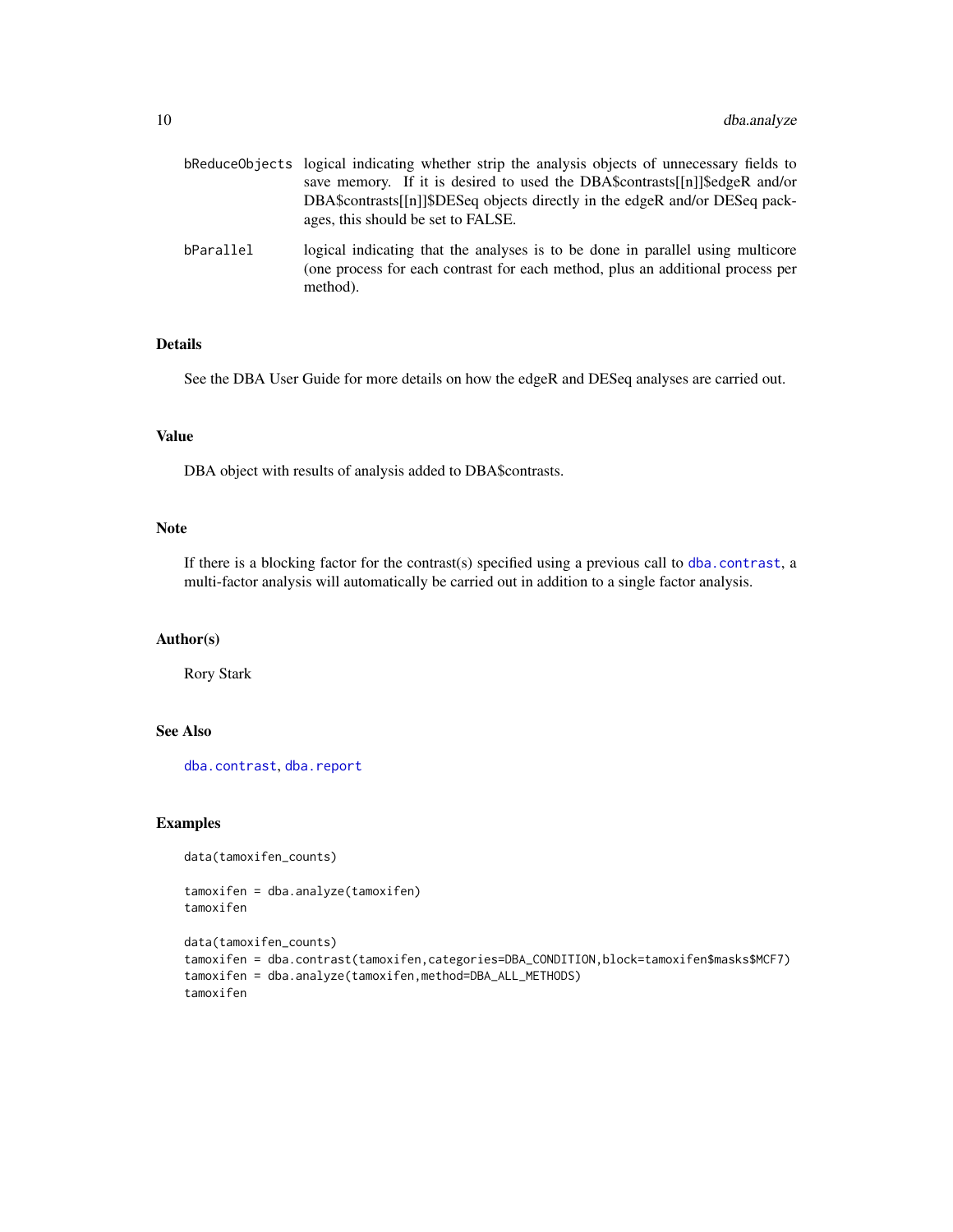<span id="page-10-1"></span><span id="page-10-0"></span>

### Description

Sets up contrasts for differential binding affinity analysis

### Usage

```
dba.contrast(DBA, group1, group2=!group1, name1="group1", name2="group2",
            minMembers=3, block,
             categories = c(DBA_TISSUE,DBA_FACTOR,DBA_CONDITION,DBA_TREATMENT))
```

| <b>DBA</b>                                                                                                                                                                                                                                                                      | DBA object with count data                                                                                                                                                                                                                                                                  |
|---------------------------------------------------------------------------------------------------------------------------------------------------------------------------------------------------------------------------------------------------------------------------------|---------------------------------------------------------------------------------------------------------------------------------------------------------------------------------------------------------------------------------------------------------------------------------------------|
| group1                                                                                                                                                                                                                                                                          | mask of samples in first group (when adding a specific contrast). See dba.mask.                                                                                                                                                                                                             |
| group2                                                                                                                                                                                                                                                                          | mask of samples in second group (when adding a specific contrast). See dba.mask.                                                                                                                                                                                                            |
| name1                                                                                                                                                                                                                                                                           | label for samples in first group (when adding a specific contrast).                                                                                                                                                                                                                         |
| name <sub>2</sub>                                                                                                                                                                                                                                                               | label for samples in second group (when adding a specific contrast).                                                                                                                                                                                                                        |
| minMembers<br>when automatically generating contrasts, minimum number of unique samples<br>in a group. Must be at least 2, as replicates are strongly advised. If you wish to<br>do an analysis with no replicates, you can set the group1 and group2 parameters<br>explicitly. |                                                                                                                                                                                                                                                                                             |
| categories                                                                                                                                                                                                                                                                      | when automatically generating contrasts, attribute or vector of attributes to base<br>contrasts on:                                                                                                                                                                                         |
|                                                                                                                                                                                                                                                                                 | • DBA ID<br>• DBA_TISSUE<br>• DBA_FACTOR<br>• DBA CONDITION<br>· DBA TREATMENT<br>· DBA REPLICATE<br>· DBA CALLER                                                                                                                                                                           |
| block                                                                                                                                                                                                                                                                           | blocking attribute for multi-factor analysis. This may be specified as either a<br>value, a vector, or a list.<br>If block is a value, the specified metadata field is used to derive the blocking<br>factor. One of:<br>• DBA TISSUE<br>• DBA_FACTOR<br>• DBA CONDITION<br>· DBA TREATMENT |
|                                                                                                                                                                                                                                                                                 |                                                                                                                                                                                                                                                                                             |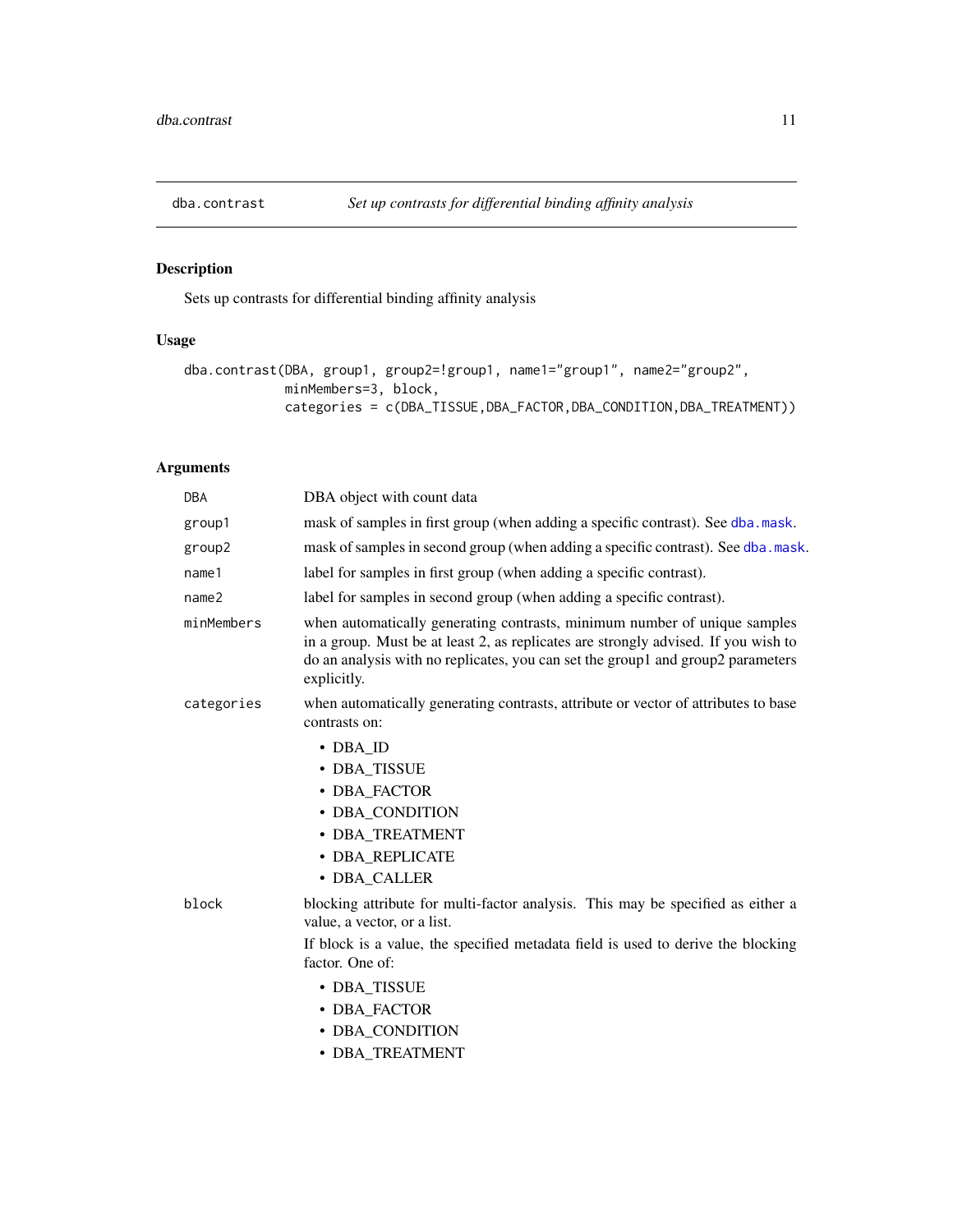- DBA\_REPLICATE
- DBA\_CALLER

If block is a vector, it can either be a mask (logical vector) or a vector of peakset numbers. In this case, the peaksets indicated in the blocking vector are all given the same value (true), while any peaksets not included in the vector take the alternative value (false).

If block is a list, it should be a list of vectors (either logical masks or vectors of peakset numbers), with each indicating a set of peaksets that should share the same value. Each peasket should appear at most once, and any peaksets not specified will be given an default value (other).

### Details

MODE: Set up all possible contrasts: dba.contrast(DBA, minMembers, categories) MODE: Set up a specific contrast: dba.contrast(DBA, group1, group2, name1, name2, block)

#### Value

DBA object with contrast(s) set as DBA\$contrasts. Contrast list can be retrieved using dba.show(DBA, bContrasts=T).

#### Note

Contrasts will only be set up for peaksets where DBA\_CALLER == "counts". Contrasts can be cleared by DBA\$contrasts=NULL.

#### Author(s)

Rory Stark

#### See Also

[dba.analyze](#page-8-1)

### Examples

```
data(tamoxifen_counts)
tamoxifen = dba.contrast(tamoxifen, categories=DBA_CONDITION)
tamoxifen
```
# Another way to do the same thing tamoxifen\$contrasts=NULL tamoxifen = dba.contrast(tamoxifen, tamoxifen\$masks\$Responsive, tamoxifen\$masks\$Resistant, "Responsive", "Resistant")

tamoxifen

# Add add default contrasts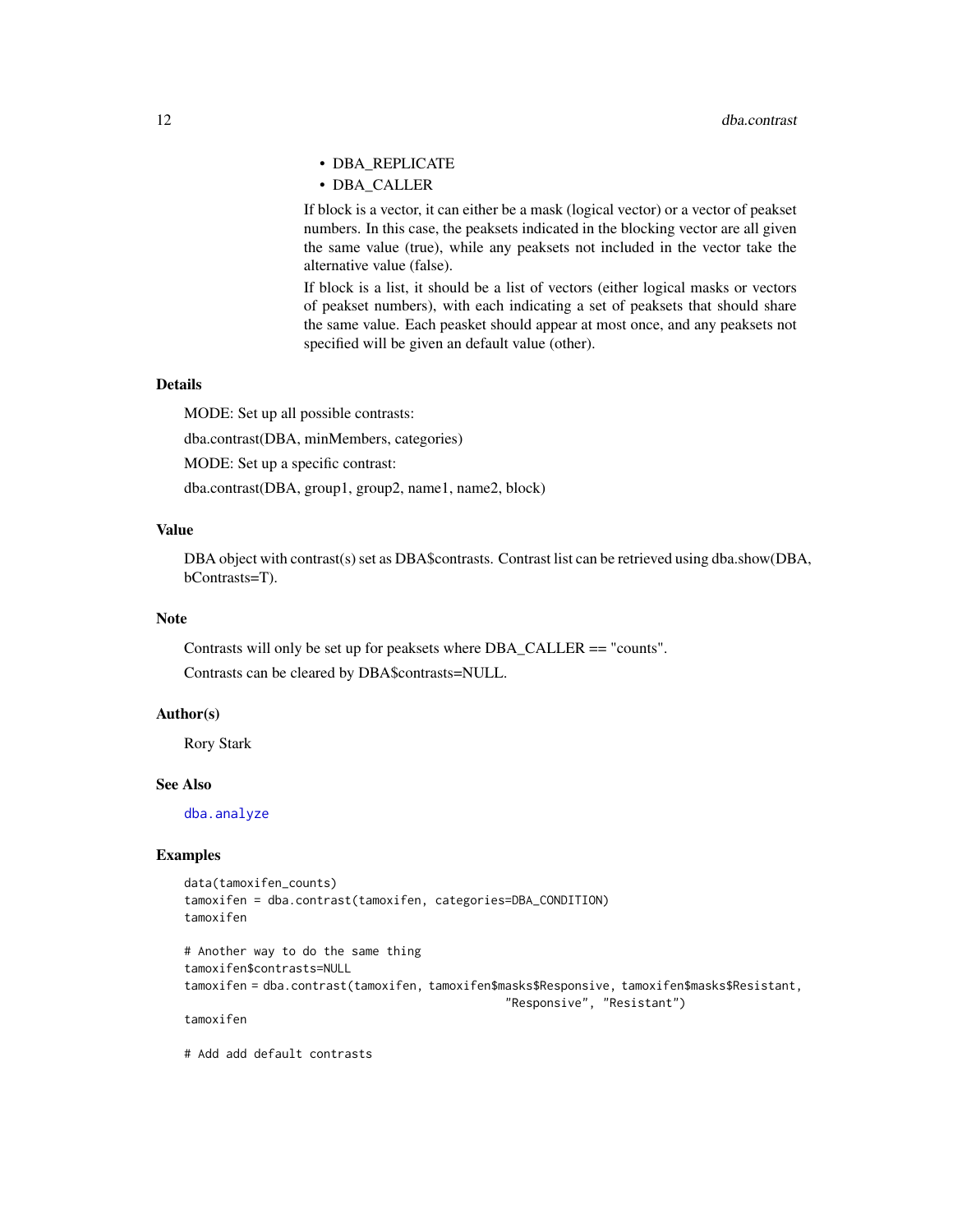#### <span id="page-12-0"></span>dba.count 13

```
tamoxifen$contrasts=NULL
tamoxifen = dba.contrast(tamoxifen)
tamoxifen
# Specify a blocking factor
tamoxifen$contrasts=NULL
tamoxifen = dba.contrast(tamoxifen, categories=DBA_CONDITION, block=DBA_TISSUE)
tamoxifen
tamoxifen$contrasts=NULL
tamoxifen = dba.contrast(tamoxifen, categories=DBA_CONDITION, block=list(c(3,4,5,8,9),c(1,2,10,11)))
tamoxifen
tamoxifen$contrasts=NULL
tamoxifen = dba.contrast(tamoxifen, categories=DBA_CONDITION, block=tamoxifen$masks$MCF7)
tamoxifen = dba.analyze(tamoxifen)
tamoxifen
```
dba.count *Count reads in binding site intervals*

#### Description

Counts reads in binding site intervals. Files must be one of bam, bed and gzip-compressed bed. File suffixes must be ".bam", ".bed", or ".bed.gz" respectively.

#### Usage

```
dba.count(DBA, peaks, minOverlap=2, score=DBA_SCORE_TMM_MINUS_FULL, bLog=FALSE,
          fragmentSize=DBA$config$fragmentSize,
          summits, filter=0, bRemoveDuplicates=FALSE, bScaleControl=TRUE,
          mapQCth=DBA$config$mapQCth,
          filterFun=max,
          bCorPlot=DBA$config$bCorPlot,
          bUseSummarizeOverlaps=FALSE, readFormat=DBA_READS_DEFAULT,
          bParallel=DBA$config$RunParallel)
```
#### **Arguments**

```
DBA DBA object
```
peaks If GRanges, RangedData, dataframe, or matrix, this parameter contains the intervals to use for counting. If character string, it specifies a file containing the intervals to use (with the first three columns specifying chromosome, startpos, endpos).If missing or a mask, generates a consensus peakset using minOverlap parameter (after applying the mask if present). If NULL, the score, filter, and summits parameters are honored, updating the global binding matrix without recounting in the cases of score and filter, and only counting after re-centering in the case of summits.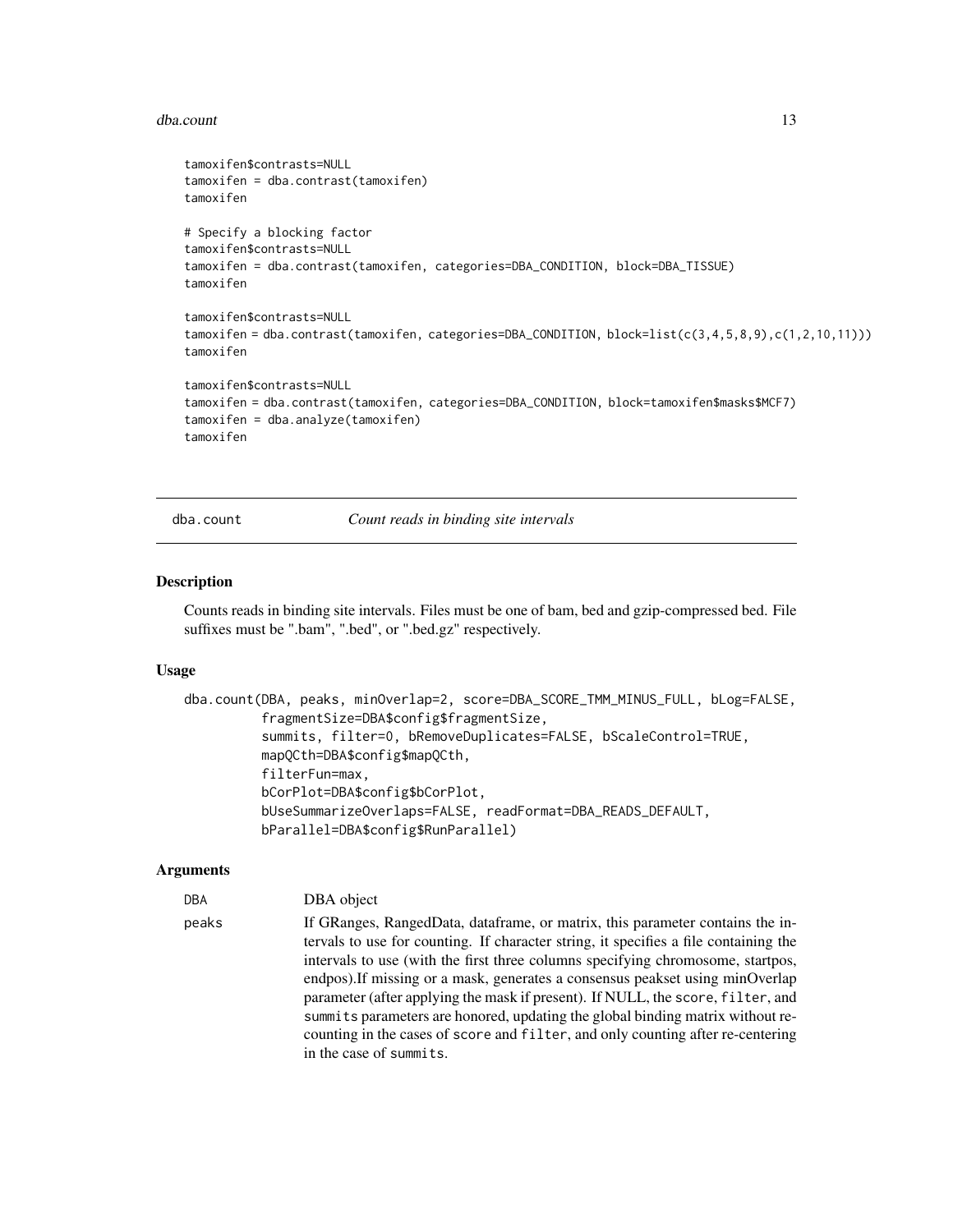| minOverlap | only include peaks in at least this many peaksets when generating consensus                                                                                        |
|------------|--------------------------------------------------------------------------------------------------------------------------------------------------------------------|
|            | peakset (i.e. when peaks parameter is missing). If minOverlap is between zero                                                                                      |
|            | and one, peak will be included from at least this proportion of peaksets.                                                                                          |
| score      | which score to use in the binding affinity matrix. Note that all raw read counts<br>are maintained for use by dba, analyze, regardless of how this is set. One of: |

| DBA_SCORE_READS                   | raw read count for interval using only reads from ChIP                   |
|-----------------------------------|--------------------------------------------------------------------------|
| DBA_SCORE_READS_FOLD              | raw read count for interval from ChIP divided by read count for interva  |
| DBA SCORE READS MINUS             | raw read count for interval from ChIP minus read count for interval from |
| <b>DBA SCORE RPKM</b>             | RPKM for interval using only reads from ChIP                             |
| DBA_SCORE_RPKM_FOLD               | RPKM for interval from ChIP divided by RPKM for interval from cont       |
| DBA SCORE TMM READS FULL          | TMM normalized (using edgeR), using ChIP read counts and Full Library    |
| DBA_SCORE_TMM_READS_EFFECTIVE     | TMM normalized (using edgeR), using ChIP read counts and Effective       |
| DBA_SCORE_TMM_MINUS_FULL          | TMM normalized (using edgeR), using ChIP read counts minus Contro        |
| DBA_SCORE_TMM_MINUS_EFFECTIVE     | TMM normalized (using edgeR), using ChIP read counts minus Contro        |
| DBA SCORE TMM READS FULL CPM      | same as DBA_SCORE_TMM_READS_FULL, but reporrted in counts-per-mill       |
| DBA_SCORE_TMM_READS_EFFECTIVE_CPM | same as DBA_SCORE_TMM_READS_EFFECTIVE, but reporrted in counts-pe        |
| DBA SCORE TMM MINUS FULL CPM      | same as DBA_SCORE_TMM_MINUS_FULL, but reporrted in counts-per-mill       |
| DBA_SCORE_TMM_MINUS_EFFECTIVE_CPM | Tsame as DBA_SCORE_TMM_MINUS_EFFECTIVE, but reporrted in counts-         |
| DBA_SCORE_SUMMIT                  | summit height (maximum read pileup value)                                |
| DBA_SCORE_SUMMIT_ADJ              | summit height (maximum read pileup value), normalized to relative lib    |
| DBA_SCORE_SUMMIT_POS              | summit position (location of maximum read pileup)                        |
|                                   |                                                                          |

| bLog | logical indicating whether log2 of score should be used (only applies to DBA_SCORE_RPKM_FOLD |
|------|----------------------------------------------------------------------------------------------|
|      | and DBA SCORE READS FOLD).                                                                   |

fragmentSize This value will be used as the length of the reads. Each read will be extended from its endpoint along the appropriate strand by this many bases. If set to zero, the read size indicated in the BAM/BED file will be used. fragmentSize may also be a vector of values, one for each ChIP sample plus one for each unique Control library.

summits if present, summit heights (read pileup) and locations will be calculated for each peak. The values can retrieved using [dba.peakset](#page-22-1). The summits can also be used as a read score in the global binding matrix (see score).

> If the value of summits is TRUE (or 0), the summits will be calculated but the peaksets will be unaffected. If the value is greater than zero, all consensus peaks will be re-centered around a consensus summit, with the value of summits indicating how many base pairs to include upstream and downstream of the summit (so all consensus peaks will be of the same width, namely  $2 *$  summits).

Note that if summits is greater than zero, the counting procedure will take twice as long, and bUseSummarizeOverlaps must be FALSE.

filter value to use for filtering intervals with low read counts. Only intervals where at least one sample has a score at least this high will be included. If peaks is NULL, will remove sites from existing DBA object without recounting. If filter is a vector of values, dba.count will return a vector of the same length, indicating how many intervals will be retained for each specified filter level.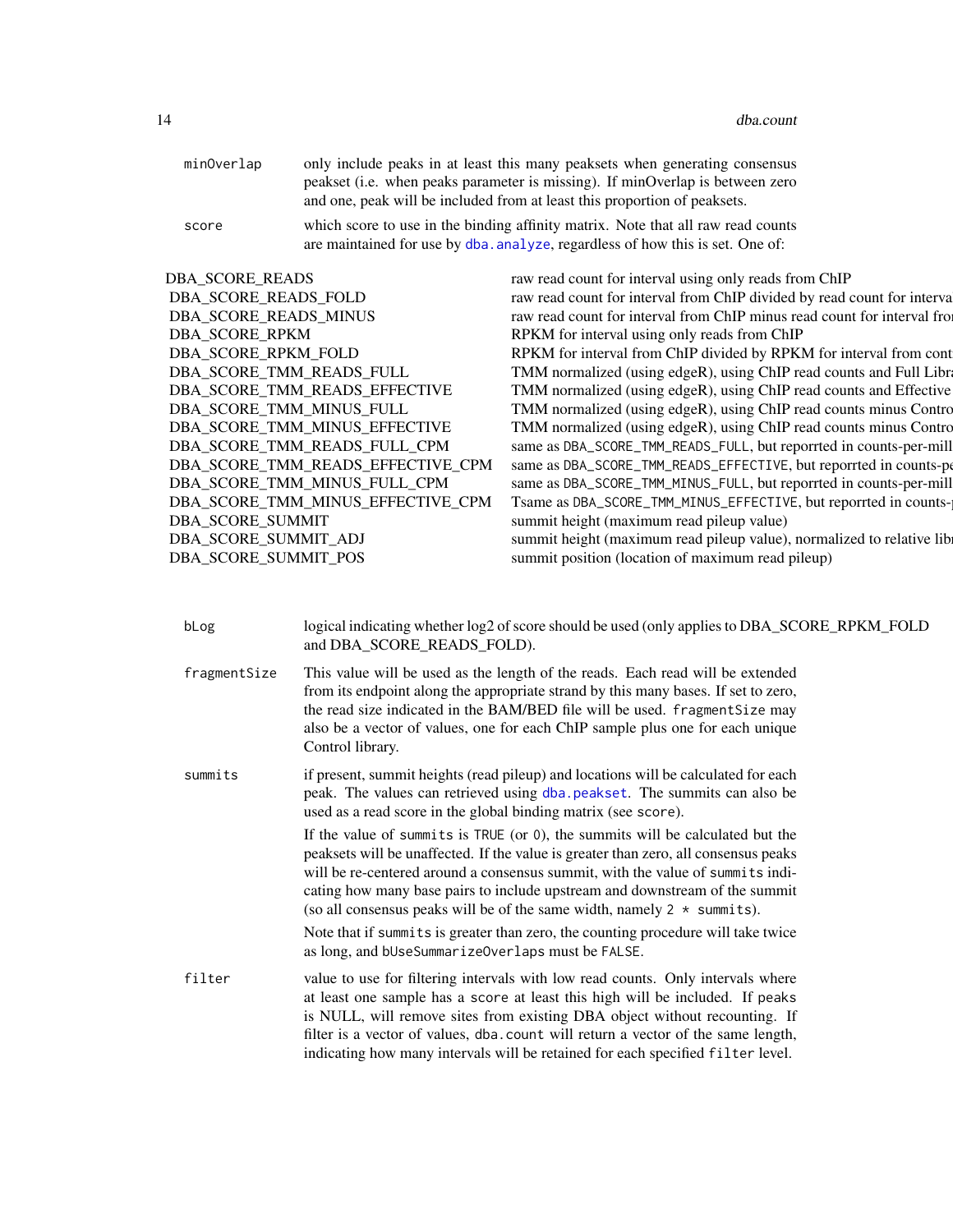#### dba.count 15

#### bRemoveDuplicates

logical indicating if duplicate reads (ones that map to exactly the same genomic position) should be removed. If TRUE, any location where multiple reads map will be counted as a single read. Note that if bLowMem is set, duplicates needs to have been already marked in all of the BAM files. The built-in counting code may not correctly handle certain cases when the bRemoveDuplicates paramter is set to TRUE. These cases include paried-end data and datasets where the read length may differ within a single BAM file. In these cases, see the bUseSummarizeOverlaps parameter.

- bScaleControl logical indicating if the Control reads should be scaled based on relative library sizes. If TRUE, and there are more reads in the Control library than in the ChIP library, the number of Control reads for each peak will be multiplied by a scaling factor determined by dividing the total number of reads in the ChIP library by the total number of reads in the Control library. If this value is not an integer, the number of Control reads for each peak will be the next highest integer.
- mapQCth for filtering by mapping quality (mapqc). Only alignments with mappig scores of at least this value will be included. Only applicable for bam files when bUseSummarizeOverlaps=FALSE (setting DBA\$config\$scanbamparam appropriately to filter on quality scores when using [summarizeOverlaps](#page-0-0).)
- filterFun function that will be invoked for each interval with a vector of scores for each sample. Returns a score that will be evaluated against the filter value (only intervals with a score at least as high as filter will be kept). Default is max, indicating that at least one sample should have a score of at least filter; other useful values include sum (indicating that all the scores added together should be at least filter) and mean (setting a minimum mean normalized count level). Users can supply their own function as well.

bCorPlot logical indicating whether to plot a correlation heatmap for the counted data

bUseSummarizeOverlaps

logical indicating that [summarizeOverlaps](#page-0-0) should be used for counting instead of the built-in counting code. This option is slower but uses the more standard counting function. If TRUE, all read files must be BAM (.bam extension), with associated index files (.bam.bai extension). The insertLength parameter must absent.

See notes for when the bRemoveDuplicates parameter is set to TRUE, where the built-in counting code may not correctly handle certain cases and bUseSummarizeOverlaps should be set to TRUE.

Five additional parameters for [summarizeOverlaps](#page-0-0) may be specified in DBA\$config:

| DBA\$config\$yieldSize     | yieldSize indicating how many reads to process at one time; default is 5000000. The lower this |
|----------------------------|------------------------------------------------------------------------------------------------|
| DBA\$config\$intersectMode | mode indicating which overlap algorithm to use; default is "IntersectionNotEmpty"              |
| DBA\$config\$singleEnd     | logical indicating if reads are single end; default is TRUE                                    |
| DBA\$config\$fragments     | logical indicating how unmatched reads are counted; default is FALSE                           |
| DBA\$config\$scanbamparam  | ScanBamParam object to pass to summarizeOverlaps. If present, bRemoveDuplicates is igno        |
|                            |                                                                                                |

readFormat Specify the file type of the read files, over-riding the file extension. Possible values: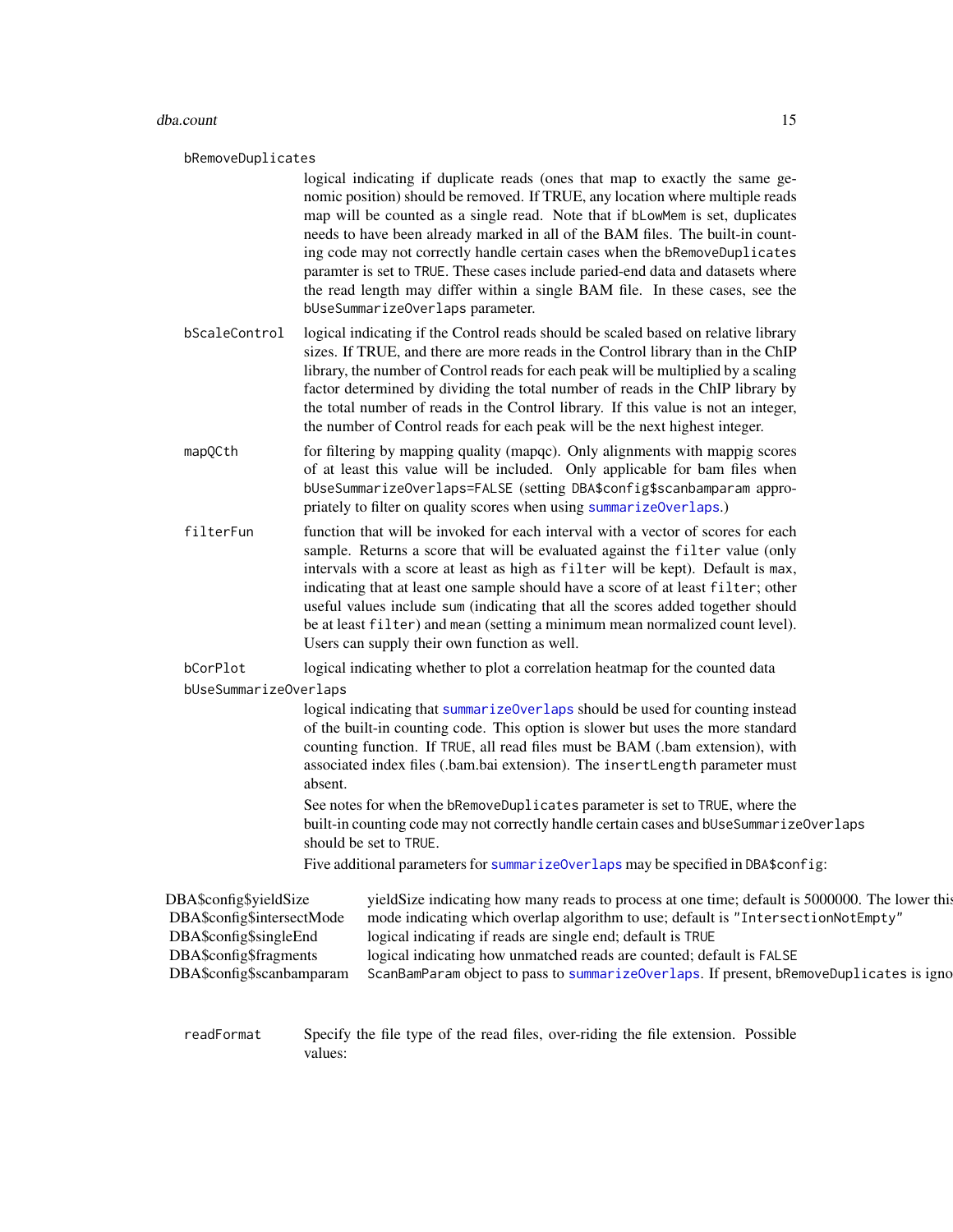| DBA READS DEFAULT | use file extension (.bam, .bed, .bed.gz) to determine file type                                                        |
|-------------------|------------------------------------------------------------------------------------------------------------------------|
| DBA READS BAM     | assume the file type is BAM, regardless of the file extension                                                          |
| DBA READS BED     | assume the file type is BED (or zipped BED), regardless of the file extension.                                         |
|                   | Note that if readFormat is anything other than DBA_READS_DEFAULT, all the<br>read files must be of the same file type. |

| bParallel | if TRUE, use multicore to get counts for each read file in parallel |  |  |
|-----------|---------------------------------------------------------------------|--|--|
|-----------|---------------------------------------------------------------------|--|--|

#### Value

DBA object with binding affinity matrix based on read count scores.

#### Author(s)

Rory Stark and Gordon Brown

#### See Also

[dba.analyze](#page-8-1)

```
# These wont run unless you have the reads available in a BAM or BED file
data(tamoxifen_peaks)
## Not run: tamoxifen = dba.count(tamoxifen)
```

```
# Count using a peakset made up of only peaks in all responsive MCF7 replicates
data(tamoxifen_peaks)
mcf7Common = dba.overlap(tamoxifen,tamoxifen$masks$MCF7&tamoxifen$masks$Responsive)
## Not run: tamoxifen = dba.count(tamoxifen,peaks=mcf7Common$inAll)
tamoxifen
```

```
#First make consensus peaksets from each set of replicates,
#then derive master consensus set for counting from those
data(tamoxifen_peaks)
tamoxifen = dba.peakset(tamoxifen,consensus = -DBA_REPLICATE)
## Not run: tamoxifen = dba.count(tamoxifen, peaks=tamoxifen$masks$Consensus)
tamoxifen
```

```
# Change binding affinity scores
data(tamoxifen_counts)
tamoxifen = dba.count(tamoxifen,peaks=NULL,score=DBA_SCORE_READS)
head(tamoxifen$vectors)
tamoxifen = dba.count(tamoxifen,peaks=NULL,score=DBA_SCORE_RPKM_FOLD)
head(tamoxifen$vectors)
tamoxifen = dba.count(tamoxifen,peaks=NULL,score=DBA_SCORE_TMM_MINUS_FULL)
head(tamoxifen$vectors)
```

```
# Plot effect of a range of filter values and then apply filter
data(tamoxifen_counts)
```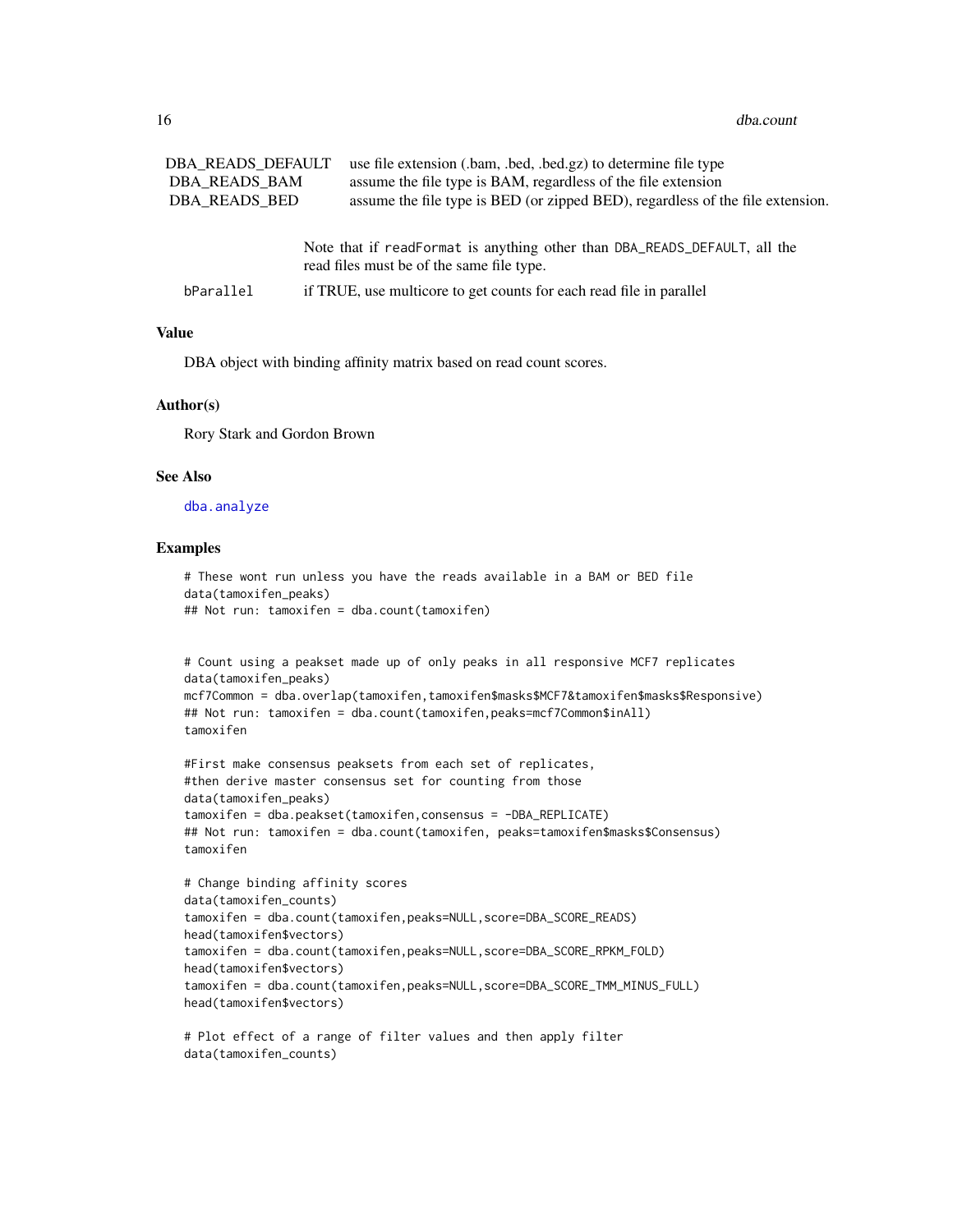#### <span id="page-16-0"></span>dba.load 17

```
rate.max = dba.count(tamoxifen, peaks=NULL, filter=0:250)
rate.sum = dba.count(tamoxifen, peaks=NULL, filter=0:250,filterFun=sum)
plot(0:250,rate.max/rate.max[1],type=l,xlab="Filter Value",ylab="Proportion Retained Sites")
lines(0:250,rate.sum/rate.sum[1],col=2)
tamoxifen = dba.count(tamoxifen,peaks=NULL,filter=125,filterFun=sum)
tamoxifen
```
<span id="page-16-1"></span>dba.load *load DBA object*

### Description

Reads in saved DBA object

### Usage

dba.load(file=DBA, dir=., pre=dba\_, ext=RData)

### Arguments

| file | main filename                    |
|------|----------------------------------|
| dir  | directory in which to save model |
| pre  | string to pre-pend to filename   |
| ext  | file extension to use            |

### Value

loaded DBA object

### Author(s)

Rory Stark

#### See Also

[dba.save](#page-44-1)

```
data(tamoxifen_peaks)
dba.save(tamoxifen,tamoxifenPeaks)
tamoxifen = dba.load(tamoxifenPeaks)
```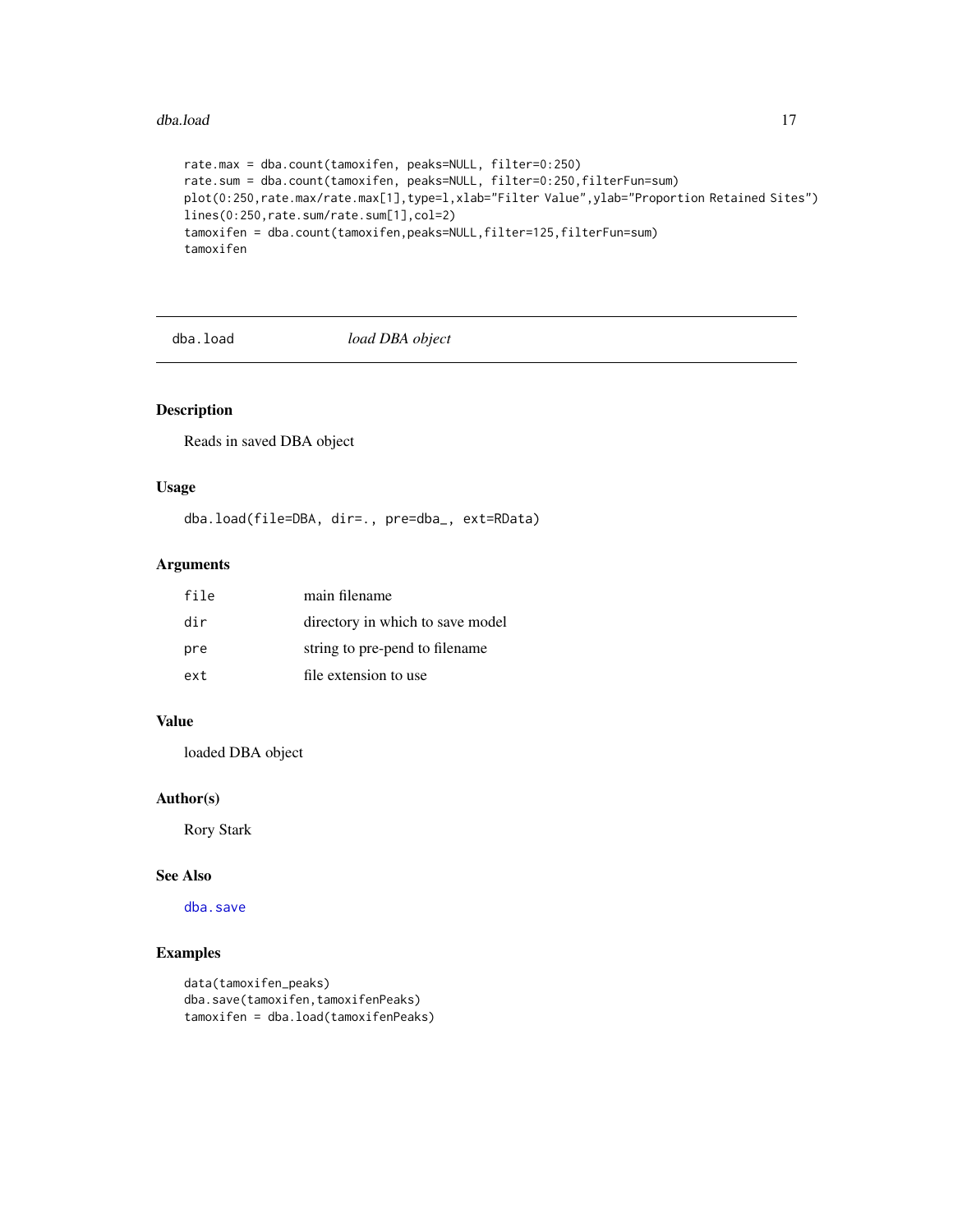<span id="page-17-1"></span><span id="page-17-0"></span>

### Description

Derives a mask to define a subset of peaksets or sites for a DBA object.

### Usage

```
dba.mask(DBA, attribute, value, combine=or, mask, merge=or, bApply=FALSE,
        peakset, minValue=-1)
```

| <b>DBA</b> | DBA object                                                                                                                                                                  |
|------------|-----------------------------------------------------------------------------------------------------------------------------------------------------------------------------|
| attribute  | when deriving a peakset mask, attribute to base mask on:                                                                                                                    |
|            | • DBA ID                                                                                                                                                                    |
|            | • DBA_TISSUE                                                                                                                                                                |
|            | • DBA_FACTOR                                                                                                                                                                |
|            | • DBA_CONDITION                                                                                                                                                             |
|            | · DBA TREATMENT                                                                                                                                                             |
|            | • DBA REPLICATE                                                                                                                                                             |
|            | · DBA_CONSENSUS                                                                                                                                                             |
|            | • DBA CALLER                                                                                                                                                                |
|            | · DBA CONTROL                                                                                                                                                               |
| value      | when deriving a peakset/sample mask, attribute value (or vector of attribute val-<br>ues) to match.                                                                         |
| combine    | when deriving a peakset/sample mask, if value is a vector, OR when deriving a<br>site mask, and peaksets is a vector, this is method for combining result of each<br>value: |
|            | $\cdot$ "or"                                                                                                                                                                |
|            | $\bullet$ "and"                                                                                                                                                             |
|            | $\cdot$ "nor"                                                                                                                                                               |
|            | $\bullet$ "nand"                                                                                                                                                            |
| mask       | when deriving a peakset/sample mask, this specifies an existing mask to merge<br>with; if missing, create new mask                                                          |
| merge      | when deriving a peakset/sample mask, and an existing mask is supplied, this<br>speficies the method for combining new mask with supplied mask:<br>$\cdot$ " $\circ$ "       |
|            | $\bullet$ "and"                                                                                                                                                             |
|            | $\cdot$ "nor"                                                                                                                                                               |
|            | • "nand" note: if mask is missing, "nand" results in negative of mask                                                                                                       |
|            |                                                                                                                                                                             |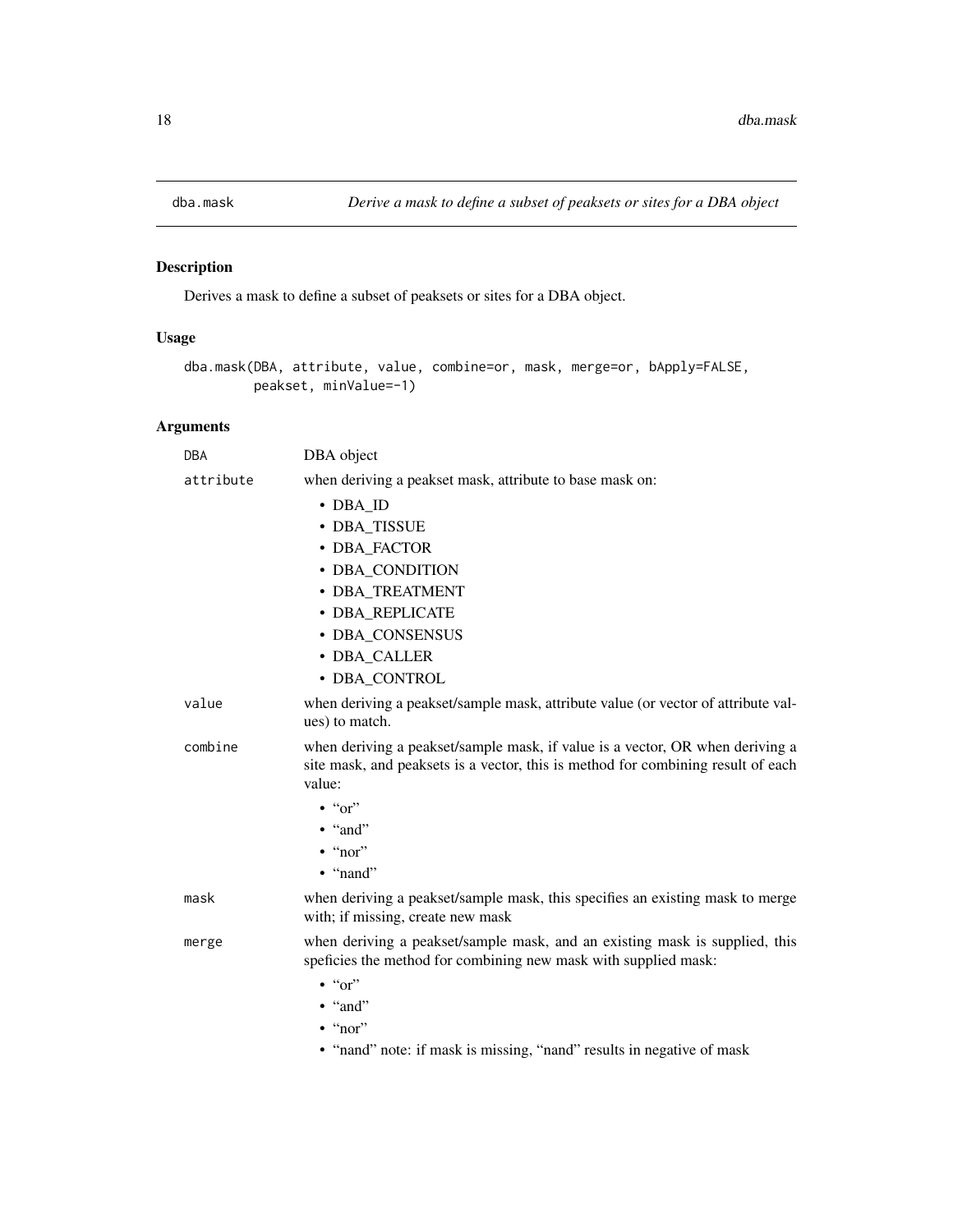#### dba.mask 19

| bApply   | when deriving a peakset/sample mask, a logical indicating that a new DBA ob-<br>ject with the mask applied will be returned.                                                                                                                                                                                                                            |
|----------|---------------------------------------------------------------------------------------------------------------------------------------------------------------------------------------------------------------------------------------------------------------------------------------------------------------------------------------------------------|
| peakset  | when deriving a peak/site mask, this specifies a peakset number, or a vector of<br>peakset numbers. The resulting mask will indicate which of the overall sites<br>were called as peaks in this peakset or set of peaksets. If a vector, the masks for<br>each of the peaksets will be combined using the method specified in the combine<br>parameter. |
| minValue | when deriving a peak/site mask, scores greater than this value will be considered<br>as indicating that the site corresponds to a called peakset.                                                                                                                                                                                                       |

### Details

MODE: Derive a a mask of peaksets/samples:

dba.mask(DBA, attribute, value, combine, mask, merge, bApply)

MODE: Derive a mask of peaks/sites:

dba.mask(DBA, combine, mask, merge,bApply, peakset, minValue)

### Value

either a logical mask, or new DBA object if bApply is TRUE.

#### Note

dba automatically generates masks for each unique value of DBA\_TISSUE, DBA\_FACTOR, DBA\_CONDITION, DBA\_TREATMENT, DBA\_CALLER, and DBA\_REPLICATE. These are accessible using masks field of the DBA object (DBA\$masks), and can be viewed using names(DBA\$masks).

#### Author(s)

Rory Stark

### See Also

[dba.show](#page-45-1)

#### Examples

data(tamoxifen\_peaks)

```
# Pre-made masks
names(tamoxifen$masks)
dba.show(tamoxifen,tamoxifen$masks$MCF7)
```

```
# New masks
mcf7Mask = dba.mask(tamoxifen,DBA_TISSUE, "MCF7")
mcf7DerivedMask = dba.mask(tamoxifen,DBA_TISSUE,"TAMR",mask=mcf7Mask)
mcf7Derived = dba(tamoxifen,mcf7DerivedMask)
mcf7Derived
```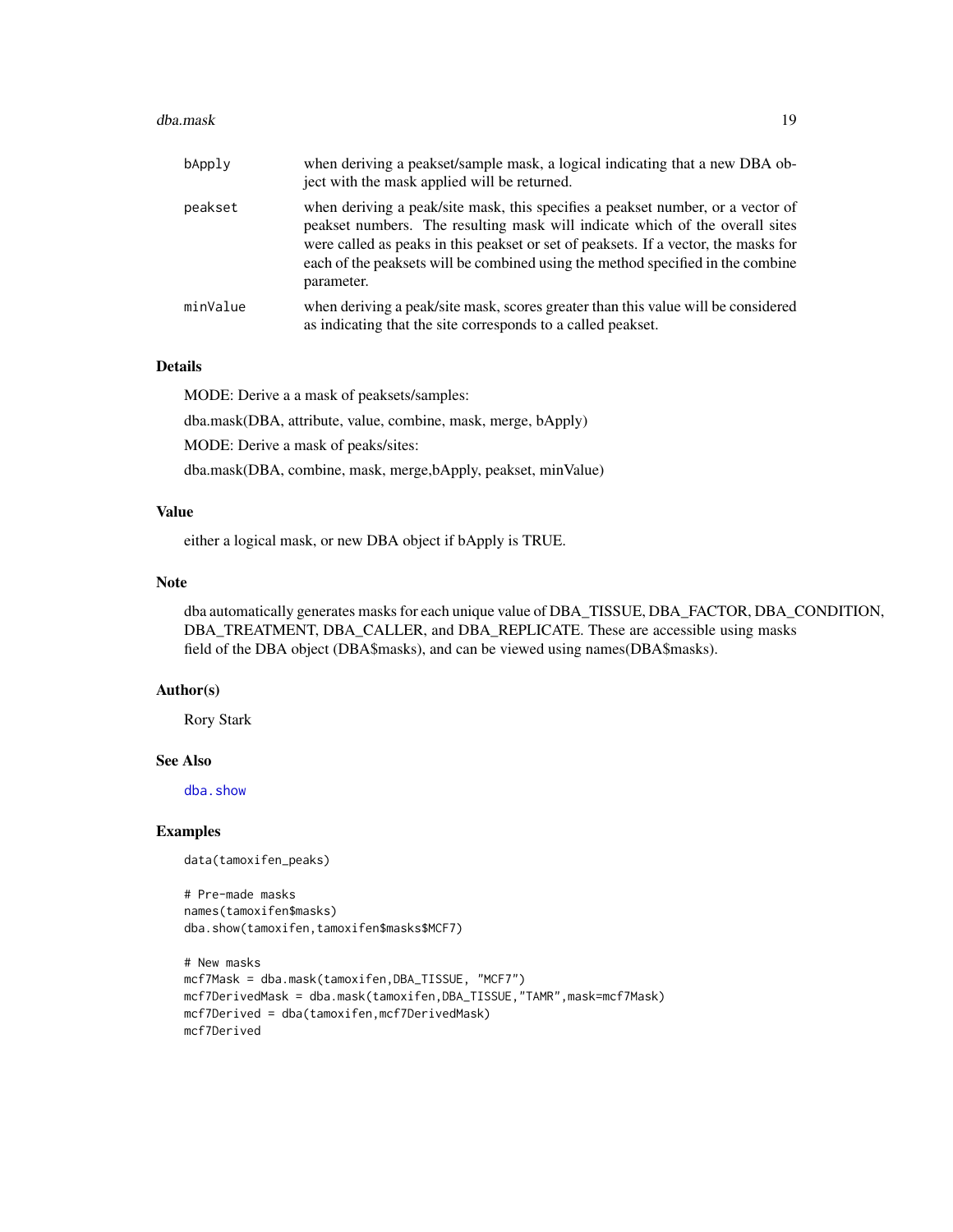<span id="page-19-1"></span><span id="page-19-0"></span>

### Description

Computes binding overlaps and co-occupancy statistics

### Usage

```
dba.overlap(DBA, mask, mode=DBA_OLAP_PEAKS, minVal=0,
            contrast, method=DBA$config$AnalysisMethod, th=DBA$config$th,
            bUsePval=DBA$config$bUsePval,
            report, byAttribute, bCorOnly=TRUE, CorMethod="pearson",
            DataType=DBA$config$DataType)
```

| <b>DBA</b> | DBA object                                                                                                                                                                                                                                                                                                                                                                                                                         |
|------------|------------------------------------------------------------------------------------------------------------------------------------------------------------------------------------------------------------------------------------------------------------------------------------------------------------------------------------------------------------------------------------------------------------------------------------|
| mask       | mask or vector of peakset numbers indicating a subset of peaksets to use (see<br>dba.mask). When generating overlapping/unique peaksets, either two, three, or<br>four peaksets may be specified. If the mode type is DBA_OLAP_ALL, and a<br>contrast is specified, a value of TRUE (mask=TRUE) indicates that all samples<br>should be included (otherwise only those present in one of the contrast groups<br>will be included). |
| mode       | indicates which results should be returned (see MODES below). One of:                                                                                                                                                                                                                                                                                                                                                              |
|            | • DBA_OLAP_PEAKS                                                                                                                                                                                                                                                                                                                                                                                                                   |
|            | • DBA OLAP ALL                                                                                                                                                                                                                                                                                                                                                                                                                     |
|            | • DBA OLAP RATE                                                                                                                                                                                                                                                                                                                                                                                                                    |
| minVal     | minimum score value to be considered a "called" peak.                                                                                                                                                                                                                                                                                                                                                                              |
| contrast   | contrast number to use. Only specified if contrast data is to be used when<br>mode=DBA_OLAP_ALL. See dba.show(DBA, bContrast=T) to get contrast<br>numbers.                                                                                                                                                                                                                                                                        |
| method     | if contrast is specified and mode=DBA_OLAP_ALL, use data from method used<br>for analysis:                                                                                                                                                                                                                                                                                                                                         |
|            | • DBA EDGER                                                                                                                                                                                                                                                                                                                                                                                                                        |
|            | • DBA DESEQ                                                                                                                                                                                                                                                                                                                                                                                                                        |
|            | • DBA_DESEQ2                                                                                                                                                                                                                                                                                                                                                                                                                       |
|            | • DBA EDGER BLOCK                                                                                                                                                                                                                                                                                                                                                                                                                  |
|            | • DBA DESEQ BLOCK                                                                                                                                                                                                                                                                                                                                                                                                                  |
|            | • DBA_DESEQ2_BLOCK                                                                                                                                                                                                                                                                                                                                                                                                                 |
| th         | if contrast is specified and mode=DBA_OLAP_ALL, significance threshold; all<br>sites with FDR (or p-values, see bUsePval) less than or equal to this value will<br>be included. A value of 1 will include all binding sites, but only the samples<br>included in the contrast.                                                                                                                                                     |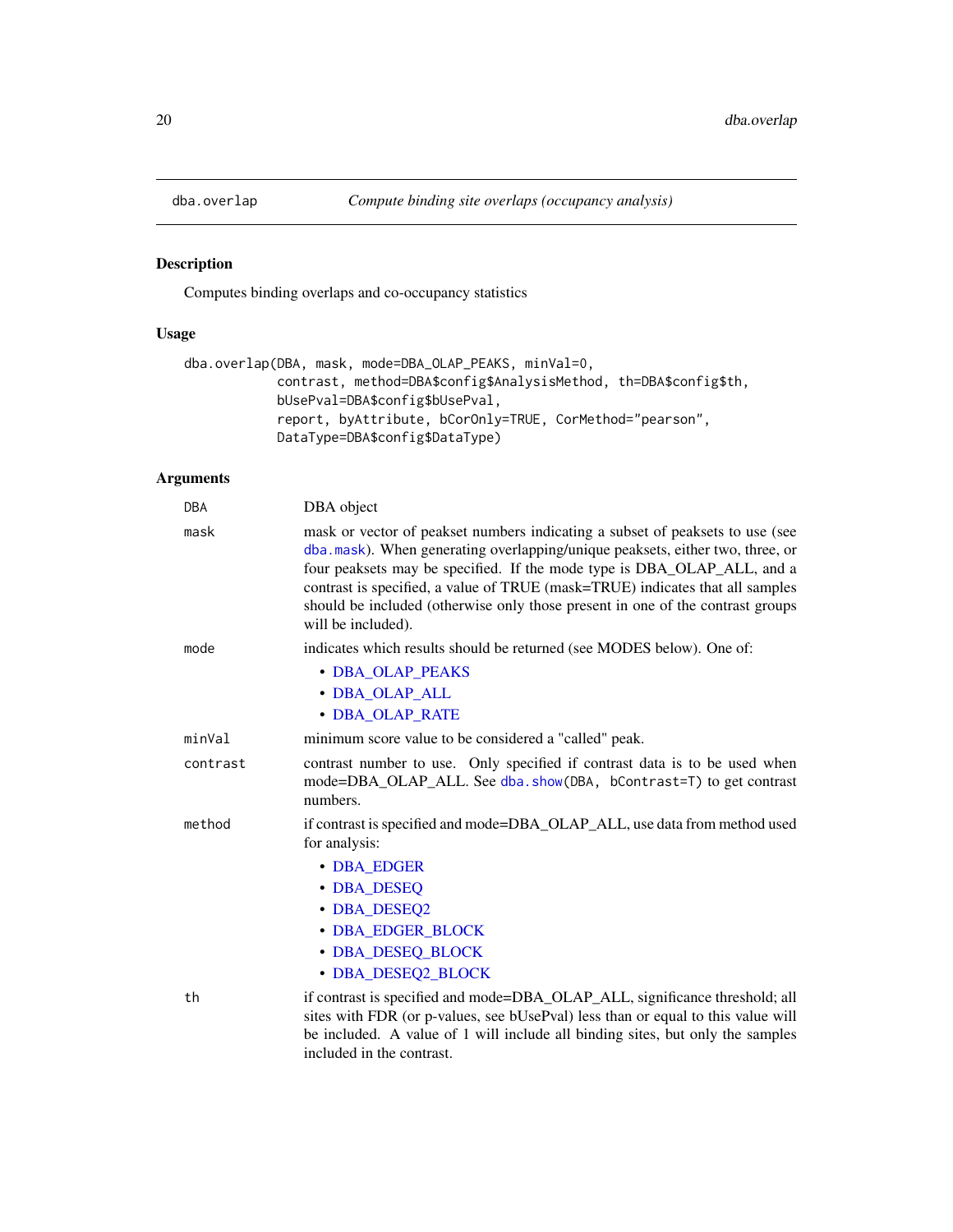| bUsePval    | if contrast is specified and mode=DBA_OLAP_ALL, logical indicating whether<br>to use FDR (FALSE) or p-value (TRUE) for thresholding.                                                                                                                                                                                                                                                                                 |
|-------------|----------------------------------------------------------------------------------------------------------------------------------------------------------------------------------------------------------------------------------------------------------------------------------------------------------------------------------------------------------------------------------------------------------------------|
| report      | if contrast is specified and mode=DBA_OLAP_ALL, a report (obtained from<br>dba. report) specifying the data to be used. If counts are included in the report<br>(and a contrast is specified), the count data from the report will be used to com-<br>pute correlations, rather than the scores in the global binding affinity matrix. If<br>report is present, the method, th, and bUsePval parameters are ignored. |
| byAttribute | when computing co-occupancy statistics (DBA_OLAP_ALL), limit compar-<br>isons to peaksets with the same value for a specific attribute, one of:                                                                                                                                                                                                                                                                      |
|             | $\cdot$ DBA_ID                                                                                                                                                                                                                                                                                                                                                                                                       |
|             | • DBA_TISSUE                                                                                                                                                                                                                                                                                                                                                                                                         |
|             | • DBA FACTOR                                                                                                                                                                                                                                                                                                                                                                                                         |
|             | • DBA CONDITION                                                                                                                                                                                                                                                                                                                                                                                                      |
|             | <b>• DBA TREATMENT</b>                                                                                                                                                                                                                                                                                                                                                                                               |
|             | · DBA REPLICATE                                                                                                                                                                                                                                                                                                                                                                                                      |
|             | · DBA CONSENSUS                                                                                                                                                                                                                                                                                                                                                                                                      |
|             | • DBA_CALLER                                                                                                                                                                                                                                                                                                                                                                                                         |
| bCor0nly    | when computing co-occupancy statistics (DBA_OLAP_ALL), logical indicat-<br>ing that only correlations, and not overlaps, should be computed. This is much<br>faster if only correlations are desired (e.g. to plot the correlations using dba.plotHeatmap).                                                                                                                                                          |
| CorMethod   | when computing co-occupancy statistics (DBA_OLAP_ALL), method to use<br>when computing correlations.                                                                                                                                                                                                                                                                                                                 |
| DataType    | if mode==DBA_OLAP_PEAKS, the class of object that peaksets should be re-<br>turned as:                                                                                                                                                                                                                                                                                                                               |
|             | • DBA_DATA_GRANGES                                                                                                                                                                                                                                                                                                                                                                                                   |
|             | • DBA DATA RANGEDDATA                                                                                                                                                                                                                                                                                                                                                                                                |
|             | <b>• DBA DATA FRAME</b>                                                                                                                                                                                                                                                                                                                                                                                              |

Can be set as default behavior by setting DBA\$config\$DataType.

### Details

MODE: Generate overlapping/unique peaksets:

dba.overlap(DBA, mask, mode=DBA\_OLAP\_PEAKS, minVal)

MODE: Compute correlation and co-occupancy statistics (e.g. for dba.plotHeatmap):

dba.overlap(DBA, mask, mode=DBA\_OLAP\_ALL, byAttribute, minVal, attributes, bCorOnly, CorMethod)

MODE: Compute correlation and co-occupancy statistics using significantly differentially bound sites (e.g. for dba.plotHeatmap):

dba.overlap(DBA, mask, mode=DBA\_OLAP\_ALL, byAttribute, minVal, contrast, method, th=, bUsePval, attributes, bCorOnly, CorMethod)

Note that the scores from the global binding affinity matrix will be used for correlations unless a report containing count data is specified.

MODE: Compute overlap rates at different stringency thresholds:

dba.overlap(DBA, mask, mode=DBA\_OLAP\_RATE, minVal)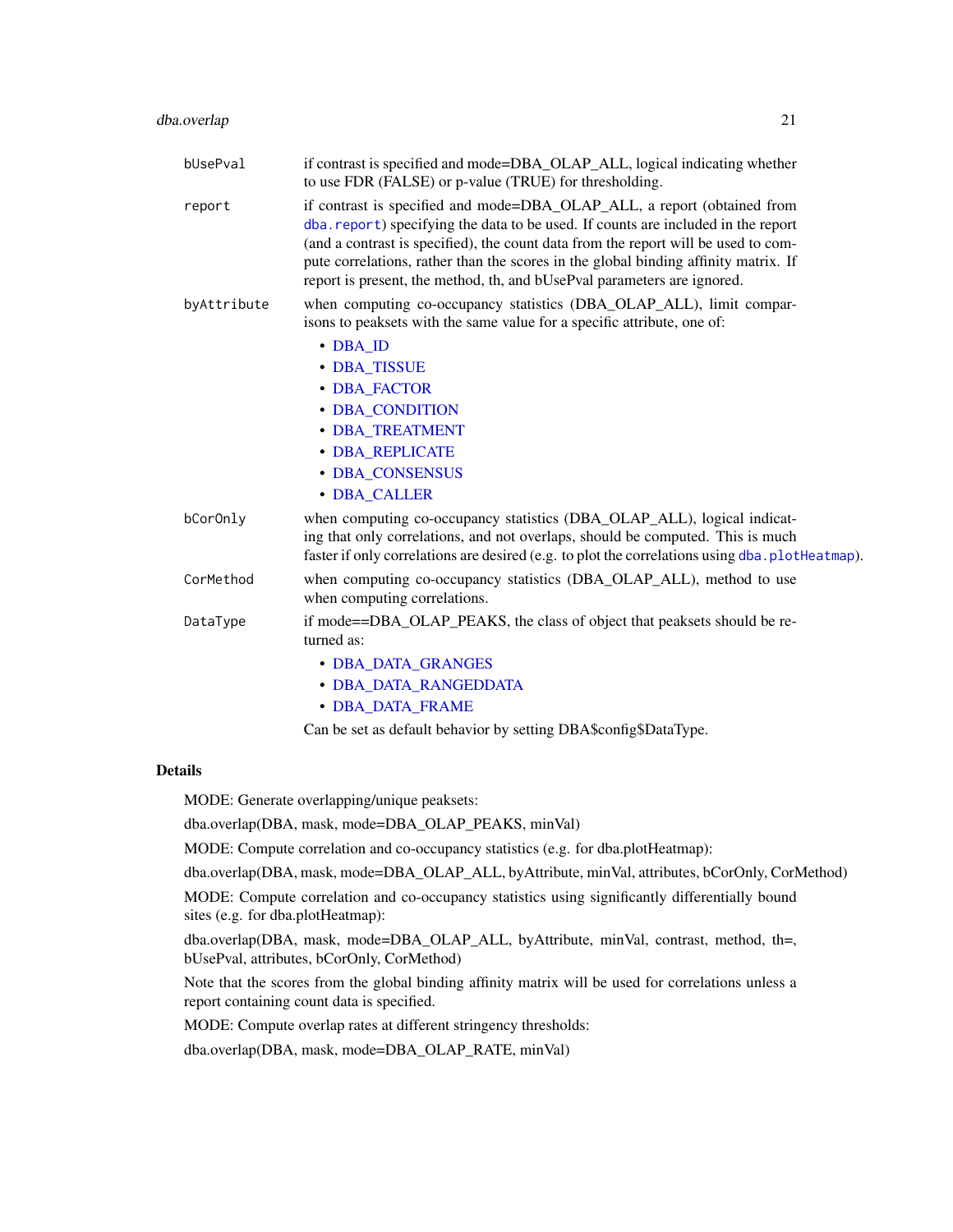#### Value

Value depends on the mode specified in the mode parameter.

If mode = DBA\_OLAP\_PEAKS, Value is an overlap record: a list of three peaksets for an A-B overlap, seven peaksets for a A-B-C overlap, and fifteen peaksets for a A-B-C-D overlap:

| inAll | peaks in all peaksets                                |
|-------|------------------------------------------------------|
| onlyA | peaks unique to peakset A                            |
| onlyB | peaks unique to peakset B                            |
| onlyC | peaks unique to peakset C                            |
| onlyD | peaks unique to peakset D                            |
| notA  | peaks in all peaksets except peakset A               |
| notB  | peaks in all peaksets except peakset B               |
| notC  | peaks in all peaksets except peakset C               |
| notD  | peaks in all peaksets except peakset D               |
| AandB | peaks in peaksets A and B but not in peaksets C or D |
| AandC | peaks in peaksets A and C but not in peaksets B or D |
| AandD | peaks in peaksets A and D but not in peaksets B or C |
| BandC | peaks in peaksets B and C but not in peaksets A or D |
| BandD | peaks in peaksets B and D but not in peaksets A or C |
| CandD | peaks in peaksets C and D but not in peaksets A or B |

If mode = DBA\_OLAP\_ALL, Value is a correlation record: a matrix with a row for each pair of peaksets and the following columns:

| A              | peakset number of first peakset in overlap                                                              |
|----------------|---------------------------------------------------------------------------------------------------------|
| B              | peakset number of second peakset in overlap                                                             |
| onlvA          | number of sites unique to peak set A                                                                    |
| onlvB          | number of sites unique to peak set B                                                                    |
| inAll          | number of peaks in both peakset A and B (merged)                                                        |
| R <sub>2</sub> | correlation value A vs B                                                                                |
| Overlap        | percentage overlap (number of overlapping sites divided by number of peaks<br>unique to smaller peakset |

If mode = DBA\_OLAP\_RATE, Value is a vector whose length is the number of peaksets, containing the number of overlapping peaks at the corresponding minOverlaps threshold (i.e., Value[1] is the total number of unique sites, Value[2] is the number of unique sites appearing in at least two peaksets, Value[3] the number of sites overlapping in at least three peaksets, etc.).

### Author(s)

Rory Stark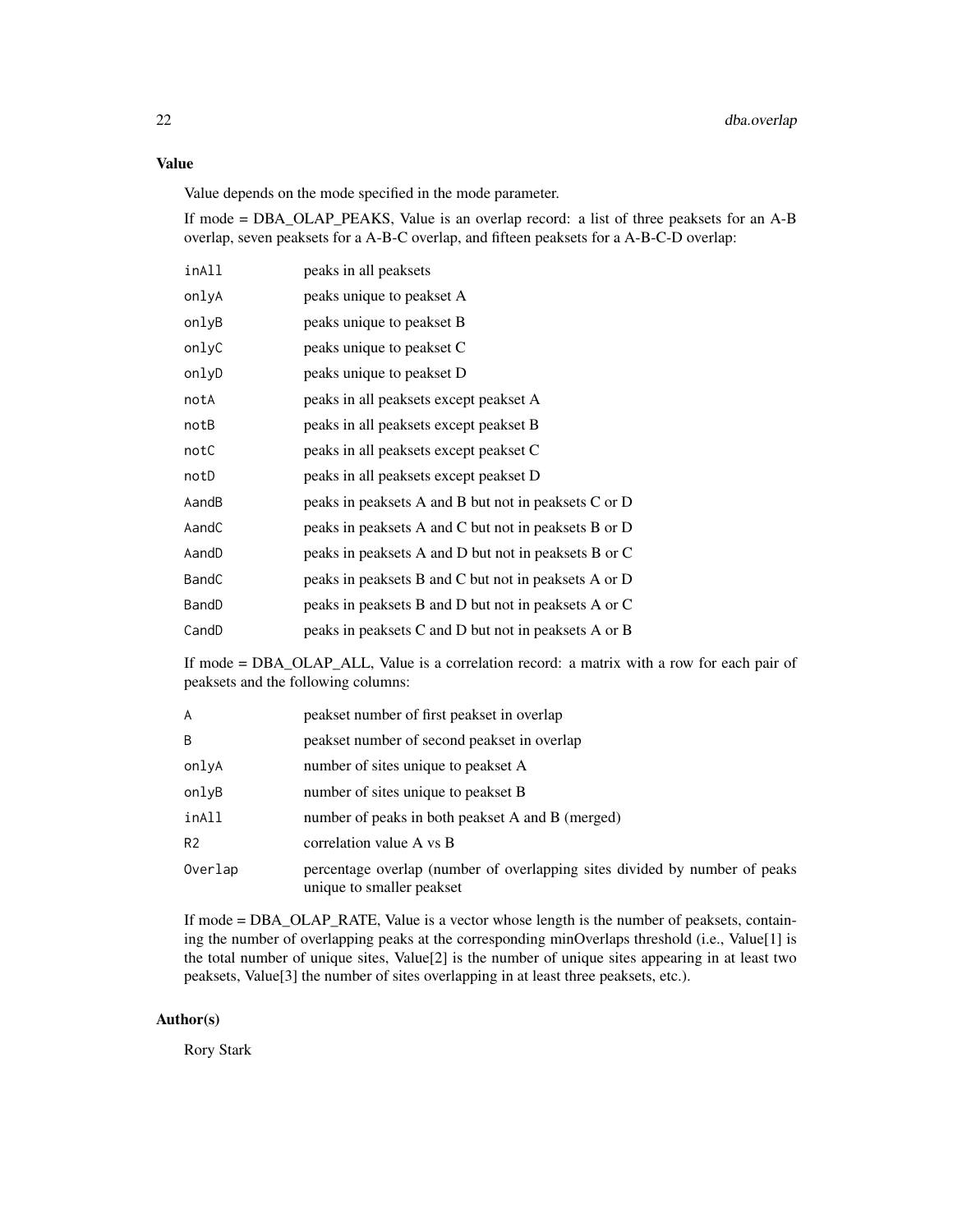### <span id="page-22-0"></span>dba.peakset 23

### See Also

[dba.plotVenn](#page-37-1), [dba.plotHeatmap](#page-29-1)

#### Examples

```
data(tamoxifen_peaks)
# default mode: DBA_OLAP_PEAKS -- get overlapping/non overlapping peaksets
mcf7 = dba.overlap(tamoxifen,tamoxifen$masks$MCF7&tamoxifen$masks$Responsive)
names(mcf7)
mcf7$inAll
# mode: DBA_OLAP_ALL -- get correlation record
mcf7 = dba(tamoxifen,tamoxifen$masks$MCF7)
mcf7.corRec = dba.overlap(mcf7,mode=DBA_OLAP_ALL,bCorOnly=FALSE)
mcf7.corRec
# mode: DBA_OLAP_RATE -- get overlap rate vector
data(tamoxifen_peaks)
rate = dba.overlap(tamoxifen, mode=DBA_OLAP_RATE)
rate
plot(rate,type=b,xlab="# peaksets",ylab="# common peaks",
     main="Tamoxifen dataset overlap rate")
```
<span id="page-22-1"></span>

dba.peakset *Add a peakset to, or retrieve a peakset from, a DBA object*

#### Description

Adds a peakset to, or retrieves a peakset from, a DBA object

#### Usage

```
dba.peakset(DBA=NULL, peaks, sampID, tissue, factor, condition, treatment, replicate,
            control, peak.caller, peak.format, reads=0, consensus=FALSE,
            bamReads, bamControl,
            scoreCol, bLowerScoreBetter, filter, counts,
            bRemoveM=TRUE, bRemoveRandom=TRUE,
            minOverlap=2, bMerge=TRUE,
            bRetrieve=FALSE, writeFile, numCols=4,
            DataType=DBA$config$DataType)
```
#### **Arguments**

DBA DBA object. Required unless creating a new DBA object by adding an initial peakset.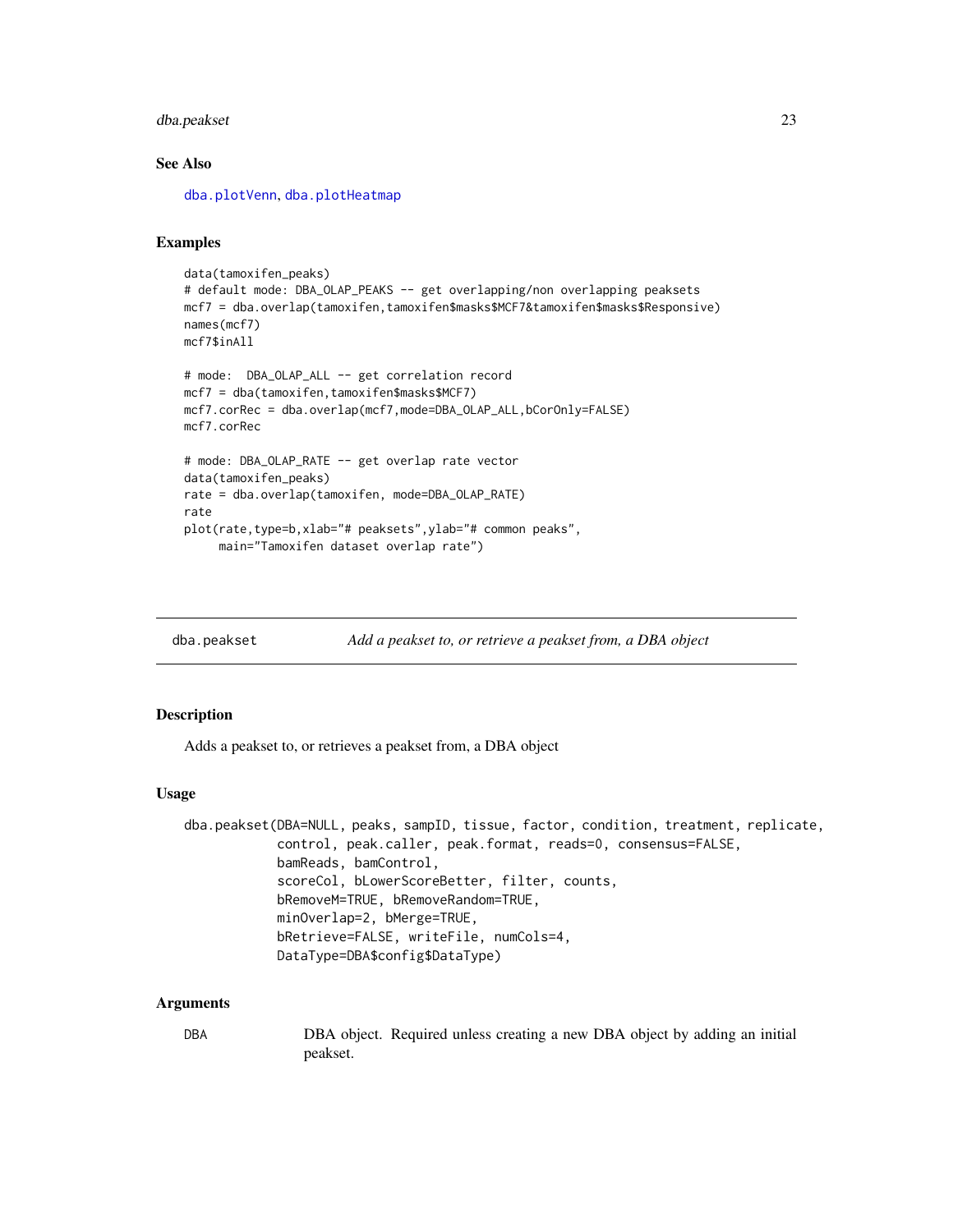| peaks       | When adding a specified peakset: set of peaks, either a GRanges or RangedData<br>object, or a peak dataframe or matrix (chr,start,end,score), or a filename where<br>the peaks are stored.                                                                                                                     |
|-------------|----------------------------------------------------------------------------------------------------------------------------------------------------------------------------------------------------------------------------------------------------------------------------------------------------------------|
|             | When adding a consensus peakset: a sample mask or vector of peakset numbers<br>to include in the consensus. If missing or NULL, a consensus is derived from<br>all peaksets present in the model. See dba.mask, or dba.show to get peakset<br>numbers.                                                         |
|             | When adding a set of consensus peaksets: a sample mask or vector of peakset<br>numbers. Sample sets will be derived only from subsets of these peaksets.<br>When adding all the peaks from one DBA object to another: a DBA object. In<br>this case, the only other parameter to have an effect is minOverlap. |
|             | When retrieving and/or writing a peakset: either a GRanges or RangedData ob-<br>ject, or a peak dataframe or matrix (chr, start, end, score), or a peakset number; if<br>NULL, retrieves/writes the full binding matrix.                                                                                       |
| sampID      | ID string for the peakset being added; if missing, one is assigned (a serial num-<br>ber for a new peakset, or a concatenation of IDs for a consensus peakset).                                                                                                                                                |
| tissue      | tissue name for the peakset being added; if missing, one is assigned for a con-<br>sensus peakset (a concatenation of tissues).                                                                                                                                                                                |
| factor      | factor name for the peakset being added; if missing, one is assigned for a con-<br>sensus peakset (a concatenation of factors).                                                                                                                                                                                |
| condition   | condition name for the peakset being added; if missing, one is assigned for a<br>consensus peakset (a concatenation of conditions).                                                                                                                                                                            |
| treatment   | treatment name for the peakset being added; if missing, one is assigned for a<br>consensus peakset (a concatenation of treatment).                                                                                                                                                                             |
| replicate   | replicate number for the peakset being added; if missing, one is assigned for a<br>consensus peakset (a concatenation of replicate numbers).                                                                                                                                                                   |
| control     | control name for the peakset being added; if missing, one is assigned for a con-<br>sensus peakset (a concatenation of control names).                                                                                                                                                                         |
| peak.caller | peak caller name string. If peaks is specified as a file, and peak.format is miss-<br>ing, a default fie format for the caller will be used (see peak.format). Supported<br>values:                                                                                                                            |
|             | • "raw": default peak.format: raw text file                                                                                                                                                                                                                                                                    |
|             | • "bed": default peak.format: bed file                                                                                                                                                                                                                                                                         |
|             | • "narrow": default peak.format: narrowPeaks file                                                                                                                                                                                                                                                              |
|             | · "macs": default peak.format: MACS .xls file                                                                                                                                                                                                                                                                  |
|             | · "bayes": default peak.format: bayesPeak file<br>· "tpic": default peak.format: TPIC file                                                                                                                                                                                                                     |
|             | • "sicer": default peak.format: SICER file                                                                                                                                                                                                                                                                     |
|             | • "fp4": default peak.format: FindPeaks v4 file                                                                                                                                                                                                                                                                |
|             | • "swembl": default peak.format: SWEMBL file                                                                                                                                                                                                                                                                   |
|             | • "csv": default peak.format: comma separated value file                                                                                                                                                                                                                                                       |
|             | • "report": default peak.format: csv file saved via dba.report                                                                                                                                                                                                                                                 |
|             | When adding a consensus peakset, a default value (a concatenation of peak caller<br>names) is assigned if this is missing.                                                                                                                                                                                     |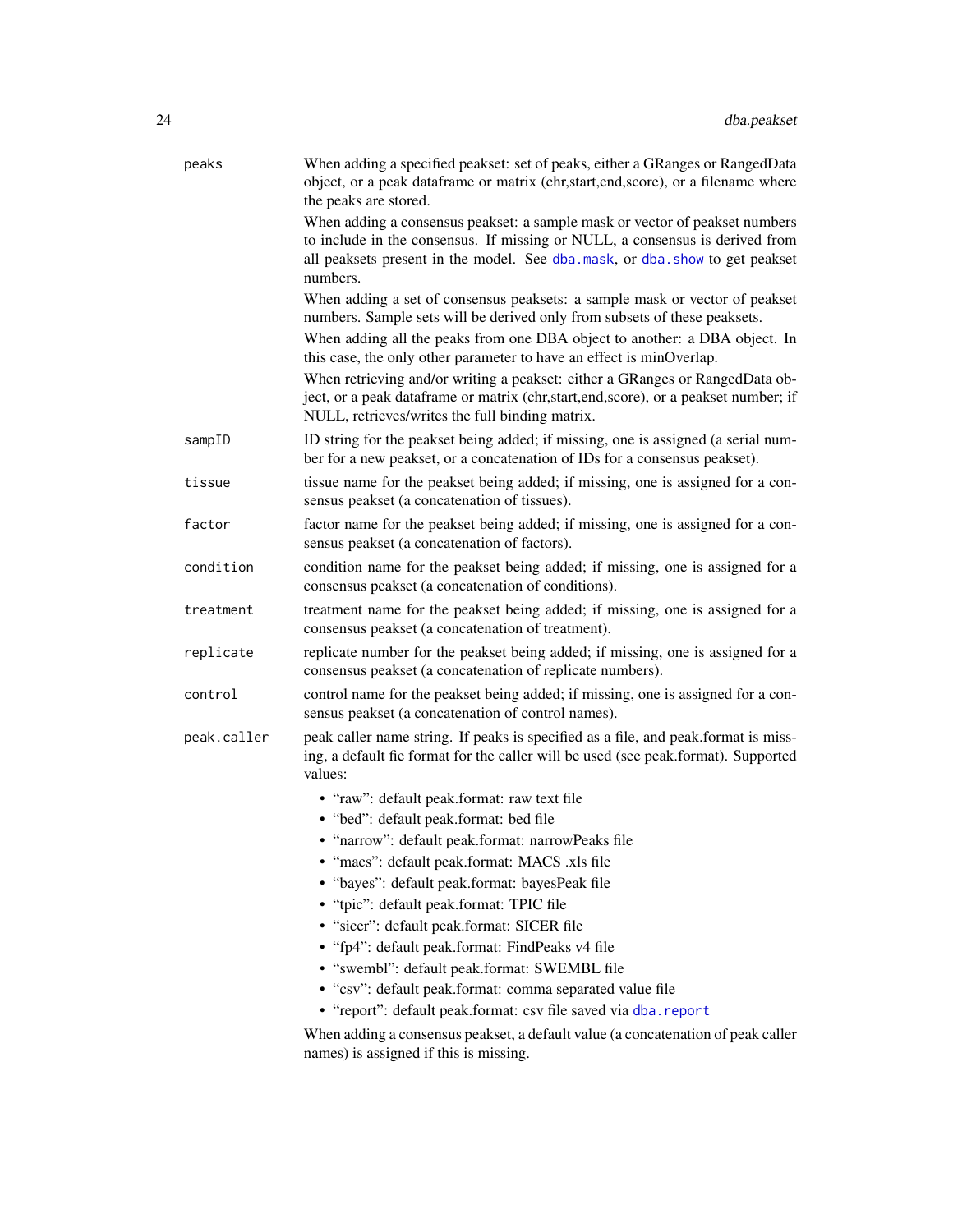| peak.format       | peak format string. If specified, overrides the default file format for the specified<br>peak caller. Supported formats (with default score column):                                                                                                                                                                                                                                                                                                                                                                                                                                                                                                                                                                                                |
|-------------------|-----------------------------------------------------------------------------------------------------------------------------------------------------------------------------------------------------------------------------------------------------------------------------------------------------------------------------------------------------------------------------------------------------------------------------------------------------------------------------------------------------------------------------------------------------------------------------------------------------------------------------------------------------------------------------------------------------------------------------------------------------|
|                   | • "raw": raw text file file; scoreCol=4                                                                                                                                                                                                                                                                                                                                                                                                                                                                                                                                                                                                                                                                                                             |
|                   | • "bed": bed file; scoreCol=5                                                                                                                                                                                                                                                                                                                                                                                                                                                                                                                                                                                                                                                                                                                       |
|                   | • "narrow": narrowPeaks file; scoreCol=8                                                                                                                                                                                                                                                                                                                                                                                                                                                                                                                                                                                                                                                                                                            |
|                   | • "macs": MACS .xls file; scoreCol=7                                                                                                                                                                                                                                                                                                                                                                                                                                                                                                                                                                                                                                                                                                                |
|                   | • "bayes": bayesPeak file; scoreCol=4, filter=0.5                                                                                                                                                                                                                                                                                                                                                                                                                                                                                                                                                                                                                                                                                                   |
|                   | • "tpic": TPIC file; scoreCol=0 (all scores=1)                                                                                                                                                                                                                                                                                                                                                                                                                                                                                                                                                                                                                                                                                                      |
|                   | • "sicer": SICER file; scoreCol=7                                                                                                                                                                                                                                                                                                                                                                                                                                                                                                                                                                                                                                                                                                                   |
|                   | • "fp4": FindPeaks v4 file; scoreCol=5                                                                                                                                                                                                                                                                                                                                                                                                                                                                                                                                                                                                                                                                                                              |
|                   | • "swembl": SWEMBL file; scoreCol=4                                                                                                                                                                                                                                                                                                                                                                                                                                                                                                                                                                                                                                                                                                                 |
|                   | • "csv": csv file; scoreCol=4                                                                                                                                                                                                                                                                                                                                                                                                                                                                                                                                                                                                                                                                                                                       |
|                   | • "report": report file; scoreCol=9, bLowerScoreBetter=T                                                                                                                                                                                                                                                                                                                                                                                                                                                                                                                                                                                                                                                                                            |
| reads             | total number of ChIPed library reads for the peakset being added.                                                                                                                                                                                                                                                                                                                                                                                                                                                                                                                                                                                                                                                                                   |
| consensus         | either the logical value of the consensus attribute when adding a specific peakset<br>(set to TRUE for consensus peaksets generated by dba. peakset), or a metadata<br>attribute or vector of attributes when generating a set of consensus peaksets. In<br>the latter case, a consensus peakset will be added for each set of samples that<br>have the same values for the specified attributes. Alternatively, attributes may<br>be specified proceeded by a negative sign, in which case a consensus peakset<br>will be added for each set of samples that differ only in their values for those<br>attributes. See examples. Allowable attributes:<br>• DBA_TISSUE; -DBA_TISSUE<br>• DBA_FACTOR; -DBA_FACTOR<br>• DBA_CONDITION; -DBA_CONDITION |
|                   | • DBA_TREATMENT; -DBA_TREATMENT                                                                                                                                                                                                                                                                                                                                                                                                                                                                                                                                                                                                                                                                                                                     |
|                   | • DBA_REPLICATE; -DBA_REPLICATE                                                                                                                                                                                                                                                                                                                                                                                                                                                                                                                                                                                                                                                                                                                     |
|                   | • DBA_CALLER; -DBA_CALLER                                                                                                                                                                                                                                                                                                                                                                                                                                                                                                                                                                                                                                                                                                                           |
| bamReads          | file path of the BAM/BED file containing the aligned reads for the peakset being<br>added.                                                                                                                                                                                                                                                                                                                                                                                                                                                                                                                                                                                                                                                          |
| bamControl        | file path of the BAM/BED file containing the aligned reads for the control used<br>for the peakset being added.                                                                                                                                                                                                                                                                                                                                                                                                                                                                                                                                                                                                                                     |
| scoreCol          | peak column to normalize to 01 scale when adding a peakset; 0 indicates no<br>normalization                                                                                                                                                                                                                                                                                                                                                                                                                                                                                                                                                                                                                                                         |
| bLowerScoreBetter |                                                                                                                                                                                                                                                                                                                                                                                                                                                                                                                                                                                                                                                                                                                                                     |
|                   | Logical indicating that lower scores indicate higher confidence peaks; default is<br>that higher scores indicate better peaks.                                                                                                                                                                                                                                                                                                                                                                                                                                                                                                                                                                                                                      |
| filter            | Numeric indicating a filter value for peaks. If present, any peaks with a score<br>less than this value (or higher if bLowerScoreBetter==TRUE) will be removed<br>from the peakset.                                                                                                                                                                                                                                                                                                                                                                                                                                                                                                                                                                 |
| counts            | Used for adding externally computed peak counts. Can be a filename or a<br>dataframe. Can consist of a single column (or vector) with the counts, or two<br>columns, with an ID for each interval in the first column and the counts in the                                                                                                                                                                                                                                                                                                                                                                                                                                                                                                         |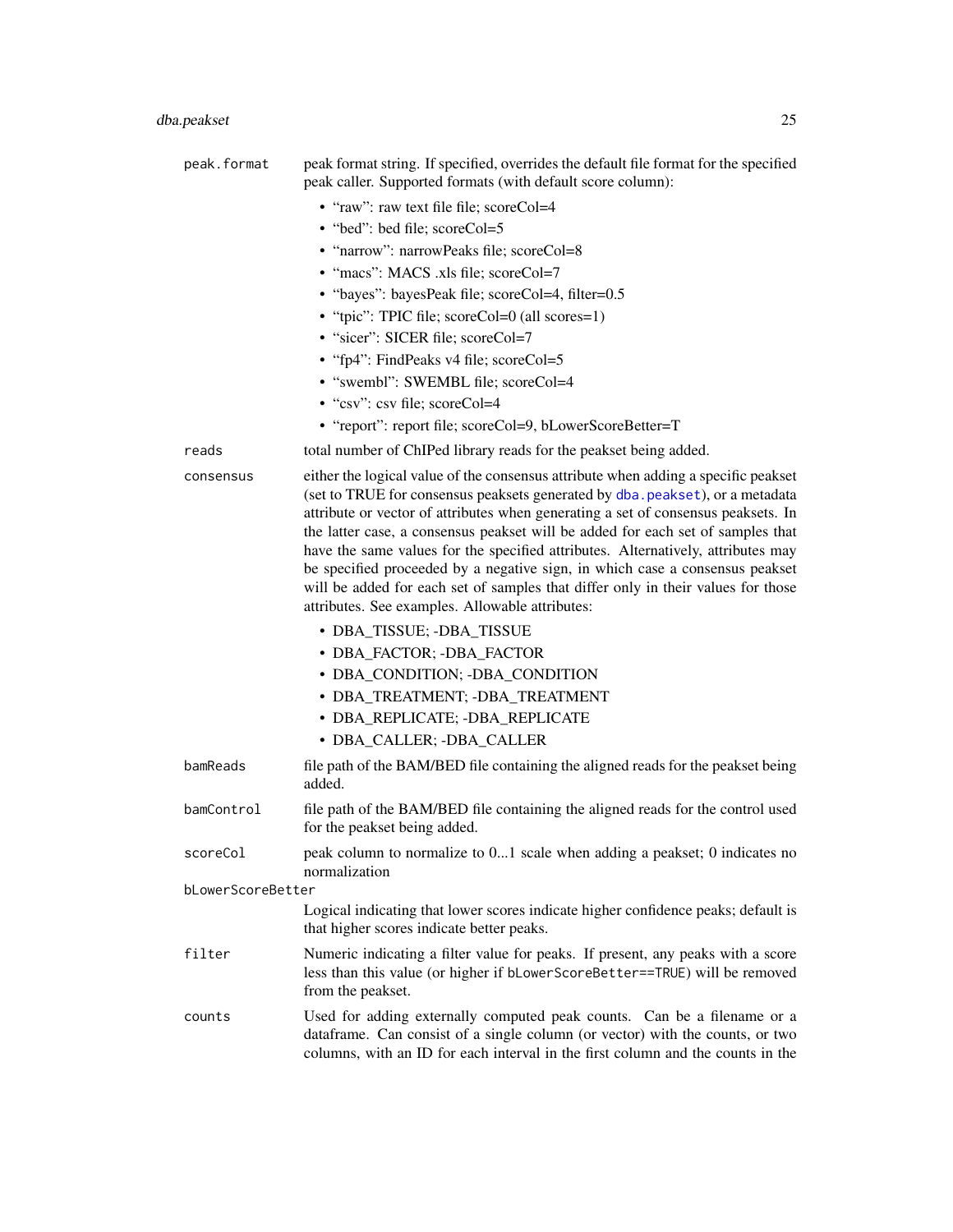|               | second column, or four columns (chr, start, end, counts). When counts is spec-<br>ified, peaks and related parameters are ignored, and all peaksets in the DBA<br>object must be specified in this way, all with exactly the same number of inter-<br>vals.                                                                                                                                                  |
|---------------|--------------------------------------------------------------------------------------------------------------------------------------------------------------------------------------------------------------------------------------------------------------------------------------------------------------------------------------------------------------------------------------------------------------|
| bRemoveM      | logical indicating whether to remove peaks on chrM when adding a peakset                                                                                                                                                                                                                                                                                                                                     |
| bRemoveRandom | logical indicating whether to remove peaks on chrN_random when adding a<br>peakset                                                                                                                                                                                                                                                                                                                           |
| minOverlap    | the minimum number of peaksets a peak must be in to be included when adding<br>a consensus peakset. When retrieving, if the peaks parameter is a vector (logical<br>mask or vector of peakset numbers), a binding matrix will be retrieved including<br>all peaks in at least this many peaksets. If minOverlap is between zero and one,<br>peak will be included from at least this proportion of peaksets. |
| bMerge        | logical indicating whether global binding matrix should be compiled after adding<br>the peakset. When adding several peaksets via successive calls to dba. peakset,<br>it may be more efficient to set this parameter to FALSE and call dba(DBA) after<br>all the peaksets have been added.                                                                                                                  |
| bRetrieve     | logical indicating that a peakset is being retrieved and/or written, not added.                                                                                                                                                                                                                                                                                                                              |
| writeFile     | file to write retrieved peakset.                                                                                                                                                                                                                                                                                                                                                                             |
| numCols       | number of columns to include when writing out peakset. First four columns are<br>chr, start, end, score; the remainder are maintained from the original peakset.<br>Ignored when writing out complete binding matrix.                                                                                                                                                                                        |
| DataType      | The class of object for returned peaksets:                                                                                                                                                                                                                                                                                                                                                                   |
|               | • DBA DATA GRANGES<br>• DBA_DATA_RANGEDDATA<br>• DBA DATA FRAME                                                                                                                                                                                                                                                                                                                                              |

Can be set as default behavior by setting DBA\$config\$DataType.

### Details

MODE: Add a specified peakset:

dba.peakset(DBA=NULL, peaks, sampID, tissue, factor, condition, replicate, control, peak.caller, reads, consensus, bamReads, bamControl, normCol, bRemoveM, bRemoveRandom)

MODE: Add a consensus peakset (derived from overlapping peaks in peaksets already present):

dba.peakset(DBA, peaks, minOverlap)

MODE: Add a sets of consensus peaksets bases on sample sets that share or differ in specified attributes

dba.peakset(DBA, peaks, consensus, minOverlap)

MODE: Retrieve a peakset:

dba.peakset(DBA, peaks, bRetrieve=T)

MODE: Write a peakset out to a file:

dba.peakset(DBA, peaks, bRetrieve=T, writeFile, numCols)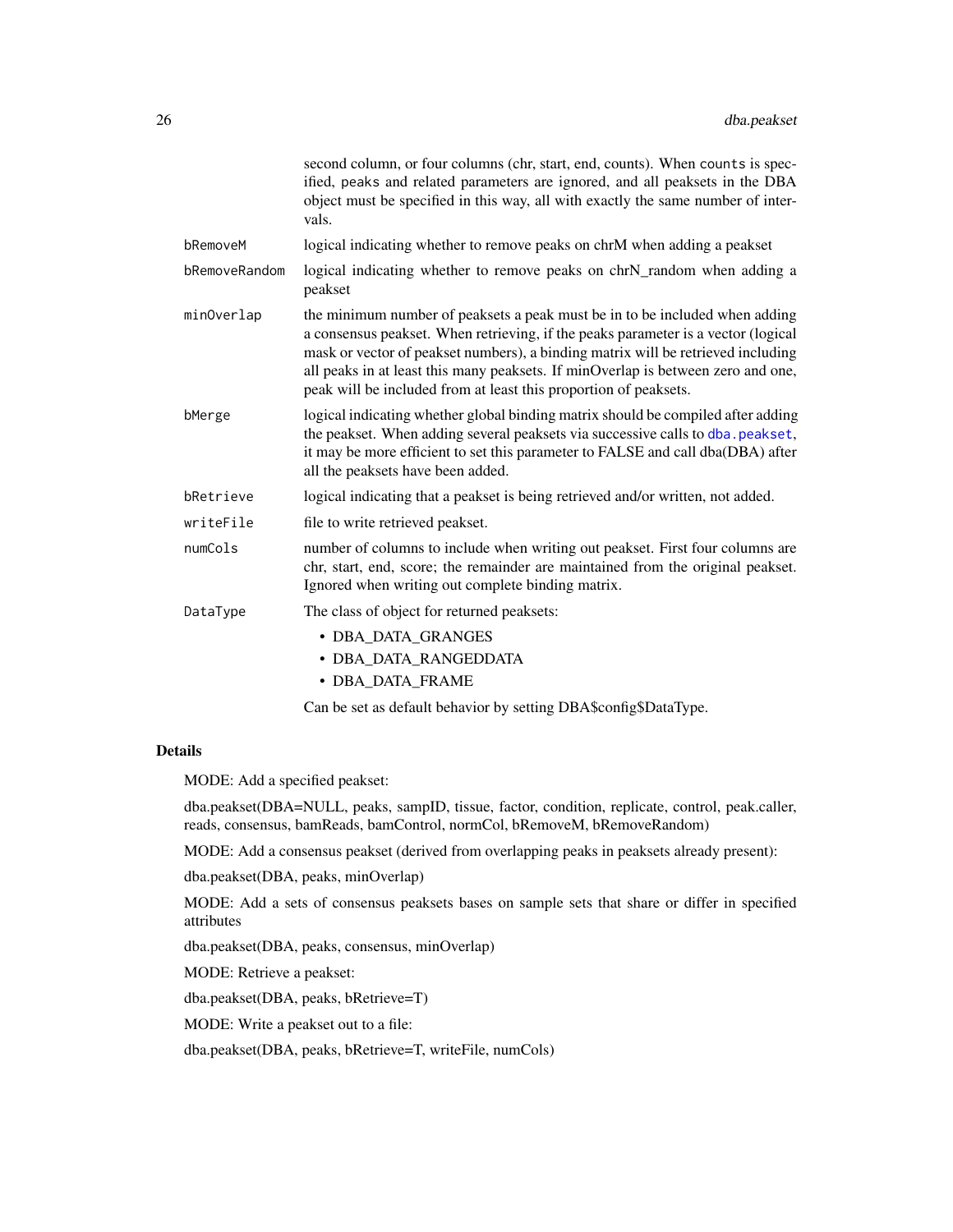#### dba.peakset 27

#### Value

DBA object when adding a peakset. Peakset matrix or RangedData object when retrieving and/or writing a peakset.

#### Author(s)

Rory Stark

#### See Also

to add peaksets using a sample sheet, see [dba](#page-2-1).

#### Examples

```
# create a new DBA object by adding three peaksets
mcf7 = dba.peakset(NULL,
                  peaks=system.file("extra/peaks/MCF7_ER_1.bed.gz", package="DiffBind"),
                   sampID="MCF7.1",tissue="MCF7",factor="ER",condition="Responsive",
                   peak.caller="macs", peak.format="bed",replicate=1)
mcf7 = dba.peakset(mcf7,
                  peaks=system.file("extra/peaks/MCF7_ER_2.bed.gz", package="DiffBind"),
                   sampID="MCF7.2",tissue="MCF7",factor="ER",condition="Responsive",
                   peak.caller="macs",peak.format="bed",replicate=2)
mcf7 = dba.peakset(mcf7,peaks=system.file("extra/peaks/MCF7_ER_3.bed.gz", package="DiffBind"),
                   sampID="MCF7.3",tissue="MCF7",factor="ER",condition="Responsive",
                   peak.caller="macs",peak.format="bed",replicate=3)
mcf7
#retrieve peaks that are in all three peaksets
mcf7.consensus = dba.peakset(mcf7, 1:3, minOverlap=3, bRetrieve=TRUE)
mcf7.consensus
#add a consensus peakset -- peaks in all three replicates
mcf7 = dba.peakset(mcf7, 1:3, minOverlap=3,sampID="MCF7_3of3")
mcf7
#add consensus peaksets for all sample types by combining replicates
data(tamoxifen_peaks)
tamoxifen = dba.peakset(tamoxifen,consensus = -DBA_REPLICATE)
dba.show(tamoxifen,mask=tamoxifen$masks$Consensus)
#add consensus peaksets for all sample types by (same tissue and condition)
data(tamoxifen_peaks)
tamoxifen = dba.peakset(tamoxifen,consensus = c(DBA_TISSUE,DBA_CONDITION))
dba.show(tamoxifen,mask=tamoxifen$masks$Consensus)
dba.plotVenn(tamoxifen,tamoxifen$masks$Responsive & tamoxifen$masks$Consensus)
```
#create consensus peaksets from sample type consensuses for Responsive and Resistant sample groups tamoxifen = dba.peakset(tamoxifen,peaks=tamoxifen\$masks\$Consensus,consensus=DBA\_CONDITION) dba.show(tamoxifen,mask=tamoxifen\$masks\$Consensus)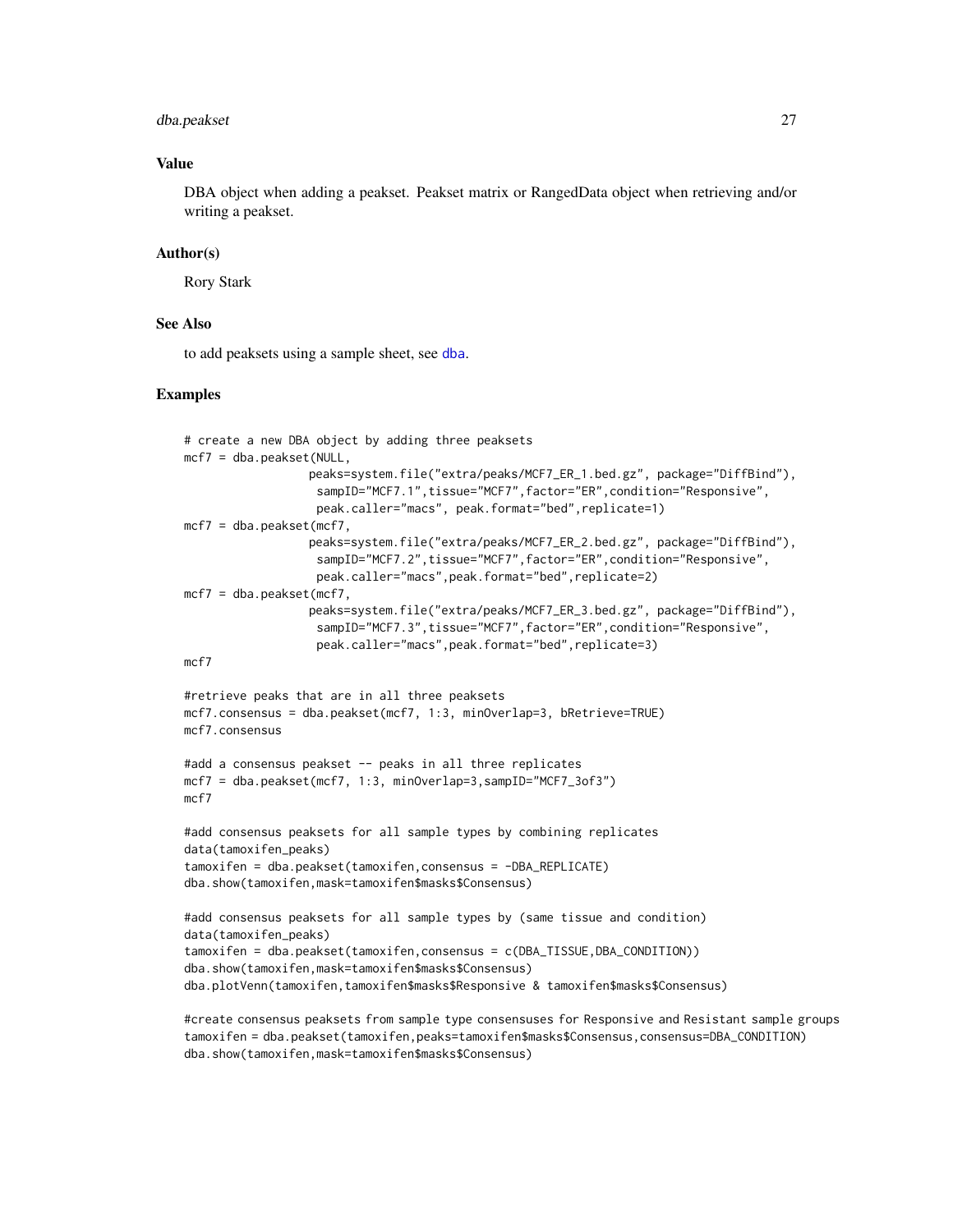```
dba.plotVenn(tamoxifen,17:18)
#retrieve the consensus peakset as RangedData object
mcf7.consensus = dba.peakset(mcf7,mcf7$masks$Consensus,bRetrieve=TRUE)
mcf7.consensus
```
<span id="page-27-1"></span>dba.plotBox *Boxplots*

#### Description

Boxplots for read count distributions within differentially bound sites

#### Usage

```
dba.plotBox(DBA, contrast=1, method=DBA$config$AnalysisMethod,
            th=DBA$config$th, bUsePval=DBA$config$bUsePval,
            bNormalized=TRUE, attribute=DBA_GROUP,
            bAll=FALSE, bAllIncreased=FALSE, bAllDecreased=FALSE,
            bDB=TRUE, bDBIncreased=TRUE, bDBDecreased=TRUE,
            pvalMethod=wilcox.test, bReversePos=FALSE, attribOrder,
            vColors, varwidth=TRUE, notch=TRUE, ...)
```

| <b>DBA</b>  | DBA object.                                                                                                                                                     |
|-------------|-----------------------------------------------------------------------------------------------------------------------------------------------------------------|
| contrast    | number of contrast to use for boxplot.                                                                                                                          |
| method      | method used for analysis (used in conjunction with contrast):                                                                                                   |
|             | • DBA_EDGER                                                                                                                                                     |
|             | • DBA_DESEQ                                                                                                                                                     |
|             | • DBA_DESEQ2                                                                                                                                                    |
|             | • DBA_EDGER_BLOCK                                                                                                                                               |
|             | • DBA_DESEQ_BLOCK                                                                                                                                               |
|             | • DBA_DESEQ2_BLOCK                                                                                                                                              |
| th          | significance threshold; all sites with FDR (or p-values, see bUsePval) less than<br>or equal to this value will be included in the boxplot.                     |
| bUsePval    | logical indicating whether to use FDR (FALSE) or p-value (TRUE) for thresh-<br>olding.                                                                          |
| bNormalized | logical indicating that normalized data (using normalization factors computed<br>by differential analysis method) should be plotted. FALSE uses raw count data. |
| attribute   | attribute to use for determining groups of samples. Default (DBA_GROUP)<br>plots the two groups used in the contrast. Possible values:                          |
|             | • DBA GROUP                                                                                                                                                     |

<span id="page-27-0"></span>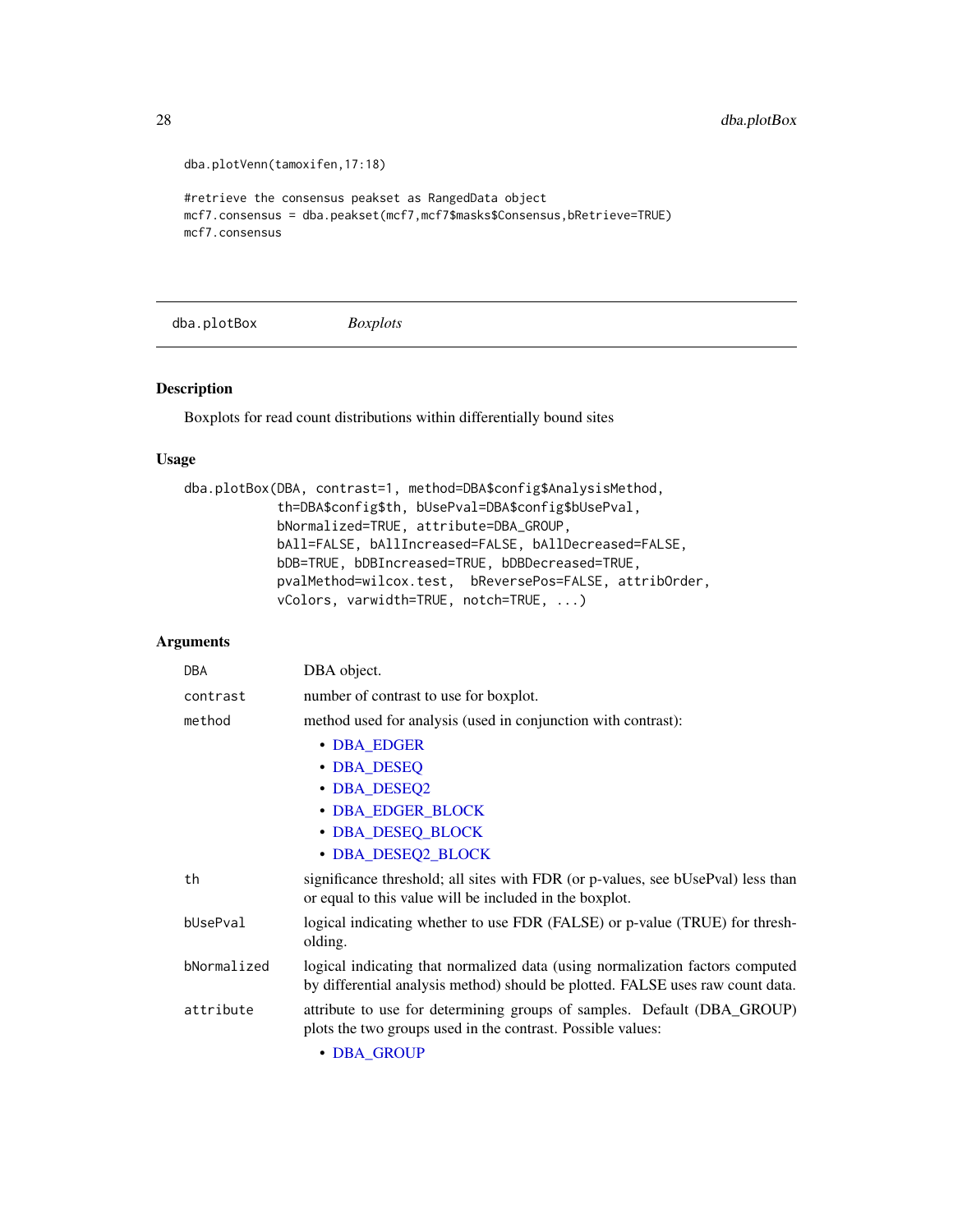|                 | $\cdot$ DBA_ID                                                                                                                                                                                                                                     |
|-----------------|----------------------------------------------------------------------------------------------------------------------------------------------------------------------------------------------------------------------------------------------------|
|                 | • DBA_TISSUE                                                                                                                                                                                                                                       |
|                 | • DBA_FACTOR                                                                                                                                                                                                                                       |
|                 | • DBA_CONDITION                                                                                                                                                                                                                                    |
|                 | · DBA_TREATMENT                                                                                                                                                                                                                                    |
|                 | · DBA_REPLICATE                                                                                                                                                                                                                                    |
|                 | · DBA CONSENSUS                                                                                                                                                                                                                                    |
|                 | • DBA_CALLER                                                                                                                                                                                                                                       |
| bA11            | logical indicating if plot should include a set of boxplots using all counts, re-<br>gardless of whether or not they pass the significance threshold.                                                                                              |
| bAllIncreased   | logical indicating if plot should include a set of boxplots using all counts that in-<br>crease in affinity, regardless of whether or not they pass the significance thresh-<br>old.                                                               |
| bAllDecreased   | logical indicating if plot should include a set of boxplots using all counts that de-<br>crease in affinity, regardless of whether or not they pass the significance thresh-<br>old.                                                               |
| b <sub>DB</sub> | logical indicating if plot should include a set of boxplots using all counts in sig-<br>nificantly differentially bound sites (i.e. those that pass the significance thresh-<br>old), regardless of whether they increase or decrease in affinity. |
| bDBIncreased    | logical indicating if plot should include a set of boxplots using all counts in<br>significantly differentially bound sites that increase in affinity.                                                                                             |
| bDBDecreased    | logical indicating if plot should include a set of boxplots using all counts in<br>significantly differentially bound sites that decrease in affinity.                                                                                             |
| pvalMethod      | method to use when computing matrix of p-values. If NULL, no matrix is com-<br>puted, and NULL is returned; this may speed up processing if there are many<br>boxplots.                                                                            |
| bReversePos     | logical indicating if the default definition of positive affinity (higher affinity in<br>the second group of the contrast) should be reversed (i.e. positive affinity is<br>defined as being higher in the first group of the contrast).           |
| attribOrder     | vector of group numbers used to change the order that groups are plotted. If<br>NULL, default order is used (group order for DBA_GROUP, and the order the<br>attribute values appear for other values of attribute).                               |
| vColors         | vector of custom colors; if absent, default colors will be used.                                                                                                                                                                                   |
| varwidth        | passed to boxplot                                                                                                                                                                                                                                  |
| notch           | passed to boxplot                                                                                                                                                                                                                                  |
| .               | other arguments passed to boxplot                                                                                                                                                                                                                  |

#### Details

Draws a boxplot showing distributions of read counts for various groups of samples under various conditions. In default mode, draws six boxes: one pair of boxes showing the distribution of read counts within all significantly differentially bound sites (one box for each sample group), one pair of boxes showing the distribution of read counts for significantly differentially bound sites that increase affinity in the second group, and a second pair of boxes showing the distribution of read counts for significantly differentially bound sites that have higher mean affinity in the first group.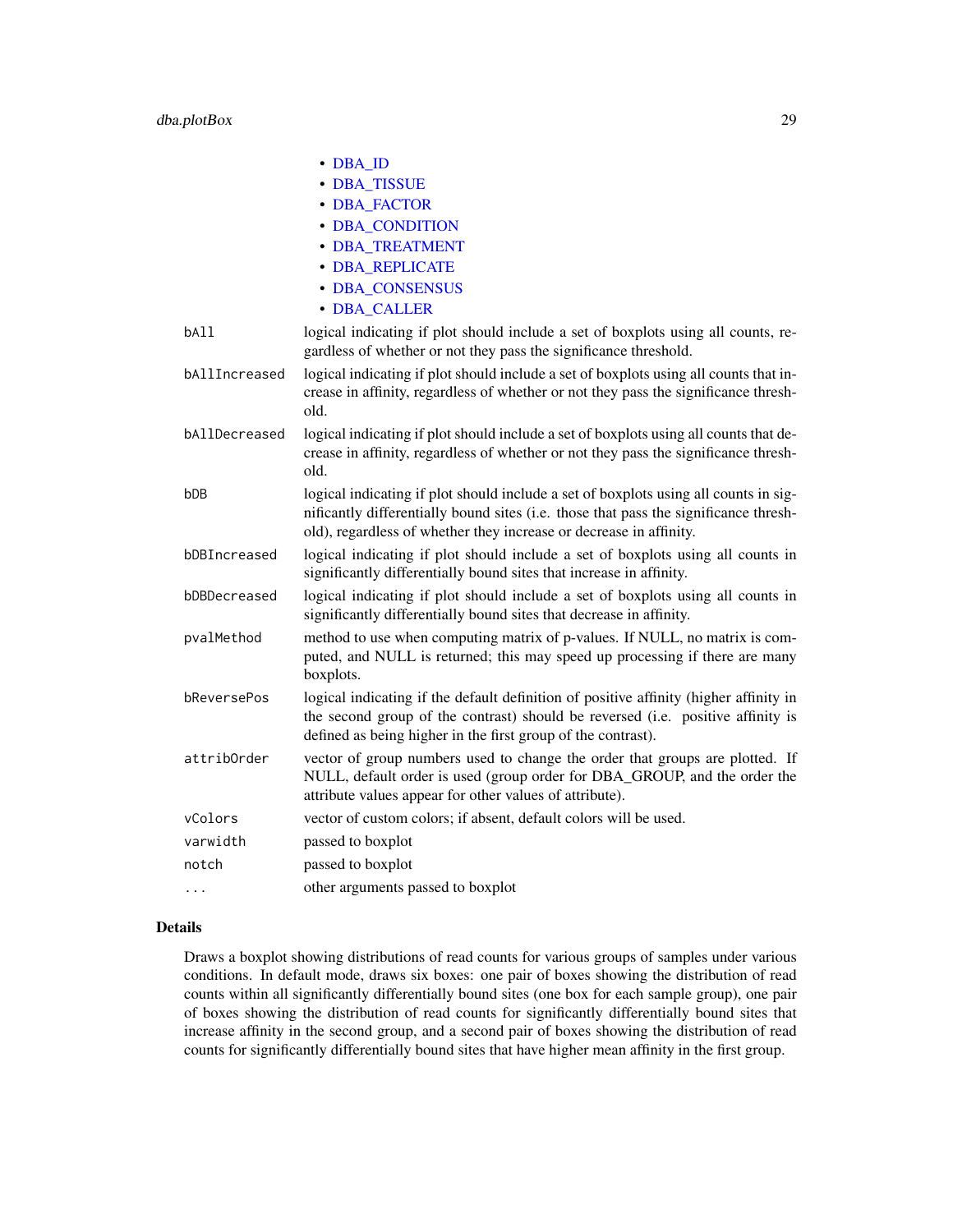#### Value

if pvalMethod is not NULL, returns a matrix of p-values indicating the significance of the difference between each pair of distributions.

#### Author(s)

Rory Stark

#### Examples

```
data(tamoxifen_analysis)
```
#default boxplot includes all DB sites, then divided into those increasing # affinity in each group dba.plotBox(tamoxifen)

```
# plot non-normalized data for DB sites by tissue
# (changing order to place Resistant samples last)
dba.plotBox(tamoxifen, attribute=DBA_CONDITION, bDBIncreased=FALSE,
            bDBDecreased=FALSE, attribOrder=c(2,1), bNormalized=FALSE)
```
<span id="page-29-1"></span>dba.plotHeatmap *Draw a binding site heatmap*

#### Description

Draws a binding site heatmap

#### Usage

```
dba.plotHeatmap(DBA, attributes=DBA$attributes, maxSites=1000, minval, maxval,
                contrast, method=DBA$config$AnalysisMethod,
                th=DBA$config$th, bUsePval=DBA$config$bUsePval,
                report, score, bLog=TRUE, mask, sites, sortFun,
                correlations=TRUE, olPlot=DBA_COR,
             ColAttributes,RowAttributes, colSideCols, rowSideCols=colSideCols,
                margin=10, colScheme="Greens", distMethod="pearson",
                ...)
```

| <b>DBA</b> | DBA object. |
|------------|-------------|
|            |             |

```
attributes attribute or vector of attributes to use for column labels:
```
- [DBA\\_ID](#page-47-1)
	- [DBA\\_TISSUE](#page-47-1)
	- [DBA\\_FACTOR](#page-47-1)
	- [DBA\\_CONDITION](#page-47-1)

<span id="page-29-0"></span>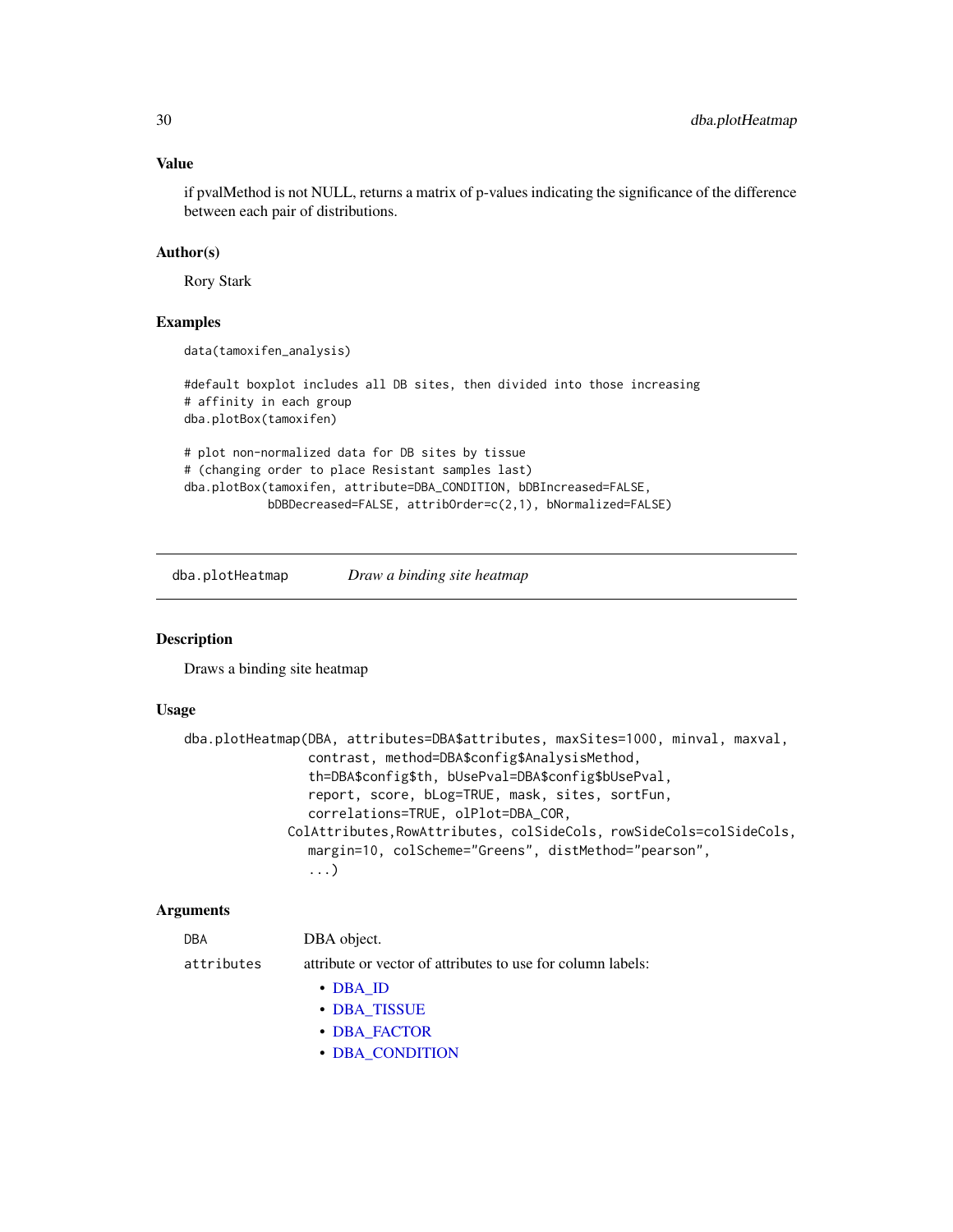|          | · DBA_TREATMENT                                                                                                                                                                                                                                                                                                                                                                                                                                      |
|----------|------------------------------------------------------------------------------------------------------------------------------------------------------------------------------------------------------------------------------------------------------------------------------------------------------------------------------------------------------------------------------------------------------------------------------------------------------|
|          | · DBA_REPLICATE                                                                                                                                                                                                                                                                                                                                                                                                                                      |
|          | · DBA_CONSENSUS                                                                                                                                                                                                                                                                                                                                                                                                                                      |
|          | • DBA_CALLER                                                                                                                                                                                                                                                                                                                                                                                                                                         |
| maxSites | maximum number of binding sites to use in heatmap. Only used when not draw-<br>ing a correlation heatmap (correlations=FALSE)                                                                                                                                                                                                                                                                                                                        |
| minval   | Set all scores less than this to minval                                                                                                                                                                                                                                                                                                                                                                                                              |
| maxval   | Set all scores greater than this to maxval                                                                                                                                                                                                                                                                                                                                                                                                           |
| contrast | number of contrast to report on; if present, draws a heatmap based on a dif-<br>ferential binding affinity analysis (see dba. analyze). Only significantly differ-<br>entially bound sites will be used (subject to the th and bUsePval parameters).<br>If mask is unspecified, only the samples in the contrast will be included. See<br>dba.show(DBA, bContrast=T) to get contrast numbers. If missing, uses scores<br>in the main binding matrix. |
| method   | analysis method (used in conjunction with contrast):                                                                                                                                                                                                                                                                                                                                                                                                 |
|          | • DBA_EDGER                                                                                                                                                                                                                                                                                                                                                                                                                                          |
|          | • DBA_DESEQ                                                                                                                                                                                                                                                                                                                                                                                                                                          |
|          | • DBA_DESEQ2                                                                                                                                                                                                                                                                                                                                                                                                                                         |
|          | • DBA_EDGER_BLOCK                                                                                                                                                                                                                                                                                                                                                                                                                                    |
|          | • DBA_DESEQ_BLOCK                                                                                                                                                                                                                                                                                                                                                                                                                                    |
|          | • DBA_DESEQ2_BLOCK                                                                                                                                                                                                                                                                                                                                                                                                                                   |
| th       | significance threshold; all sites with FDR (or p-values, see bUsePval) less than<br>or equal to this value will be included in the report (subject to maxSites). Used<br>in conjunction with contrast.                                                                                                                                                                                                                                               |
| bUsePval | logical indicating whether to use FDR (FALSE) or p-value (TRUE) for thresh-<br>olding. Used in conjunction with contrast.                                                                                                                                                                                                                                                                                                                            |
| report   | report (obtained from dba. report specifying the data to be used. If this is<br>present, the method, th, and bUsePval parameters are ignored. Used in conjunc-<br>tion with contrast.                                                                                                                                                                                                                                                                |
| score    | Score to use for count data. Only used when plotting the global binding matrix<br>(no contrast specified). One of:                                                                                                                                                                                                                                                                                                                                   |
|          | · DBA_SCORE_READS<br>• DBA_SCORE_READS_MINUS<br>• DBA_SCORE_READS_FOLD<br>• DBA_SCORE_RPKM<br>· DBA_SCORE_RPKM_FOLD<br>· DBA_SCORE_TMM_READS_FULL<br>· DBA_SCORE_TMM_READS_EFFECTIVE<br>· DBA_SCORE_TMM_MINUS_FULL<br>· DBA_SCORE_TMM_MINUS_EFFECTIVE                                                                                                                                                                                                |
|          |                                                                                                                                                                                                                                                                                                                                                                                                                                                      |

bLog Logical indicating that log2 values should be used.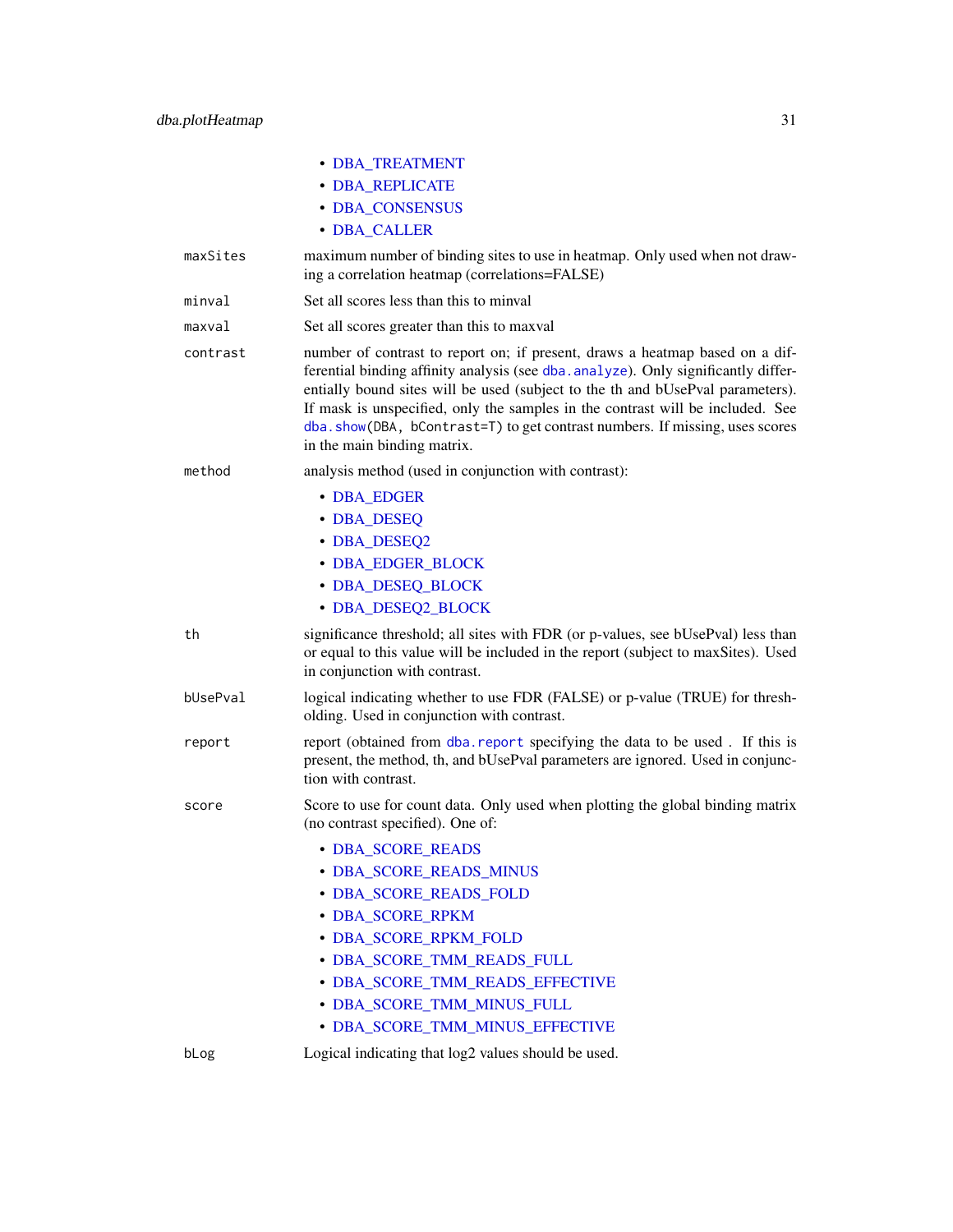| mask          | mask indicating a subset of peaksets to use when using global binding matrix<br>scores. If a contrast is specified, these peaksets will be included, but only the<br>significantly differentially bound sites (using th, bUsePval, and/or report) will<br>be included.                                                                                                                          |
|---------------|-------------------------------------------------------------------------------------------------------------------------------------------------------------------------------------------------------------------------------------------------------------------------------------------------------------------------------------------------------------------------------------------------|
| sites         | logical vector indicating which sites to include; first maxSites of these. Only<br>relevant when using global binding matrix (contrast is missing).                                                                                                                                                                                                                                             |
| sortFun       | function taking a vector of scores and returning a single value. Only relevant<br>when using global binding matrix (contrast is missing). If present, the global<br>binding matrix will be sorted (descending) on the results, and the first maxSites<br>used in the heatmap. Recommended sort function options include sd, mean,<br>median, min.                                               |
| correlations  | logical indicating that a correlation heatmap should be plotted (TRUE). If FALSE,<br>a binding heatmap of scores/reads is plotted. This parameter can also be set to<br>a correlation record; see dba.overlap(mode=DBA_OLAP_ALL), in which case a<br>correlation heatmap is plotted based on the specified correlation record, using<br>the statistic specified in olPlot.                      |
| olPlot        | if correlations is specified as a dataframe returned by dba.overlap, indicates<br>which statistic to plot. One of:                                                                                                                                                                                                                                                                              |
|               | • DBA_COR Correlation                                                                                                                                                                                                                                                                                                                                                                           |
|               | • DBA_OLAP Percentage overlap                                                                                                                                                                                                                                                                                                                                                                   |
|               | • DBA_INALL number of peaks common to both samples                                                                                                                                                                                                                                                                                                                                              |
| ColAttributes | Attribute or vector of attributes to plot for column color bars. If missing, all<br>attributes with two or more unique non-NA values will be plotted. (For correla-<br>tion heatmaps, DBA_GROUP will be plotted in the column color bar by default<br>when a contrast is specified). A value of NULL indicates that no column color<br>bar should be drawn. Allowable attribute values include: |
|               | • DBA_GROUP                                                                                                                                                                                                                                                                                                                                                                                     |
|               | • DBA_TISSUE                                                                                                                                                                                                                                                                                                                                                                                    |
|               | • DBA_FACTOR                                                                                                                                                                                                                                                                                                                                                                                    |
|               | • DBA_CONDITION                                                                                                                                                                                                                                                                                                                                                                                 |
|               | · DBA_TREATMENT                                                                                                                                                                                                                                                                                                                                                                                 |
|               | • DBA_REPLICATE<br>• DBA_CALLER                                                                                                                                                                                                                                                                                                                                                                 |
| RowAttributes | Attribute or vector of attributes for row color bars. Row color bars are only<br>allowed for correlation heatmaps. Same values as for ColAttributes parameter.<br>Default is to draw a row color bar only if a contrast is specified, in which case<br>the plotted attribute is DBA_GROUP.                                                                                                      |
| rowSideCols   | Vector of colors to use in row color bars. Uses default colors if missing.                                                                                                                                                                                                                                                                                                                      |
| colSideCols   | Vector of colors to use in column color bars. Uses default colors if missing.                                                                                                                                                                                                                                                                                                                   |
| margin        | margin size of plot                                                                                                                                                                                                                                                                                                                                                                             |
| colScheme     | Color scheme; see colorRampPalette RColorBrewer                                                                                                                                                                                                                                                                                                                                                 |
| distMethod    | distance method for clustering; see Dist                                                                                                                                                                                                                                                                                                                                                        |
| .             | passed on to heatmap.2 (gplots), e.g. scale etc.                                                                                                                                                                                                                                                                                                                                                |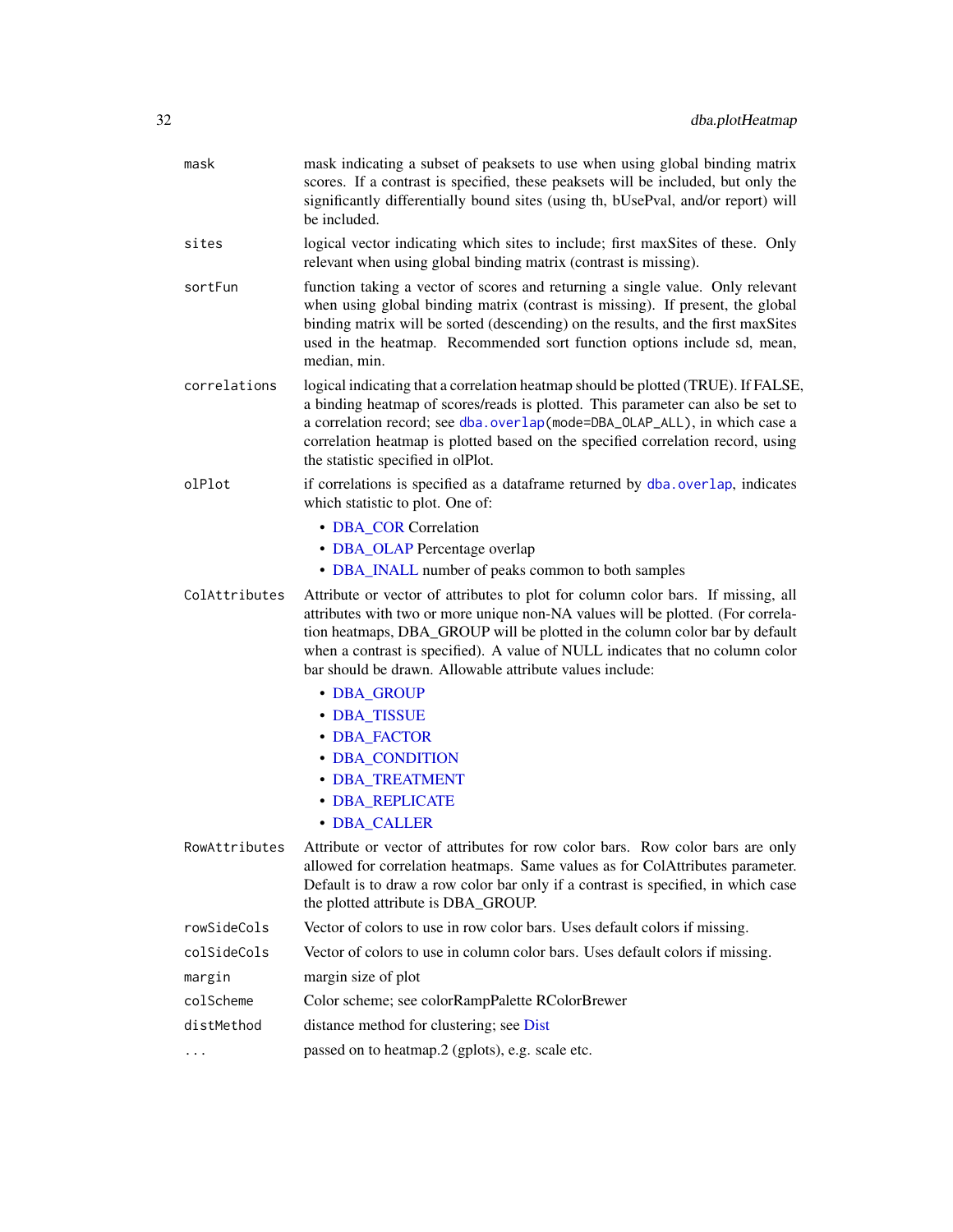### Details

MODE: Correlation Heatmap plot using statistics for global binding matrix:

dba.plotHeatmap(DBA, attributes=DBA\$attributes, minval, maxval, correlations, olPlot, colScheme="Greens", distMethod="pearson", ...)

MODE: Correlation Heatmap plot using statistics for significantly differentially bound sites:

dba.plotHeatmap(DBA, attributes=DBA\$attributes, minval, maxval, contrast, method=DBA\_EDGER, th=.1, bUsePval=F, mask, overlaps, olPlot=DBA\_COR, colScheme="Greens", distMethod="pearson", ...)

MODE: Binding heatmap plot using significantly differentially bound sites:

dba.plotHeatmap(DBA, attributes, maxSites, minval, maxval, contrast, method, th, bUsePval, correlations=FALSE, colScheme, distMethod, ...)

MODE: Binding heatmap plot using the global binding matrix:

dba.plotHeatmap(DBA, attributes, maxSites, minval, maxval, mask, sites, correlations=FALSE, sortFun, colScheme, distMethod, ...)

#### Value

if correlations is not FALSE, the overlap/correlation matrix is returned.

#### Author(s)

Rory Stark

#### See Also

[dba.overlap](#page-19-1)

### Examples

```
data(tamoxifen_peaks)
# peak overlap correlation heatmap
dba.plotHeatmap(tamoxifen)
```
data(tamoxifen\_counts) # counts correlation heatmap dba.plotHeatmap(tamoxifen)

```
data(tamoxifen_analysis)
#correlation heatmap based on all normalized data
dba.plotHeatmap(tamoxifen,contrast=1,th=1)
```

```
#correlation heatmap based on DB sites only
dba.plotHeatmap(tamoxifen,contrast=1)
```

```
#binding heatmap based on DB sites
dba.plotHeatmap(tamoxifen,contrast=1,correlations=FALSE)
```
#binding heatmap based on 1,000 sites with highest variance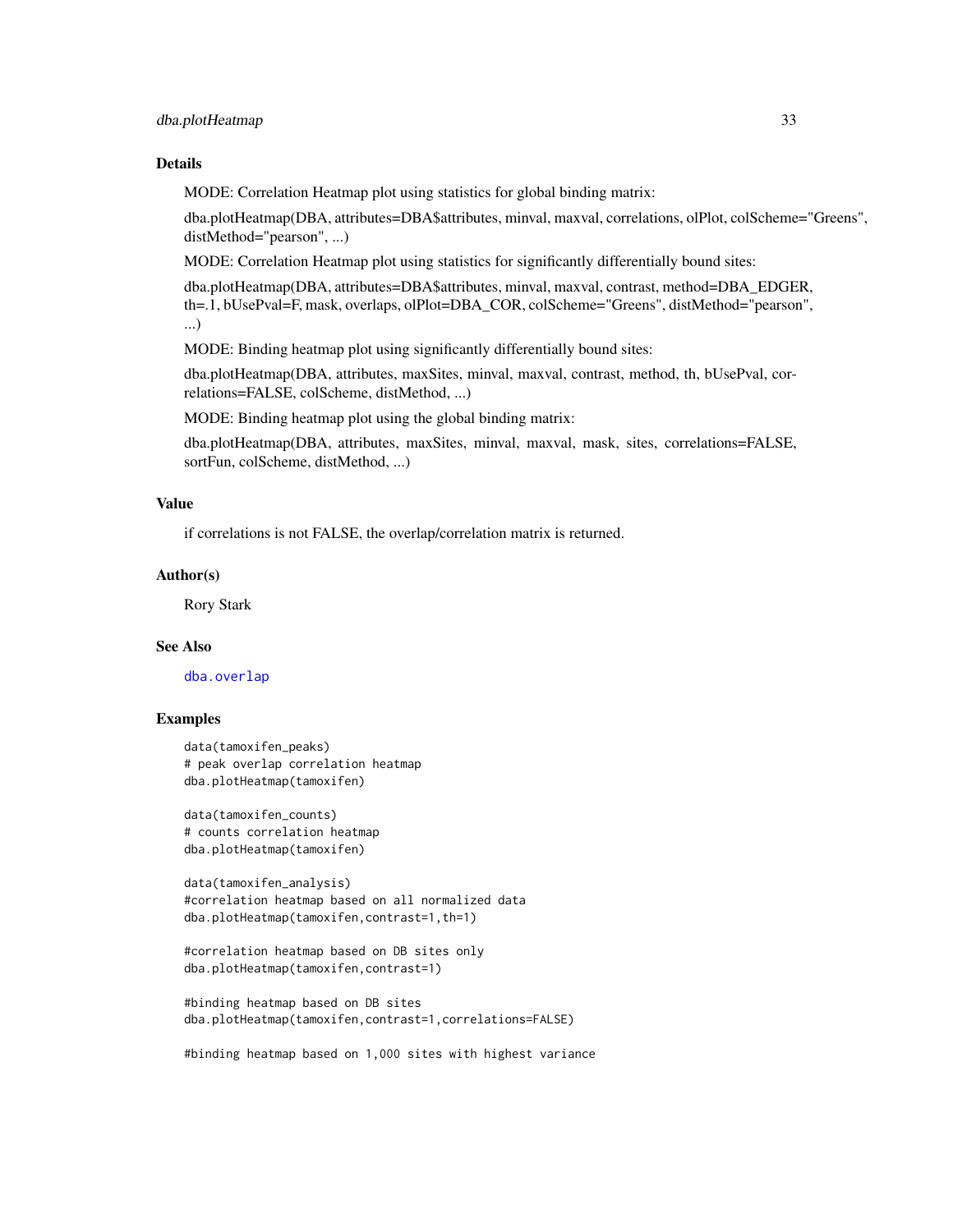dba.plotHeatmap(tamoxifen,contrast=1,th=1,correlations=FALSE,sortFun=var)

```
data(tamoxifen_counts)
#Examples of heatmaps using DB sites with different subsets of samples
#exclude T47D
tamoxifen = dba.contrast(tamoxifen,tamoxifen$masks$Resistant,c(3:5,10:11))
tamoxifen = dba.analyze(tamoxifen,bCorPlot=FALSE)
# regular heatmaps with two contrast groups
dba.plotHeatmap(tamoxifen, contrast=1)
#also include the T47D samples
dba.plotHeatmap(tamoxifen,contrast=1,mask=tamoxifen$masks$All)
#correlation heatmap without MCF7 with with T47D
plot(tamoxifen,contrast=1,mask=!tamoxifen$masks$MCF7)
# binding heatmapsusing only the T47D samples
dba.plotHeatmap(tamoxifen,contrast=1,mask=tamoxifen$masks$T47D,correlations=FALSE)
```
<span id="page-33-1"></span>dba.plotMA *Generate MA and scatter plots of differential binding analysis results*

#### Description

Generates MA and scatter plots of differential binding analysis results.

#### Usage

```
dba.plotMA(DBA, contrast=1, method=DBA$config$AnalysisMethod,
           th=DBA$config$th, bUsePval=DBA$config$bUsePval,
           fold=0, bNormalized=TRUE,
           factor="", bXY=FALSE, dotSize=.45,
           bSignificant=TRUE, bSmooth=TRUE, ...)
```

| <b>DBA</b> | DBA object, on which dba. analyze should have been successfully run.                                                                       |  |
|------------|--------------------------------------------------------------------------------------------------------------------------------------------|--|
| contrast   | number of contrast to report on. See dba. show(DBA, bContrast=T) to get<br>contrast numbers.                                               |  |
| method     | method or vector of methods to plot results for:                                                                                           |  |
|            | • DBA_EDGER                                                                                                                                |  |
|            | • DBA DESEO                                                                                                                                |  |
|            | • DBA_DESEQ2                                                                                                                               |  |
|            | • DBA_EDGER_BLOCK                                                                                                                          |  |
|            | • DBA_DESEQ_BLOCK                                                                                                                          |  |
|            | • DBA_DESEQ2_BLOCK                                                                                                                         |  |
| th         | significance threshold; all sites with FDR (or p-values, see bUsePval) less than<br>or equal to this value will be colored red in the plot |  |

<span id="page-33-0"></span>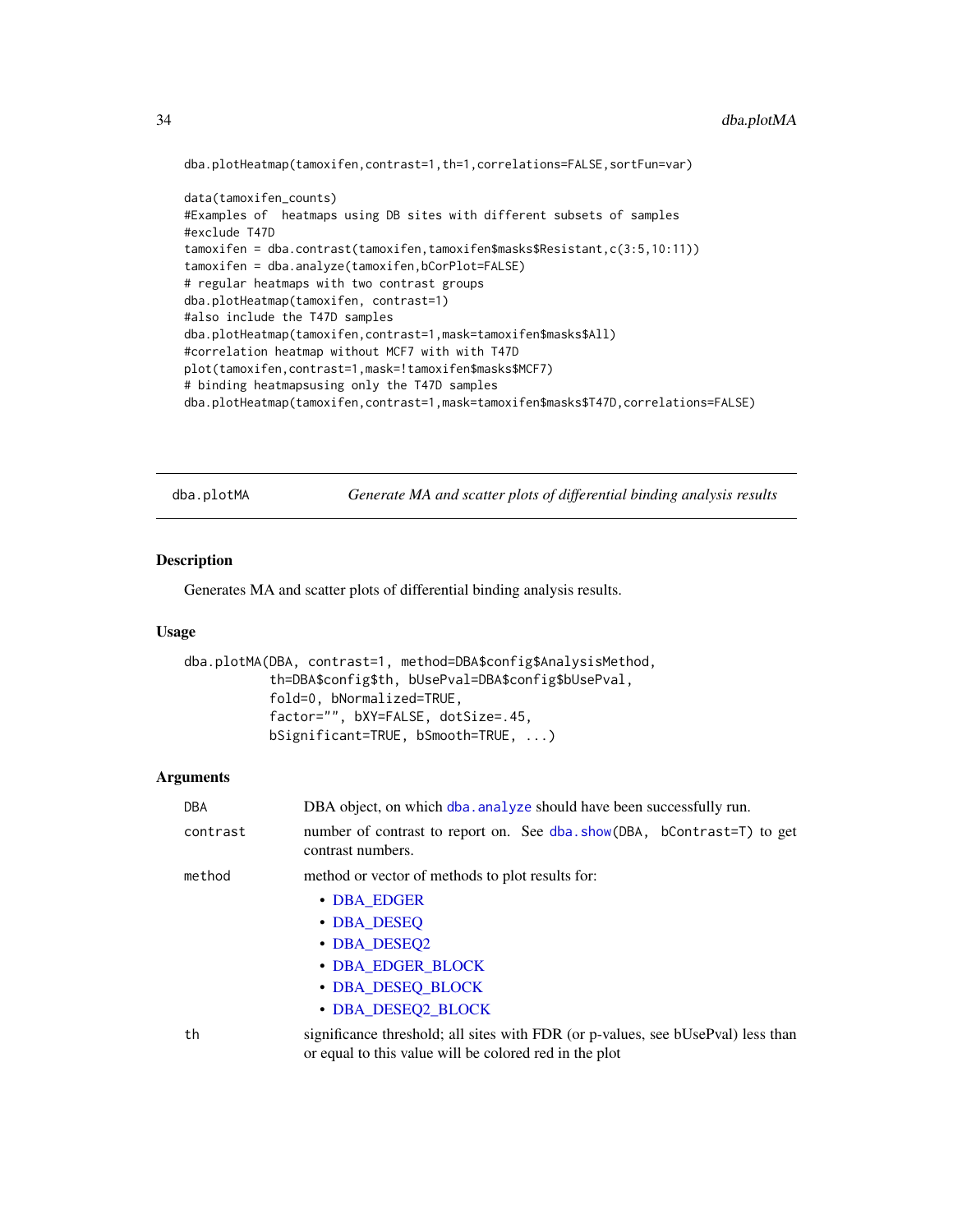<span id="page-34-0"></span>dba.plotPCA 35

| bUsePval     | logical indicating whether to use FDR (FALSE) or p-value (TRUE) for thresh-<br>olding.                                                                                         |
|--------------|--------------------------------------------------------------------------------------------------------------------------------------------------------------------------------|
| fold         | will only include sites with fold change greater than this as significant (colored<br>red).                                                                                    |
| bNormalized  | logical indicating whether to plot normalized data using normalization factors<br>computed by differential analysis method (TRUE) or raw read counts (FALSE).                  |
| factor       | string to be prepended to plot main title; e.g. factor name.                                                                                                                   |
| bXY          | logical indicating whether to draw MA plot (FALSE) or XY scatter plot (TRUE).                                                                                                  |
| dotSize      | size of points on plot (cex).                                                                                                                                                  |
| bSignificant | Logical indicating if points corresponding to significantly differentially bound<br>sites (based on contrast, th, bUsePval, and fold parameters) should be overlaid<br>in red. |
| bSmooth      | logical indicating that basic plot should be plotted using smooth Scatter. Note<br>that overlaid significant sites will be not plotted using a smoothing function.             |
| $\cdots$     | passed to plot.                                                                                                                                                                |

### Author(s)

Rory Stark

### See Also

[dba.analyze](#page-8-1)

### Examples

```
data(tamoxifen_analysis)
```
# default MA plot dba.plotMA(tamoxifen)

```
#XY plots (with raw and normalized data)
par(mfrow=c(1,2))
dba.plotMA(tamoxifen,bXY=TRUE,bSmooth=FALSE,bNormalized=FALSE)
dba.plotMA(tamoxifen,bXY=TRUE,bSmooth=FALSE,bNormalized=TRUE)
```
<span id="page-34-1"></span>dba.plotPCA *PCA plot*

### Description

Principal Component Analysis plot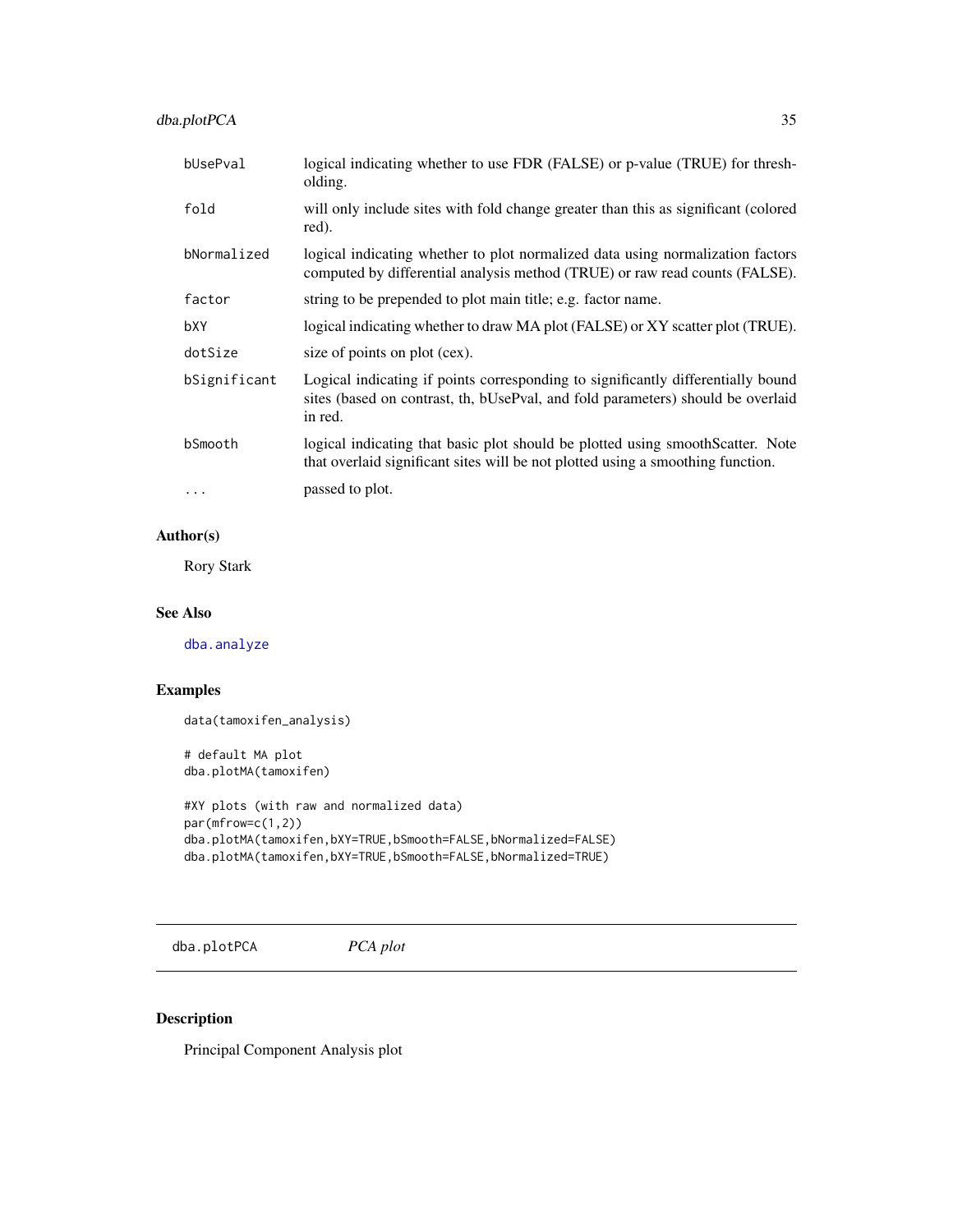### Usage

```
dba.plotPCA(DBA, attributes, minval, maxval,
          contrast, method=DBA$config$AnalysisMethod,
          th=DBA$config$th, bUsePval=DBA$config$bUsePval,
           report, score, bLog=TRUE, mask, sites, label, cor=FALSE,
          b3D=FALSE, vColors, dotSize, ...)
```

| <b>DBA</b> | DBA object.                                                                                                                                                                                                                                                                                                                      |  |
|------------|----------------------------------------------------------------------------------------------------------------------------------------------------------------------------------------------------------------------------------------------------------------------------------------------------------------------------------|--|
| attributes | attribute or vector of attributes to use to color plotted points. Each unique com-<br>bination of attribute values will be assigned a color. Chosen from:                                                                                                                                                                        |  |
|            | • DBA_GROUP                                                                                                                                                                                                                                                                                                                      |  |
|            | • DBA ID                                                                                                                                                                                                                                                                                                                         |  |
|            | • DBA_TISSUE                                                                                                                                                                                                                                                                                                                     |  |
|            | • DBA_FACTOR                                                                                                                                                                                                                                                                                                                     |  |
|            | • DBA_CONDITION                                                                                                                                                                                                                                                                                                                  |  |
|            | · DBA_TREATMENT                                                                                                                                                                                                                                                                                                                  |  |
|            | · DBA_REPLICATE                                                                                                                                                                                                                                                                                                                  |  |
|            | • DBA_CONSENSUS                                                                                                                                                                                                                                                                                                                  |  |
|            | • DBA_CALLER                                                                                                                                                                                                                                                                                                                     |  |
|            | Note that DBA_GROUP is a special attribute which will result in samples from<br>each group in a contrast being colored separately.                                                                                                                                                                                               |  |
| minval     | Set all scores less than this to minval                                                                                                                                                                                                                                                                                          |  |
| maxval     | Set all scores greater than this to maxval                                                                                                                                                                                                                                                                                       |  |
| contrast   | number of contrast to use for PCA; if present, plots a PCA based on a differential<br>binding affinity analysis (see dba. analyze). If mask is unspecified, only the<br>samples in the contrast will be included. See dba.show(DBA, bContrast=T)<br>to get contrast numbers. If missing, uses scores in the main binding matrix. |  |
| method     | method used for analysis (used in conjunction with contrast):                                                                                                                                                                                                                                                                    |  |
|            | • DBA_EDGER                                                                                                                                                                                                                                                                                                                      |  |
|            | • DBA_DESEQ                                                                                                                                                                                                                                                                                                                      |  |
|            | • DBA_DESEQ2                                                                                                                                                                                                                                                                                                                     |  |
|            | • DBA_EDGER_BLOCK                                                                                                                                                                                                                                                                                                                |  |
|            | • DBA_DESEQ_BLOCK                                                                                                                                                                                                                                                                                                                |  |
|            | • DBA_DESEQ2_BLOCK                                                                                                                                                                                                                                                                                                               |  |
| th         | significance threshold; all sites with FDR (or p-values, see bUsePval) less than<br>or equal to this value will be included in the PCA, subject to maxVal. Used in<br>conjunction with contrast.                                                                                                                                 |  |
| bUsePval   | if TRUE, uses p-value instead of FDR for thresholding. Used in conjunction<br>with contrast.                                                                                                                                                                                                                                     |  |
| report     | report (obtained from dba. report) specifying the data to be used. If this is<br>present, the method, th, and bUsePval parameters are ignored.                                                                                                                                                                                   |  |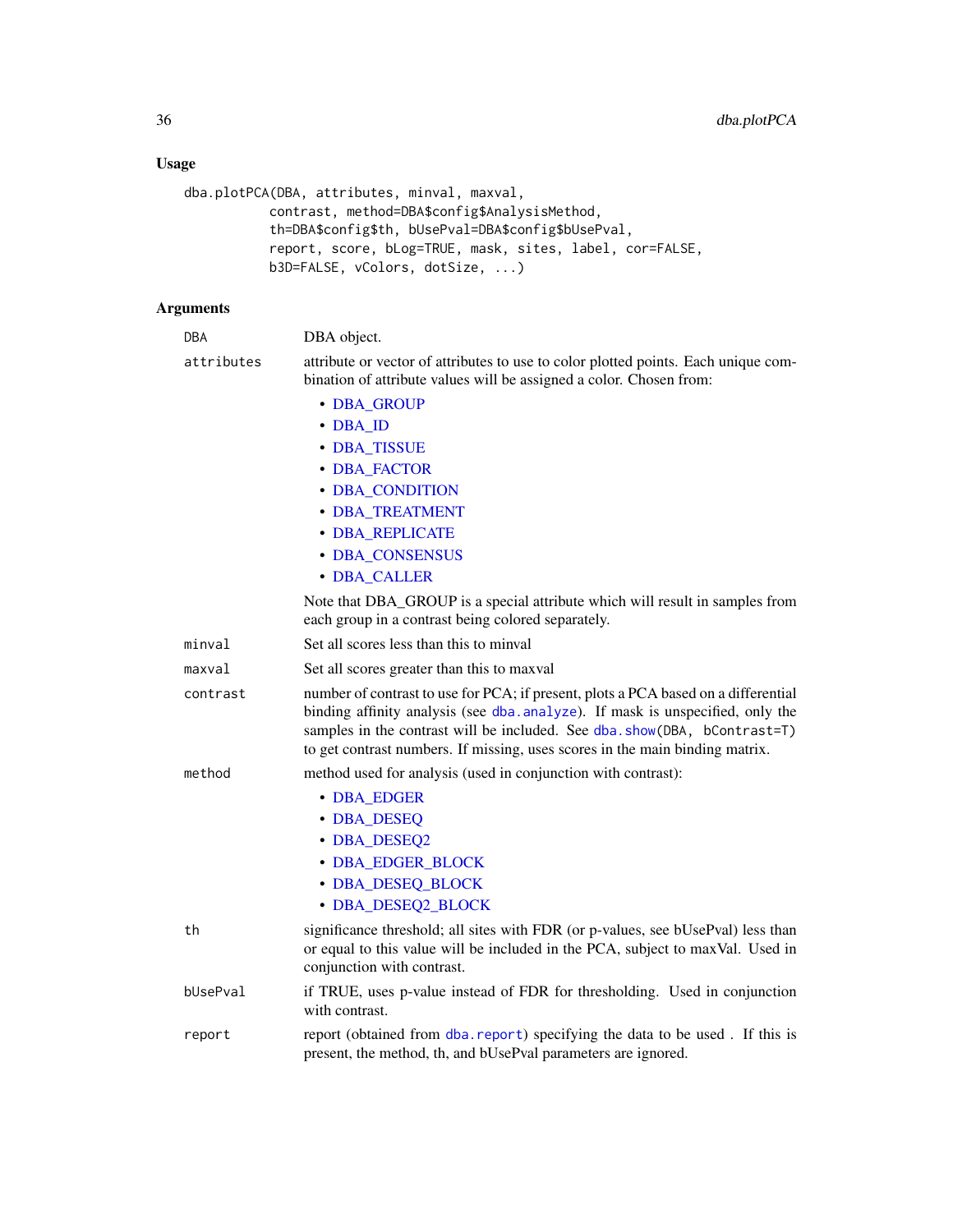| score | Score to use for count data. Only used when plotting the global binding matrix<br>(no contrast specified). One of:                                                                                                                                                                   |
|-------|--------------------------------------------------------------------------------------------------------------------------------------------------------------------------------------------------------------------------------------------------------------------------------------|
|       | • DBA_SCORE_READS                                                                                                                                                                                                                                                                    |
|       | · DBA_SCORE_READS_MINUS                                                                                                                                                                                                                                                              |
|       | · DBA_SCORE_READS_FOLD                                                                                                                                                                                                                                                               |
|       | · DBA_SCORE_RPKM                                                                                                                                                                                                                                                                     |
|       | · DBA_SCORE_RPKM_FOLD                                                                                                                                                                                                                                                                |
|       | · DBA_SCORE_TMM_READS_FULL                                                                                                                                                                                                                                                           |
|       | · DBA_SCORE_TMM_READS_EFFECTIVE                                                                                                                                                                                                                                                      |
|       | · DBA_SCORE_TMM_MINUS_FULL                                                                                                                                                                                                                                                           |
|       | · DBA_SCORE_TMM_MINUS_EFFECTIVE                                                                                                                                                                                                                                                      |
| bLog  | Logical indicating that log2 values should be used.                                                                                                                                                                                                                                  |
| mask  | mask indicating a subset of peaksets to use when using global binding matrix<br>scores. If a contrast is specified, these peaksets will be included, but only the<br>significantly differentially bound sites (using th, bUsePval, and/or report) will<br>be included. See dba.mask. |
| sites | logical vector indicating which sites to include in PCA. Only relevant when<br>using global binding matrix (contrast is missing).                                                                                                                                                    |
| label | A metadata field to use as a label in 2D plots. The value for this field will be<br>written directly onthe plot near the dot for each sample. Values can be any of<br>those vlaid for the attributes parameter.                                                                      |
| cor   | a logical value indicating whether the calculation should use the correlation ma-<br>trix or the covariance matrix. Passed into princomp.                                                                                                                                            |

| b3D     | logical indicating that three principal components should be plotted (requires |
|---------|--------------------------------------------------------------------------------|
|         | $package\{rgl\}$ ). If FALSE, the first two principal components are plotted.  |
| vColors | vector of custom colors; is absent, default colors will be used.               |

dotSize size of dots to plot; is absent, a default will be calculated.

... arguments passed to plot or plot3d (rgl).

### Details

MODE: PCA plot using significantly differentially bound sites:

dba.plotPCA(DBA, attributes, minval, maxval, contrast, method, th, bUsePval, b3D=F, vColors, dotSize, ...)

MODE: PCA plot using global binding matrix:

dba.plotPCA(DBA, attributes, minval, maxval, mask, sites, b3D=F, vColors, dotSize, ...)

### Value

trellis plot from [lattice](#page-0-0) package; see [xyplot](#page-0-0)

#### Note

uses rgl package for 3D plots (if available)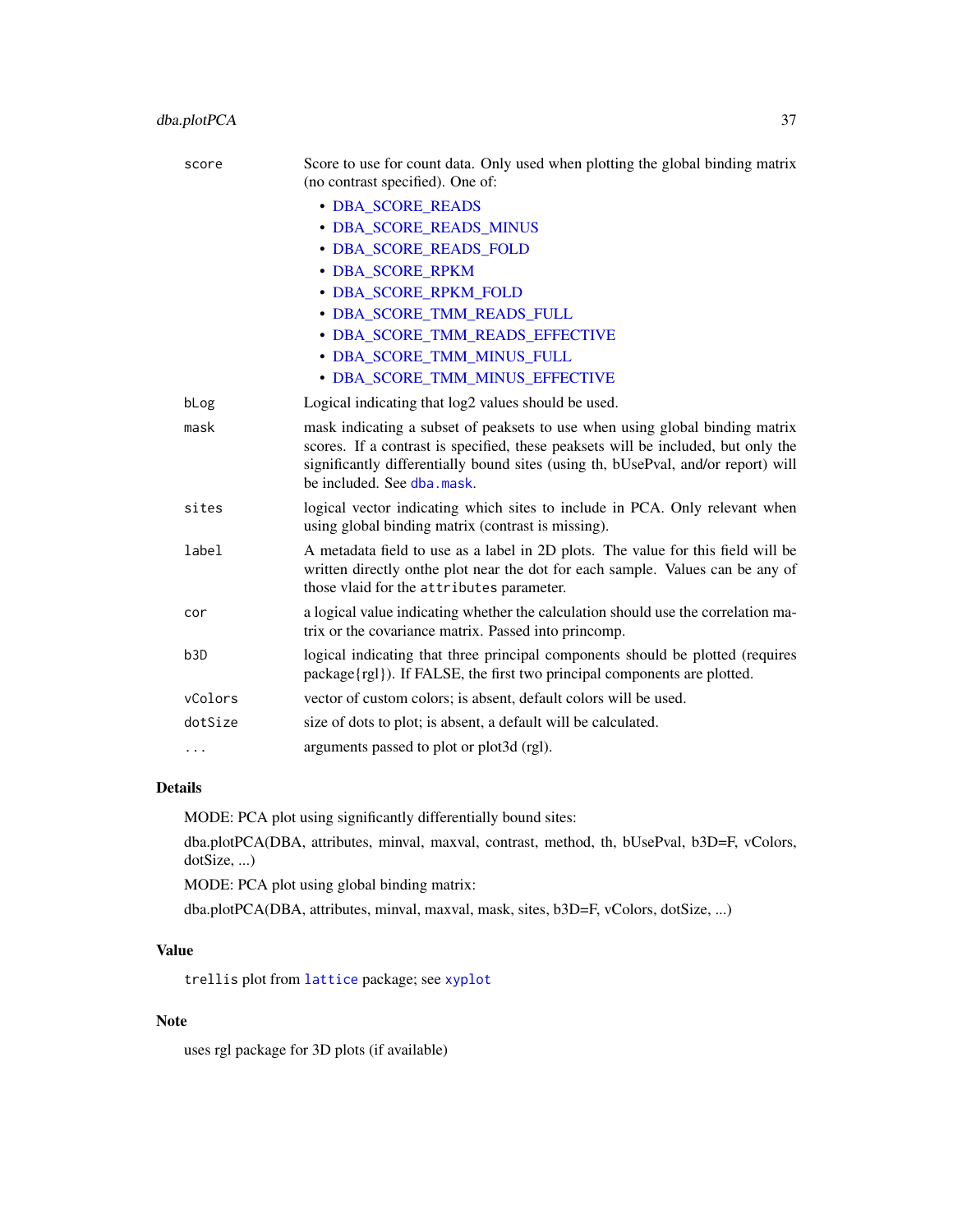#### Author(s)

Rory Stark

### See Also

[dba.analyze](#page-8-1), [dba.plotHeatmap](#page-29-1)

### Examples

data(tamoxifen\_peaks)

# peakcaller scores PCA dba.plotPCA(tamoxifen)

# raw count correlation PCA data(tamoxifen\_analysis) dba.plotPCA(tamoxifen)

#PCA based on normalized data for all sites dba.plotPCA(tamoxifen,contrast=1,th=1)

```
#PCA based on DB sites only
p = dba.plotPCA(tamoxifen,contrast=1)
p = dba.plotPCA(tamoxifen,contrast=1,attributes=DBA_TISSUE)
p = dba.plotPCA(tamoxifen,contrast=1,attributes=DBA_TISSUE,label=DBA_CONDITION)
p = dba.plotPCA(tamoxifen,contrast=1,attributes=DBA_CONDITION,label=DBA_TISSUE)
p = dba.plotPCA(tamoxifen,contrast=1,attributes=c(DBA_TISSUE,DBA_CONDITION),
                label=DBA_REPLICATE)
```
<span id="page-37-1"></span>dba.plotVenn *Draw 2-way, 3-way, or 4-way Venn diagrams of overlaps*

#### Description

Draws 2-way, 3-way, or 4-way Venn diagrams of overlaps

#### Usage

dba.plotVenn(DBA, mask, overlaps, label1, label2, label3, label4, main, sub, contrast, method=DBA\$config\$AnalysisMethod, th=DBA\$config\$th, bUsePval=DBA\$config\$bUsePval, bDB=TRUE, bNotDB, bAll=TRUE, bGain=FALSE, bLoss=FALSE, labelAttributes, bReturnPeaksets=FALSE, DataType=DBA\$config\$DataType)

<span id="page-37-0"></span>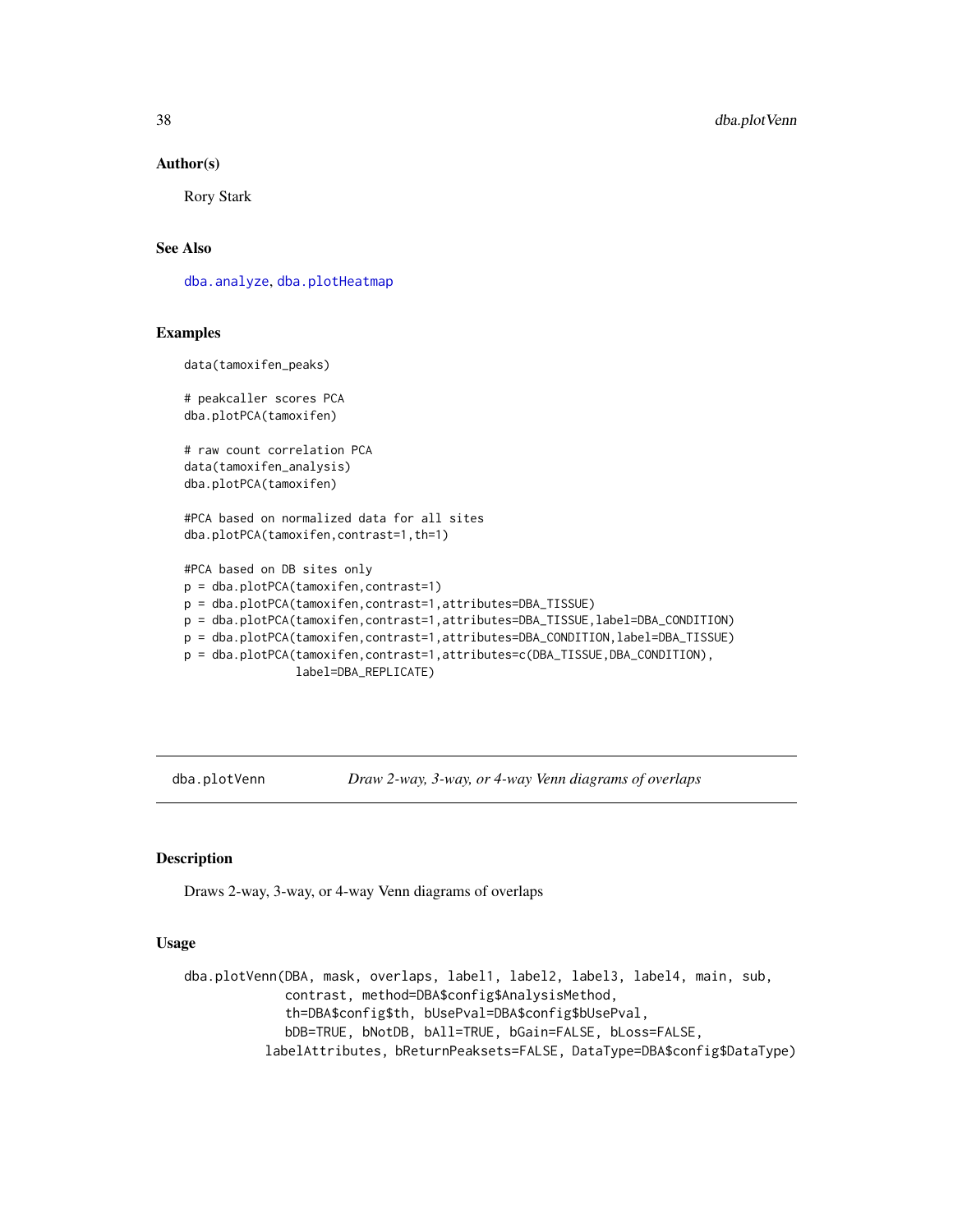## dba.plotVenn 39

| <b>DBA</b> | DBA object; if present, only the mask parameter will apply.                                                                                                                                      |  |
|------------|--------------------------------------------------------------------------------------------------------------------------------------------------------------------------------------------------|--|
| mask       | mask or vector of peakset numbers indicating which peaksets to include in Venn<br>diagram. Only 2 or 3 peaksets should be included. See dba. mask. Only one of<br>mask or overlaps is used.      |  |
| overlaps   | overlap record, as computed by dba.overlap(Report=DBA_OLAP_PEAKS). Only<br>one of mask or overlaps is used.                                                                                      |  |
| label1     | label for first peakset in diagram                                                                                                                                                               |  |
| label2     | label for second peakset in diagram                                                                                                                                                              |  |
| label3     | label for third peakset in diagram                                                                                                                                                               |  |
| label4     | label for fourth peakset in diagram                                                                                                                                                              |  |
| main       | main title for plot                                                                                                                                                                              |  |
| sub        | subtitle for plot                                                                                                                                                                                |  |
| contrast   | contrast number(s) to use for results-based plots. This can be a vector of contrast<br>numbers. See dba. show(DBA, bContrast=T) to get contrast numbers.                                         |  |
| method     | if contrast is specified, include results from analyses using this method or<br>methods:                                                                                                         |  |
|            | • DBA_EDGER                                                                                                                                                                                      |  |
|            | • DBA_DESEQ                                                                                                                                                                                      |  |
|            | • DBA_DESEQ2                                                                                                                                                                                     |  |
|            | • DBA_EDGER_BLOCK                                                                                                                                                                                |  |
|            | • DBA_DESEQ_BLOCK                                                                                                                                                                                |  |
|            | • DBA_DESEQ2_BLOCK                                                                                                                                                                               |  |
|            | • DBA_ALL_METHODS                                                                                                                                                                                |  |
|            | • DBA_ALL_BLOCK                                                                                                                                                                                  |  |
|            | · DBA_ALL_METHODS_BLOCK                                                                                                                                                                          |  |
| th         | if contrast is specified, use this significance threshold; all sites with FDR (or<br>p-values, see bUsePval) less than or equal to this value will be considered dif-<br>ferentially bound (DB). |  |
| bUsePval   | if contrast is specified, this logical indicates whether to use FDR (FALSE) or<br>p-value (TRUE) for thresholding.                                                                               |  |
| bDB        | if contrast is specified, this logical indicates that peaksets should include Dif-<br>ferentially Bound (DB) sites (respecting the th, bUsePval, and fold parame-<br>ters).                      |  |
| bNotDB     | if contrast is specified, this logical indicates that peaksets should include non-<br>Differentially Bound (non-DB) sites (respecting the th, bUsePval, and fold<br>parameters).                 |  |
| bAll       | if contrast is specified, this logical indicates peaksets combining peaks with<br>both positive and negative fold changes should be included.                                                    |  |
| bGain      | if contrast is specified, this logical indicates that peaksets with only positive<br>fold changes should be included.                                                                            |  |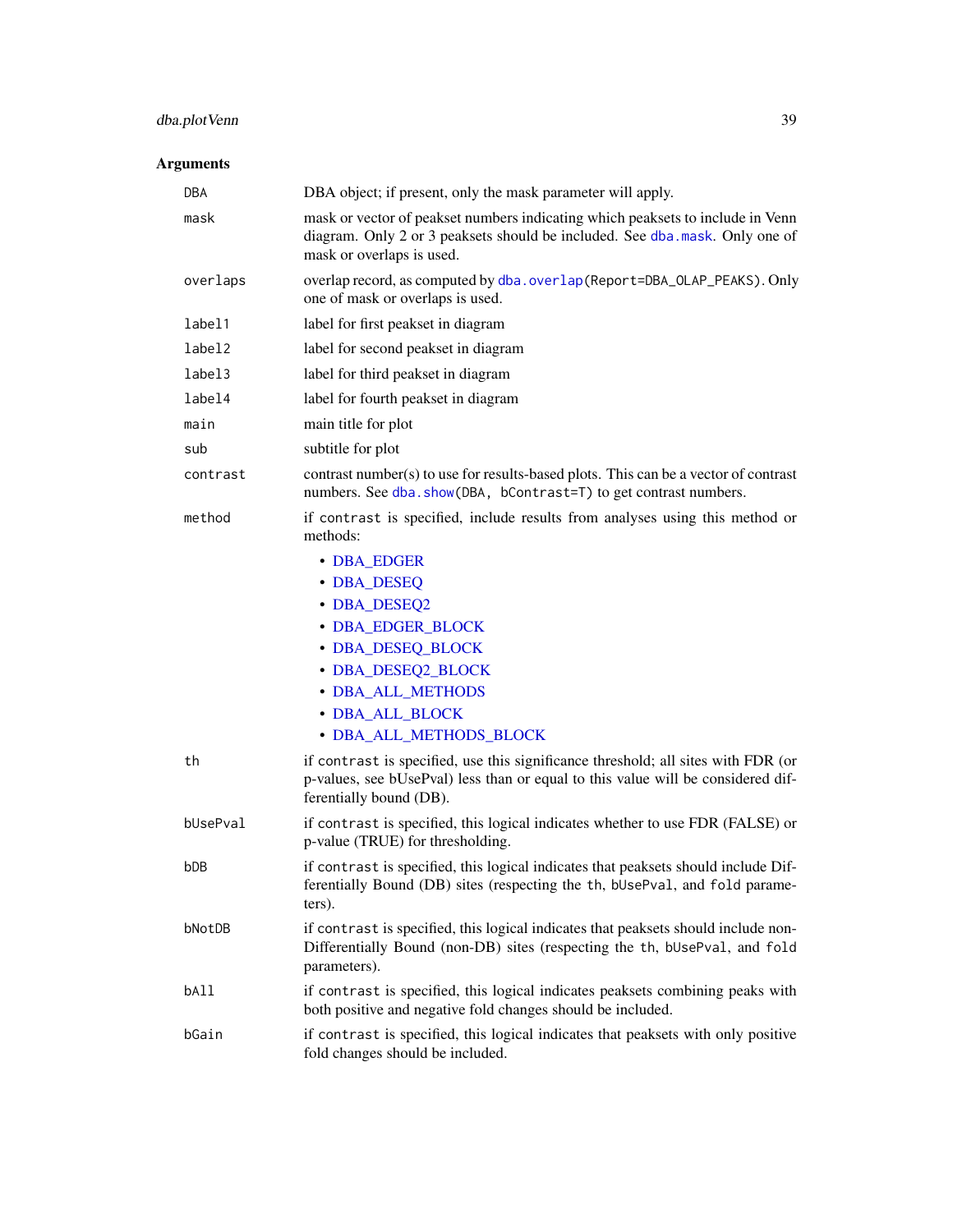- bLoss if contrast is specified, this logical indicates that peaksets with only negative fold changes should be included.
- labelAttributes

is labels are not specified, use these attributes to create default labels:

- [DBA\\_ID](#page-47-1)
- [DBA\\_TISSUE](#page-47-1)
- [DBA\\_FACTOR](#page-47-1)
- [DBA\\_CONDITION](#page-47-1)
- [DBA\\_TREATMENT](#page-47-1)
- [DBA\\_REPLICATE](#page-47-1)
- [DBA\\_CONSENSUS](#page-47-1)
- [DBA\\_CALLER](#page-47-1)

Only specified attributes that differ between peaksets will be used for labels; the ones that have the same value for all peaksets will be used as the default subtitle.

#### bReturnPeaksets

logical indicating that the peaksets that make up portions of the Venn diagram should be returned. See [dba.overlap](#page-19-1) for the format of the returned object. If the DataType parameter is set to [DBA\\_DATA\\_DBAOBJECT](#page-47-1), and a contrast has been spceified, a result-based DBA object will be returned, as described in [dba.report](#page-41-1).

DataType if bReturnPeaksets is set to TRUE, the class of object that peaksets should be returned as:

- [DBA\\_DATA\\_GRANGES](#page-47-1)
- [DBA\\_DATA\\_RANGEDDATA](#page-47-1)
- [DBA\\_DATA\\_FRAME](#page-47-1)

Can be set as default behavior by setting DBA\$config\$DataType.

Alternatively, this can be set to:

• [DBA\\_DATA\\_DBAOBJECT](#page-47-1)

to return a results-based DBA object, if a contrast is specified.

#### Value

None, unless bReturnPeaksets = TRUE. In this case, either a list of peaksets is returned (as decribed in [dba.overlap](#page-19-1)), or, if DataType=DBA\_DATA\_DBAOBJECT, a results-based DBA object.

#### Note

When working with results overlaps (a least one contrast is specified), and results-oriented DBA object is generated internally (as decribed in [dba.report](#page-41-1)). In some cases, it may be better to generate the DBA object explicitly (using [dba.report](#page-41-1) or setting bReturnPeaksets=TRUE and DataType=DBA\_DATA\_DBAOBJECT). This include the case where mseveral plots are being made of the same results set, and it takes a long time to generate the results-based DBA object, as well as the case where there are more than four results peaksets and a mask needs to be specified. I

Venn plotting code written by Thomas Girke as part of overLapper code: http://manuals.bioinformatics.ucr.edu/home/R\_BioC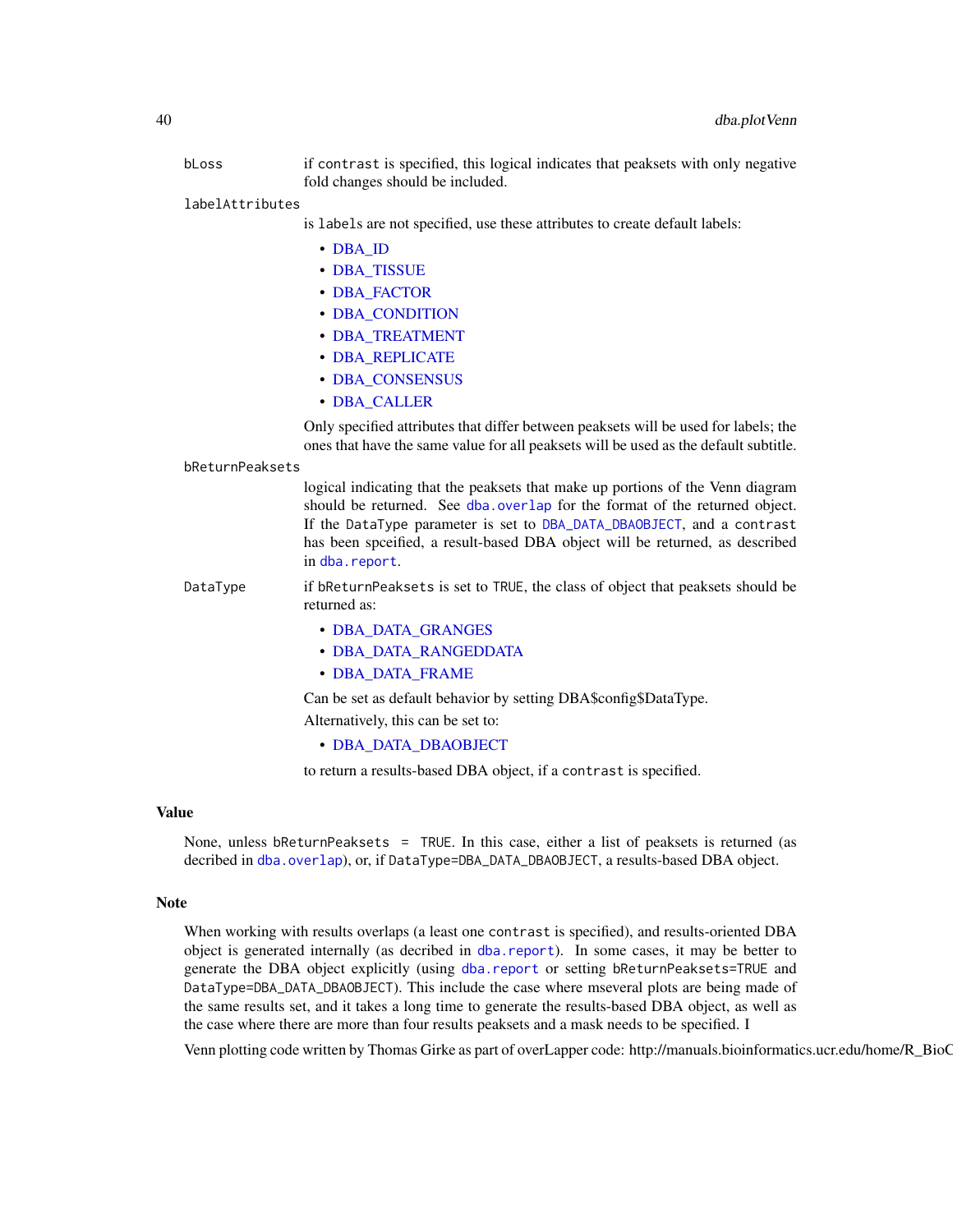#### dba.plotVenn 41

#### Author(s)

Rory Stark and Thomas Girke

#### See Also

[dba.analyze](#page-8-1), [dba.overlap](#page-19-1), [dba.report](#page-41-1), [dba.plotPCA](#page-34-1)

```
data(tamoxifen_peaks)
par(mfrow=c(2,2))
# 2-way Venn
dba.plotVenn(tamoxifen,6:7)
dba.plotVenn(tamoxifen,tamoxifen$masks$ZR75)
# 3-way Venn (done two different ways)
dba.plotVenn(tamoxifen,tamoxifen$masks$MCF7&tamoxifen$masks$Responsive)
olaps = dba.overlap(tamoxifen,tamoxifen$masks$MCF7&tamoxifen$masks$Responsive)
dba.plotVenn(tamoxifen,overlaps=olaps,
        label1="Rep 1",label2="Rep 2",label3="Rep 3",main="MCF7 (Responsive) Replicates")
#Venn of overlaps
Responsive=dba(tamoxifen,tamoxifen$masks$Responsive)
Responsive
Responsive = dba.peakset(Responsive,1:3,sampID="MCF7")
Responsive = dba.peakset(Responsive,4:5,sampID="T47D")
Responsive = dba.peakset(Responsive,6:7,sampID="ZR75")
par(mfrow=c(1,1))
dba.plotVenn(Responsive,Responsive$masks$Consensus)
#4-way overlap
data(tamoxifen_peaks)
tamoxifen = dba.peakset(tamoxifen, consensus=DBA_TISSUE)
par(mfrow=c(1,1))
dba.plotVenn(tamoxifen,tamoxifen$masks$Consensus,main="Tissue consensus overlaps")
#Venns of differentially bound sites
data(tamoxifen_analysis)
tamoxifen = dba.contrast(tamoxifen,categories=DBA_CONDITION,block=tamoxifen$masks$MCF7)
tamoxifen = dba.analyze(tamoxifen,method=c(DBA_EDGER,DBA_DESEQ2))
dba.plotVenn(tamoxifen,contrast=1,method=DBA_ALL_METHODS_BLOCK)
dba.plotVenn(tamoxifen,contrast=1,method=DBA_ALL_BLOCK,bAll=FALSE,bGain=TRUE,bLoss=TRUE)
par(mfrow=c(2,1))
dba.plotVenn(tamoxifen,contrast=1,method=DBA_ALL_BLOCK,bAll=FALSE,bGain=TRUE,bLoss=FALSE)
dba.plotVenn(tamoxifen,contrast=1,method=DBA_ALL_BLOCK,bAll=FALSE,bGain=FALSE,bLoss=TRUE)
```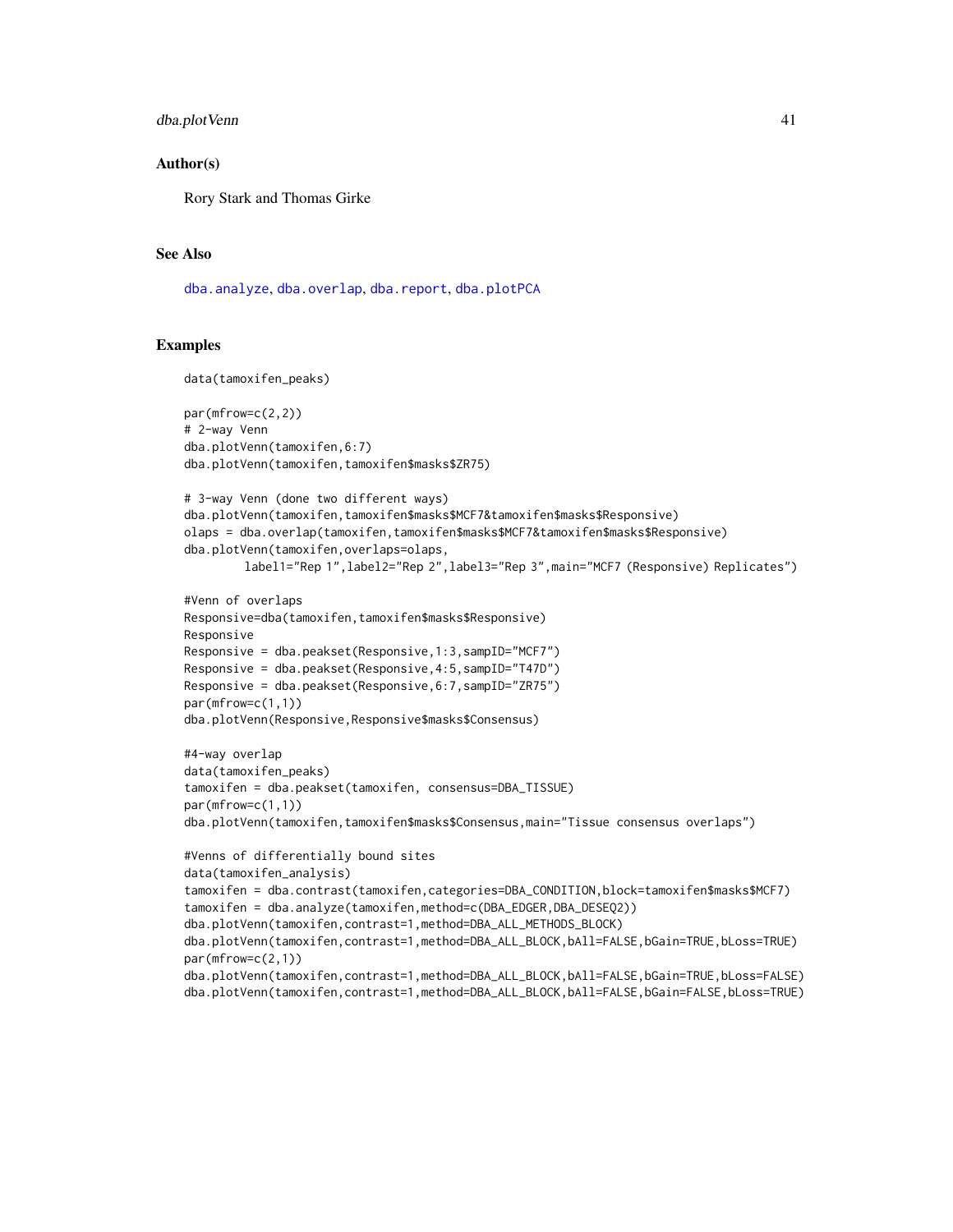<span id="page-41-1"></span><span id="page-41-0"></span>

### Description

Generates a report for a differential binding affinity analysis

### Usage

```
dba.report(DBA, contrast, method=DBA$config$AnalysisMethod,
           th=DBA$config$th, bUsePval=DBA$config$bUsePval,
           fold=0, bNormalized=TRUE,
          bCalled=FALSE, bCounts=FALSE, bCalledDetail=FALSE,
          bDB, bNotDB, bAll=TRUE, bGain=FALSE, bLoss=FALSE,
       file,initString=DBA$config$reportInit,ext=csv,DataType=DBA$config$DataType)
```

| <b>DBA</b> | DBA object. A differential binding affinity analysis needs to have been previ-<br>ously carried out (see dba. analyze).                                                                                                                                                                              |
|------------|------------------------------------------------------------------------------------------------------------------------------------------------------------------------------------------------------------------------------------------------------------------------------------------------------|
| contrast   | contrast number to report on. When generating a report-based DBA object,<br>this can be a vector of contrast numbers. If missing, defaults to first contrast<br>for reports, and all contrasts when generating a report-based DBA object. See<br>dba.show(DBA, bContrast=T) to get contrast numbers. |
| method     | method used for analysis:                                                                                                                                                                                                                                                                            |
|            | • DBA EDGER<br>• DBA_DESEQ<br>• DBA_DESEQ2<br>• DBA_EDGER_BLOCK<br>• DBA_DESEQ_BLOCK<br>• DBA_DESEQ2_BLOCK                                                                                                                                                                                           |
|            | When generating a report-based DBA object (see bDB and bNotDB parameters<br>below), a list of methods may be supplied, including the shortcuts                                                                                                                                                       |
|            | • DBA ALL METHODS<br>• DBA_ALL_BLOCK<br>• DBA_ALL_METHODS_BLOCK                                                                                                                                                                                                                                      |
| th         | significance threshold; all sites with FDR (or p-values, see bUsePval) less than<br>or equal to this value will be included in the report. A value of 1 will include all<br>binding sites in the report.                                                                                             |
| bUsePval   | logical indicating whether to use FDR (FALSE) or p-value (TRUE) for thresh-<br>olding.                                                                                                                                                                                                               |
| fold       | only sites with an absolute Fold value greater than equal to this will be included<br>in the report.                                                                                                                                                                                                 |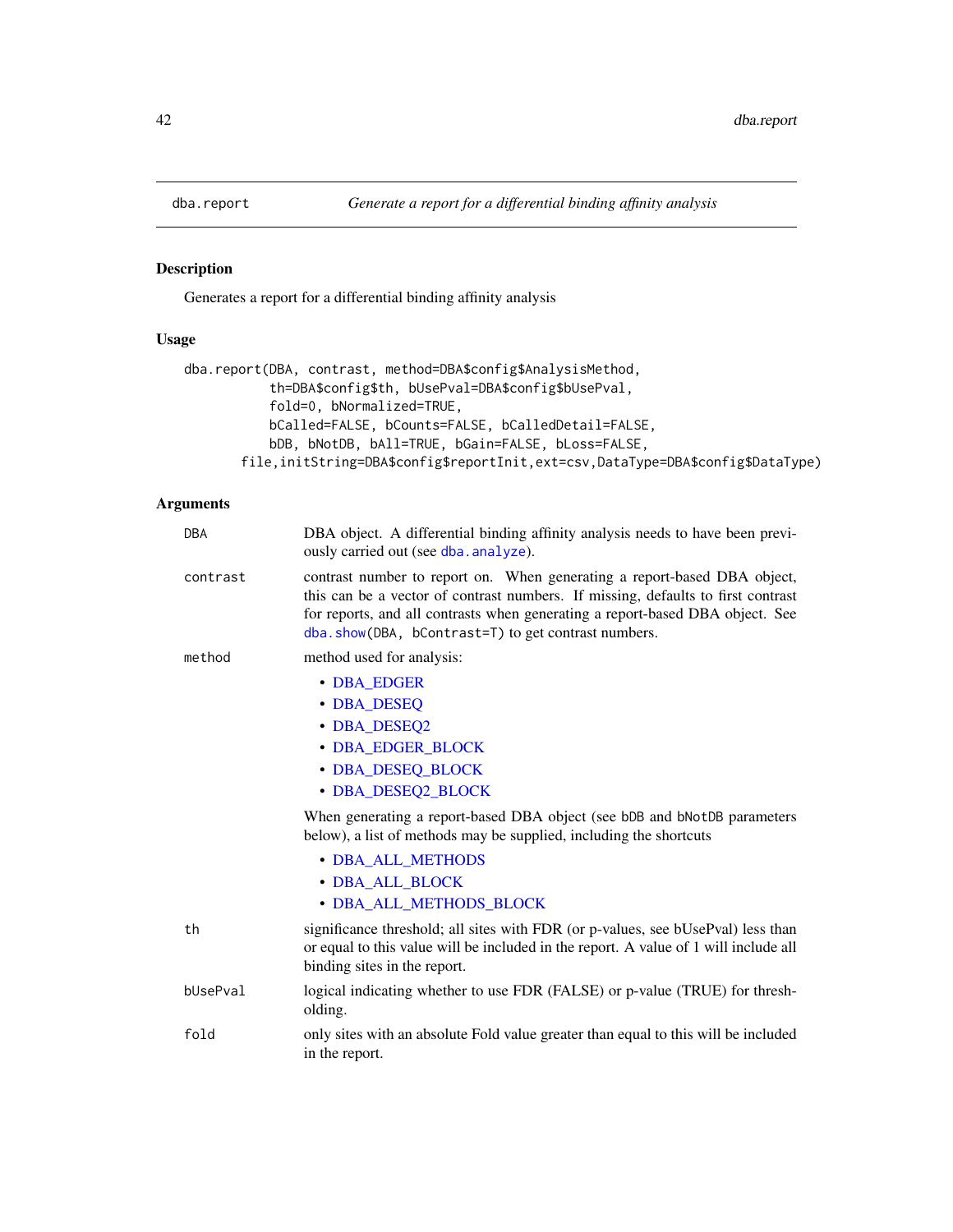### dba.report 43

| bNormalized     | logical indicating that normalized data (using normalization factors computed<br>by differential analysis method) should be reported. FALSE uses raw count<br>data.                                                                                                                  |
|-----------------|--------------------------------------------------------------------------------------------------------------------------------------------------------------------------------------------------------------------------------------------------------------------------------------|
| bCalled         | logical indicating that peak caller status should be included (if available from a<br>previous call to dba.count(bCalledMasks=TRUE)). This will add a column for<br>each group, each indicating the number of samples in the group identified as a<br>peak in the original peaksets. |
| bCounts         | logical indicating that count data for individual samples should be reported as<br>well as group statistics. Columns are added for each sample in the first group,<br>followed by columns for each sample in the second group.                                                       |
| bCalledDetail   | logical indicating that peak caller status should be included for each sample (if<br>available). Columns are added for each sample in the first group, followed by<br>columns for each sample in the second group.                                                                   |
| b <sub>DB</sub> | logical indicating that a report-based DBA object should be generated, and that<br>it should include Differentially Bound (DB) sites (respecting the th, bUsePval,<br>and fold parameters).                                                                                          |
| bNotDB          | logical indicating that a report-based DBA object should be generated, and that<br>it should include non-Differentially Bound (non-DB) sites (respecting the th,<br>bUsePval, and fold parameters).                                                                                  |
| bAll            | logical indicating that a report-based DBA object should be generated, and that<br>it should include peaksets combining peaks with both positive and negative fold<br>changes.                                                                                                       |
| bGain           | logical indicating that a report-based DBA object should be generated, and that<br>it should include peaksets with only positive fold changes.                                                                                                                                       |
| bLoss           | logical indicating that a report-based DBA object should be generated, and that<br>it should include peaksets with only negative fold changes.                                                                                                                                       |
| file            | if present, also save the report to a comma separated value (csv) file, using this<br>filename.                                                                                                                                                                                      |
| initString      | if saving to a file, pre-pend this string to the filename.                                                                                                                                                                                                                           |
| ext             | if saving to a file, append this extension to the filename.                                                                                                                                                                                                                          |
| DataType        | The class of object for returned report:                                                                                                                                                                                                                                             |
|                 | • DBA_DATA_GRANGES                                                                                                                                                                                                                                                                   |
|                 | • DBA_DATA_RANGEDDATA                                                                                                                                                                                                                                                                |
|                 | • DBA_DATA_FRAME                                                                                                                                                                                                                                                                     |
|                 | If set to DBA_DATA_SUMMARIZED_EXPERIMENT, the result will be a SummarizedExperiment                                                                                                                                                                                                  |

object, with all the count data and sample metadata for the experiment. The contrast statistics will be included as metadata columns in the rowData of the object. Can be set as default behavior by setting DBA\$config\$DataType.

### Value

if neither bDB or bNotDB is set to TRUE, a report dataframe, GRanges, or RangedData object is returned, with a row for each binding site within the thresholding parameters, and the following columns: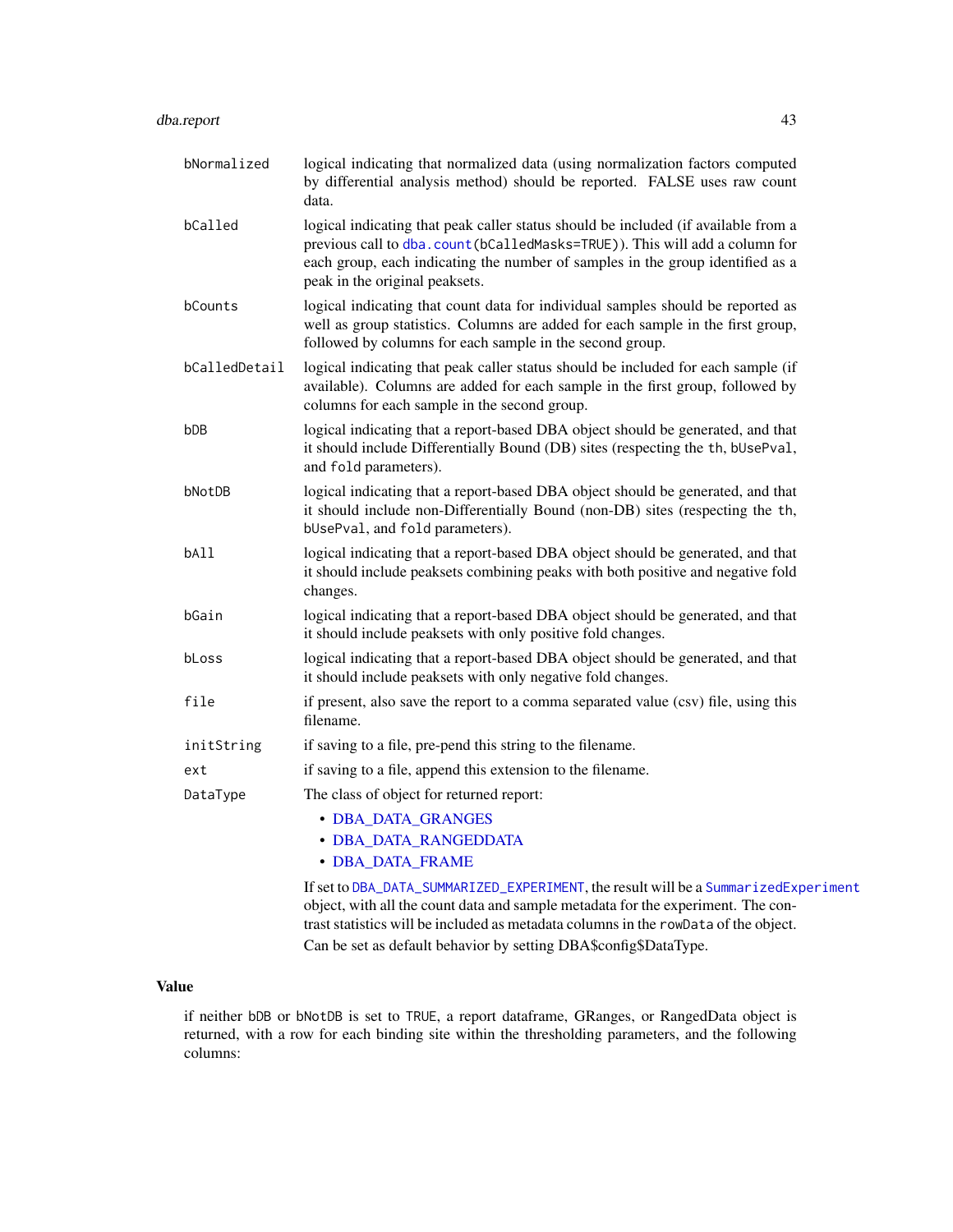| Chr         | Chromosome of binding site                                                                                                                                                                                                                                                                         |  |
|-------------|----------------------------------------------------------------------------------------------------------------------------------------------------------------------------------------------------------------------------------------------------------------------------------------------------|--|
| Start       | Starting base position of binding site                                                                                                                                                                                                                                                             |  |
| End         | End base position of binding site                                                                                                                                                                                                                                                                  |  |
| Conc        | Concentration – mean $(\log)$ reads across all samples in both groups                                                                                                                                                                                                                              |  |
| Conc_group1 | Group 1 Concentration – mean $(\log)$ reads across all samples first group                                                                                                                                                                                                                         |  |
| Conc_group2 | Group 2 Concentration – mean (log) reads across all samples in second group                                                                                                                                                                                                                        |  |
| Fold        | Fold difference – mean fold difference of binding affinity of group 1 over group<br>2 (Conc1 - Conc2). Absolute value indicates magnitude of the difference, and<br>sign indicates which one is bound with higher affinity, with a positive value<br>indicating higher affinity in the first group |  |
| p-value     | p-value calculation – statistic indicating significance of difference (likelihood<br>difference is not attributable to chance)                                                                                                                                                                     |  |
| <b>FDR</b>  | adjusted p-value calculation – p-value subjected to multiple-testing correction                                                                                                                                                                                                                    |  |
|             | If bCalled is TRUE and caller status is available, two more columns will follow:                                                                                                                                                                                                                   |  |

| Called2 |  |  | Number of samples in group 2 that identified this binding site as a peak |  |  |  |
|---------|--|--|--------------------------------------------------------------------------|--|--|--|
|---------|--|--|--------------------------------------------------------------------------|--|--|--|

If bCounts is TRUE, a column will be present for each sample in group 1, followed by each sample in group 2. The Sample ID will be used as the column header. This column contains the read counts for the sample.

If bCalledDetail is TRUE, a column will be present for each sample in group 1, followed by each sample in group 2. The Sample ID will be used as the column header. This column contains a "+" to indicate for which sites the sample was called as a peak, and a "-" if it was not so identified.

If bDB or bNotDB is set to TRUE, a special DBA object is returned,containing peaksets based on sites determined to be differentiall bound (or not) as spcified using the bDB, bNotDB, bGain, bLoss, and bAll parameters. In this DBA object, the Tissue value will specify the direction of the change (Gain for positive fold changes, Loss for negative fold changes, and All for any fold change). The Factor value specifies if the peaks are differnetially bound (DB) or not (!DB). The Condition value specifies the analysis method (e.g. edgeR), and the Treatment value is blank for unblocked analyses and set to block for blocked analyses.

#### Author(s)

Rory Stark

#### See Also

[dba.analyze](#page-8-1)

### Examples

data(tamoxifen\_analysis)

#Retrieve DB sites with FDR < 0.1 tamoxifen.DB = dba.report(tamoxifen)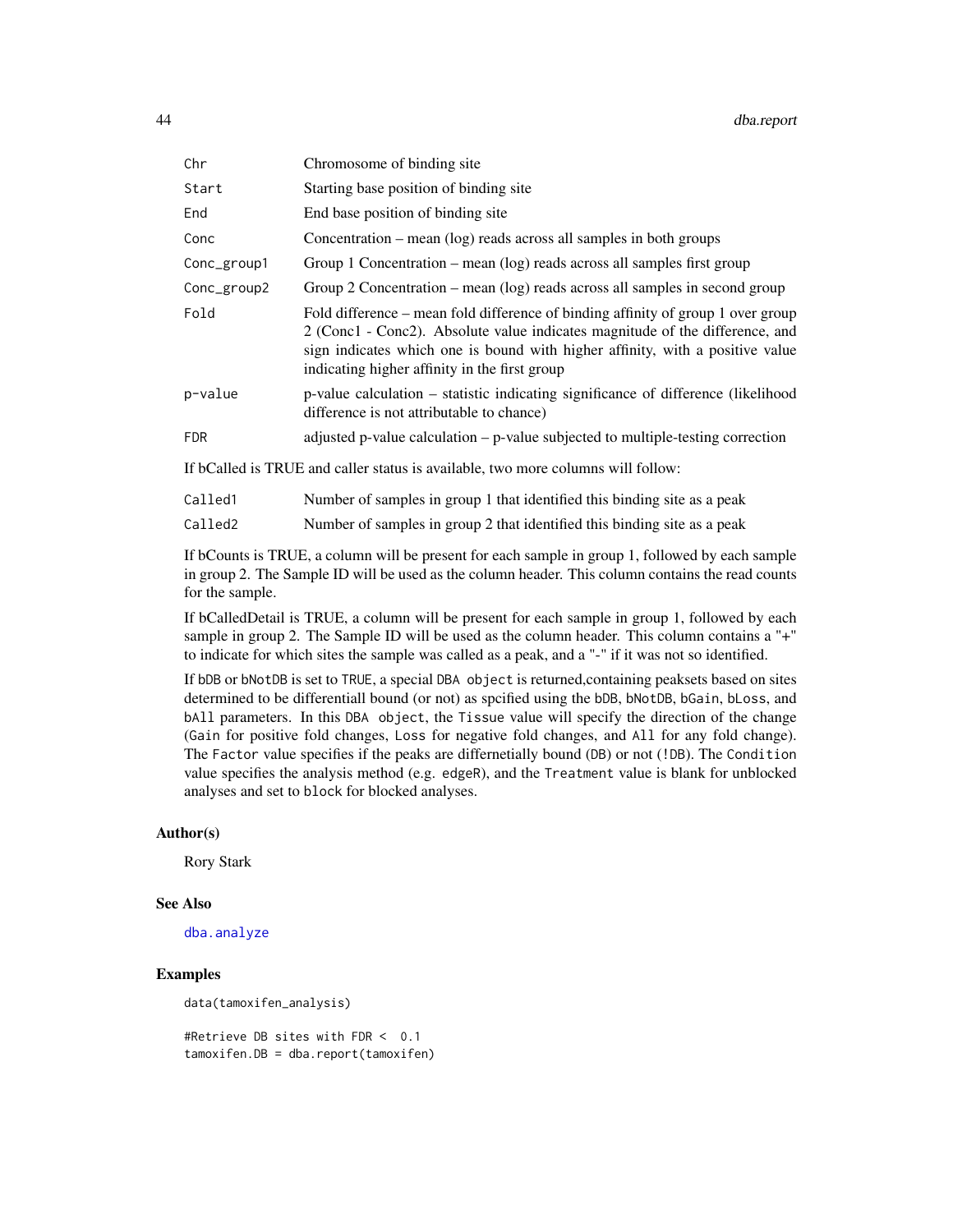#### <span id="page-44-0"></span>dba.save 45

```
tamoxifen.DB
#Retrieve DB sites with p-value < 0.05 and Fold > 2
tamoxifen.DB = dba.report(tamoxifen, th=.05, bUsePval=TRUE, fold=2)
tamoxifen.DB
#Retrieve all sites with confidence stats
# and how many times each site was identified as a peak
tamoxifen.DB = dba.report(tamoxifen, th=1, bCalled=TRUE)
tamoxifen.DB
#Retrieve all sites with confidence stats and normalized counts
tamoxifen.DB = dba.report(tamoxifen, th=1, bCounts=TRUE)
tamoxifen.DB
#Retrieve all sites with confidence stats and raw counts
tamoxifen.DB = dba.report(tamoxifen, th=1, bCounts=TRUE,bNormalized=FALSE)
tamoxifen.DB
#Retrieve report as a SummarizedObject
tamoxifen.sset = dba.report(tamoxifen, DataType=DBA_DATA_SUMMARIZED_EXPERIMENT)
tamoxifen.sset
#Retrieve report-based DBA object
data(tamoxifen_counts)
tamoxifen = dba.contrast(tamoxifen, categories=DBA_CONDITION, block=tamoxifen$masks$MCF7)
tamoxifen = dba.analyze(tamoxifen,bCorPlot=FALSE)
tamoxifen.DB = dba.report(tamoxifen,method=c(DBA_EDGER,DBA_EDGER_BLOCK),
                          bDB=TRUE, bGain=TRUE, bLoss=TRUE)
dba.plotVenn(tamoxifen.DB,1:4,label1="Single Factor GAIN",label2="Single Factor LOSS",
                            label3="Blocking Factor GAIN",label4="Blocking Factor LOSS")
```
<span id="page-44-1"></span>

dba.save *save DBA object*

#### Description

Writes out DBA object

#### Usage

```
dba.save(DBA, file=DBA, dir=., pre=dba_, ext=RData, bMinimize=FALSE)
```

| DBA  | DBA object                     |
|------|--------------------------------|
| file | main filename                  |
| dir  | directory to save model in     |
| pre  | string to pre-pend to filename |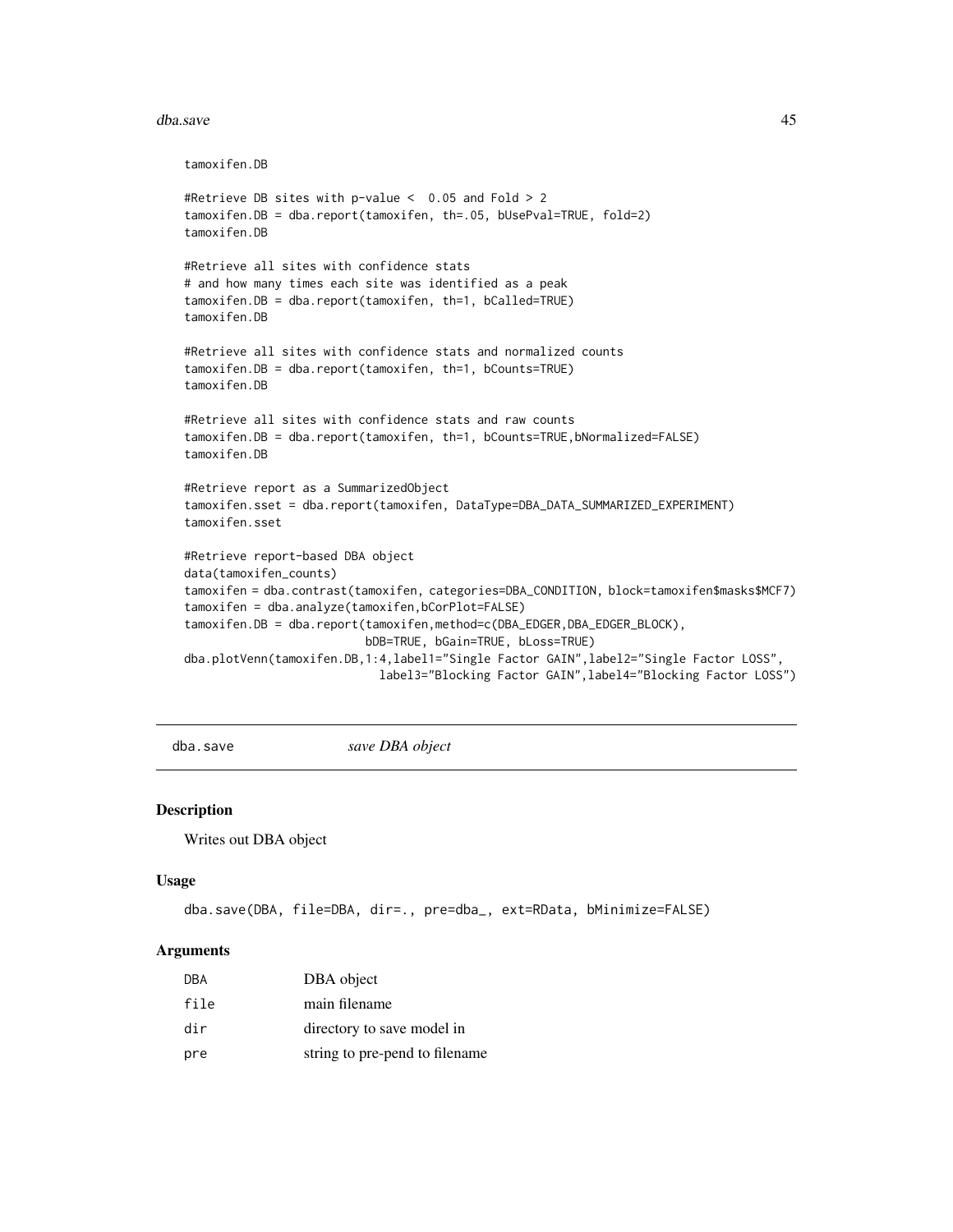<span id="page-45-0"></span>

| ext       | extensions to use                                                             |
|-----------|-------------------------------------------------------------------------------|
| bMinimize | logical indicating saved DBA object should be compressed as much as possible. |

### Value

string containing full path and filename.

### Author(s)

Rory Stark

### See Also

[dba.load](#page-16-1)

#### Examples

```
data(tamoxifen_peaks)
savefile = dba.save(tamoxifen,tamoxifenPeaks)
savefile
tamoxifen = dba.load(tamoxifenPeaks)
unlink(savefile)
```
<span id="page-45-1"></span>dba.show *List attributes of peaksets of contrasts associated with a DBA object*

### Description

Returns attributes of peaksets and/or contrasts associated with a DBA object.

### Usage

```
dba.show(DBA, mask, attributes, bContrasts=FALSE,
         th=DBA$config$th, bUsePval=DBA$config$bUsePval)
```

| DBA        | DBA object                                                                                                                                                    |
|------------|---------------------------------------------------------------------------------------------------------------------------------------------------------------|
| mask       | mask of peaksets for which to get attributes (used when obtaining peakset at-<br>tributes, i.e. bContrasts=FALSE).                                            |
| attributes | attribute or vector of attributes to retrieve. Number of intervals is always shown.<br>Used when obtaining peakset attributes, i.e. bContrasts=FALSE. Values: |
|            | $\cdot$ DBA_ID                                                                                                                                                |
|            | • DBA TISSUE                                                                                                                                                  |
|            | • DBA FACTOR                                                                                                                                                  |
|            | • DBA CONDITION                                                                                                                                               |
|            | • DBA TREATMENT                                                                                                                                               |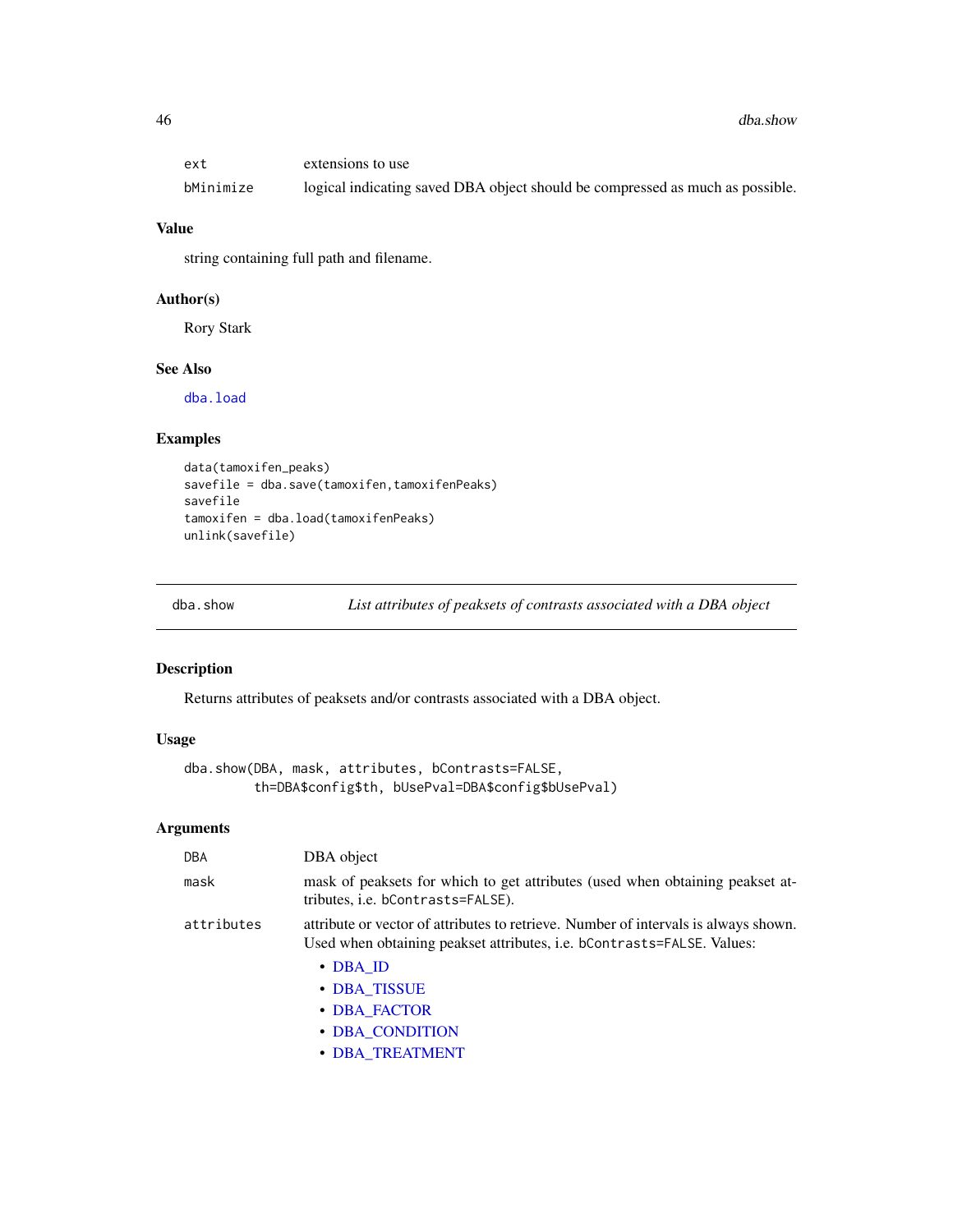#### dba.show 47

|            | • DBA REPLICATE                                                                                                                                                                                                                                                                          |
|------------|------------------------------------------------------------------------------------------------------------------------------------------------------------------------------------------------------------------------------------------------------------------------------------------|
|            | · DBA_CONSENSUS                                                                                                                                                                                                                                                                          |
|            | • DBA CALLER                                                                                                                                                                                                                                                                             |
|            | • DBA CONTROL                                                                                                                                                                                                                                                                            |
|            | • DBA_INTERVALS                                                                                                                                                                                                                                                                          |
|            | • DBA_FRIP                                                                                                                                                                                                                                                                               |
| bContrasts | logical indicating whether peaksets or contrast attributes are to be retrieved.<br>TRUE retrieves a data frame of contrast information instead of peakset attributes.<br>If no contrasts are set, returns possible contrasts. See dba.contrast.                                          |
| th         | if bContrasts is TRUE, then th is used as the threshold for determining how<br>many significant sites there are for each contrast. Only relevant when obtaining<br>contrast attributes (bContrasts=TRUE) and dba. analyze has been run.                                                  |
| bUsePval   | logical indicating that p-values will be used (along with th) to determine how<br>many significant sites there are for each contrast; if FALSE, adjusted p-values<br>(FDR) are used. Only relevant when obtaining contrast attributes (bContrasts=TRUE)<br>and dba.analyze has been run. |
|            |                                                                                                                                                                                                                                                                                          |

### Details

MODE: Return attributes of peaksets associated with a DBA object:

dba.show(DBA, mask, attributes)

MODE: Return contrasts associated with a DBA object:

dba.show(DBA,bContrasts=T, th, bUsePval)

### Value

dataframe with peakset attributes.

If bContrasts == FALSE, each row represents a peakset, and each column is an attributes, with the final column, Intervals, indicating how many sites there are in the peakset.

If bContrasts == TRUE, each row represent a contrast, with the following columns:

| Group1   | Label for first group of contrast            |
|----------|----------------------------------------------|
| Members1 | Number of samples in first group of contrast |
| Group2   | Label for first group of contrast            |
| Members3 | Number of samples in first group of contrast |

if dba.analyze has been successfully run, there there will be up to four more columns showing the number of significant differentially bound (DB) sites identified for

- DB.edgeR Number of significantly differentially bound sites identified using edgeR
- DB.DESeq Number of significantly differentially bound sites identified using DESeq
- DB.edgeR.block Number of significantly differentially bound sites identified for blocking analysis using edgeR
- DB.DESeq.block Number of significantly differentially bound sites identified for blocking analysis using DESeq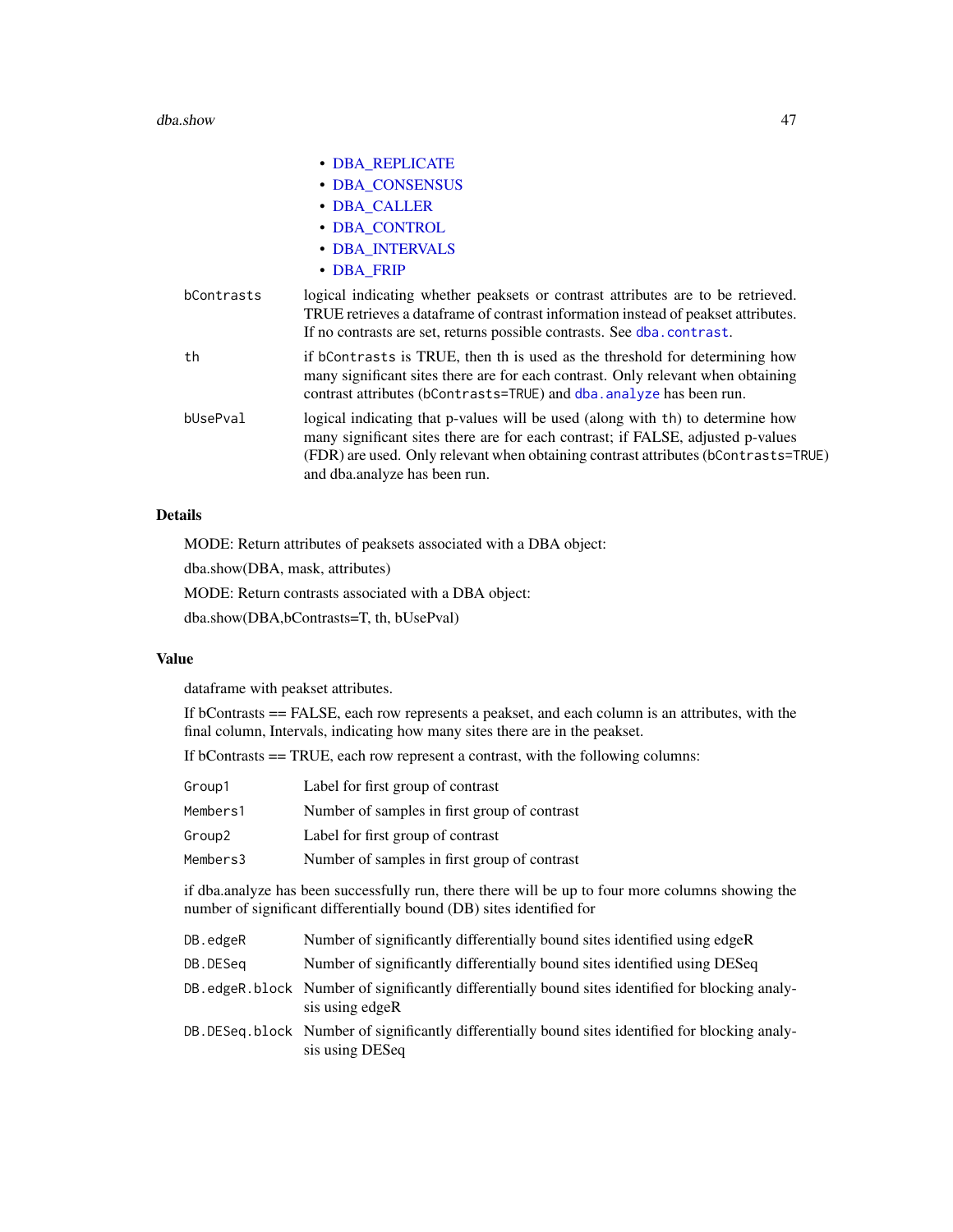#### Author(s)

Rory Stark

#### See Also

[dba](#page-2-1), [dba.peakset](#page-22-1), [dba.contrast](#page-10-1). [dba.analyze](#page-8-1)

#### Examples

```
data(tamoxifen_peaks)
dba.show(tamoxifen)
dba.show(tamoxifen,tamoxifen$masks$Responsive)
dba.show(tamoxifen,attributes=c(DBA_TISSUE,DBA_REPLICATE,DBA_CONDITION))
data(tamoxifen_counts)
tamoxifen = dba.contrast(tamoxifen)
dba.show(tamoxifen,bContrasts=TRUE)
```

```
#alternatively:
tamoxifen
tamoxifen$config$th = .05
tamoxifen
```
DiffBind -- DBA global constant variables *Constant variables used in DiffBind package*

### <span id="page-47-1"></span>Description

Constant variables used in DiffBind package

#### Usage

DBA\_ID DBA\_FACTOR DBA\_TISSUE DBA\_CONDITION DBA\_TREATMENT DBA\_REPLICATE DBA\_CALLER DBA\_CONSENSUS DBA\_CONTROL DBA\_ALL\_ATTRIBUTES DBA\_INTERVALS DBA\_FRIP DBA\_GROUP

<span id="page-47-0"></span>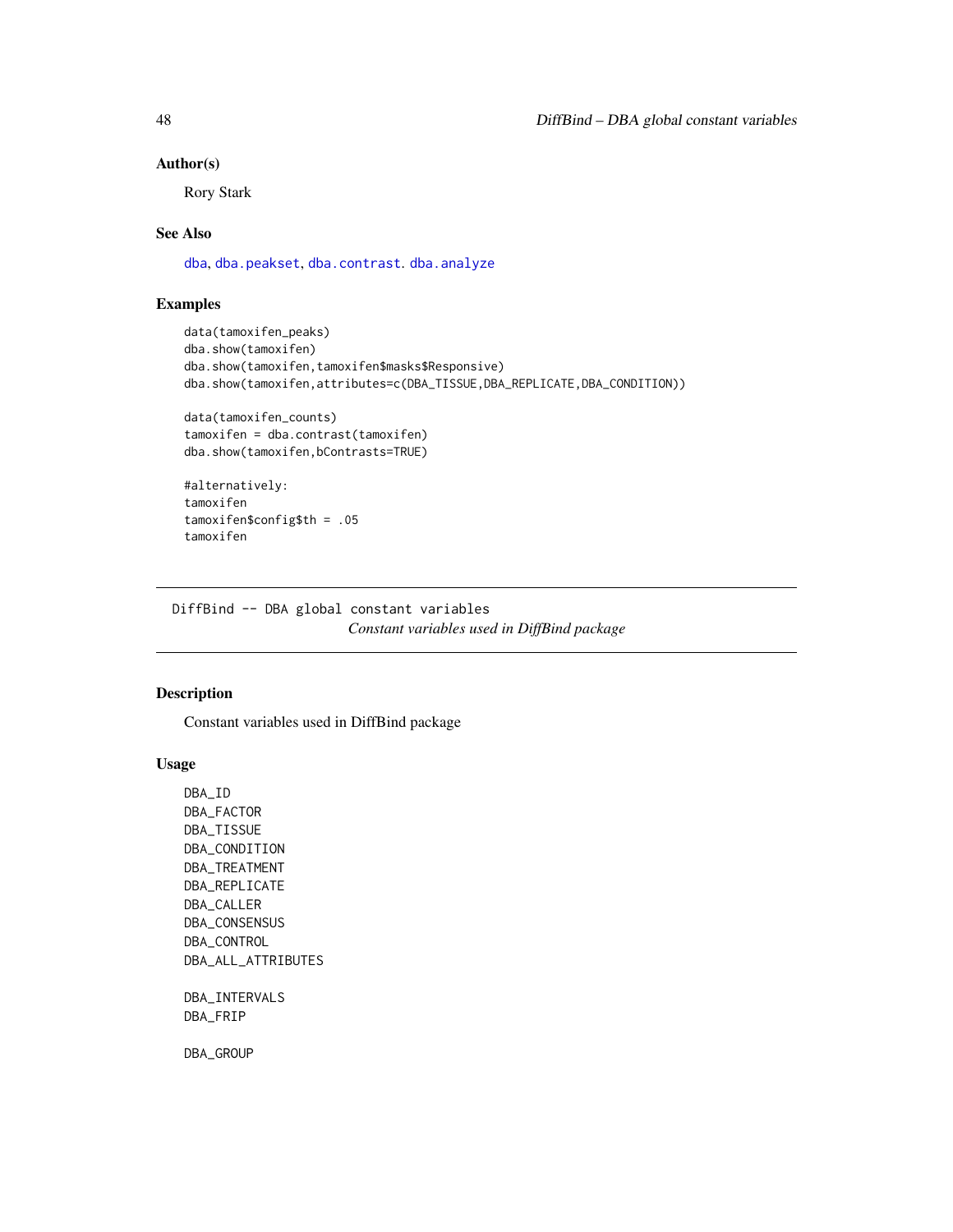DBA\_OLAP\_PEAKS DBA\_OLAP\_ALL DBA\_OLAP\_RATE DBA\_COR DBA\_OLAP DBA\_INALL DBA\_SCORE\_READS DBA\_SCORE\_READS\_MINUS DBA\_SCORE\_READS\_FOLD DBA\_SCORE\_RPKM DBA\_SCORE\_RPKM\_FOLD DBA\_SCORE\_TMM\_READS\_FULL DBA\_SCORE\_TMM\_READS\_EFFECTIVE DBA\_SCORE\_TMM\_MINUS\_FULL DBA\_SCORE\_TMM\_MINUS\_EFFECTIVE DBA\_SCORE\_TMM\_READS\_FULL\_CPM DBA\_SCORE\_TMM\_READS\_EFFECTIVE\_CPM DBA\_SCORE\_TMM\_MINUS\_FULL\_CPM DBA\_SCORE\_TMM\_MINUS\_EFFECTIVE\_CPM DBA\_SCORE\_SUMMIT DBA\_SCORE\_SUMMIT\_ADJ DBA\_SCORE\_SUMMIT\_POS DBA\_READS\_DEFAULT DBA\_READS\_BAM DBA\_READS\_BED DBA\_EDGER DBA\_DESEQ DBA\_DESEQ2 DBA\_EDGER\_BLOCK DBA\_DESEQ\_BLOCK DBA\_DESEQ2\_BLOCK DBA\_EDGER\_CLASSIC DBA\_DESEQ\_CLASSIC DBA\_EDGER\_GLM DBA\_DESEQ\_GLM DBA\_ALL\_METHODS DBA\_ALL\_BLOCK DBA\_ALL\_METHODS\_BLOCK DBA\_DATA\_FRAME

DBA\_DATA\_GRANGES DBA\_DATA\_RANGEDDATA DBA\_DATA\_SUMMARIZED\_EXPERIMENT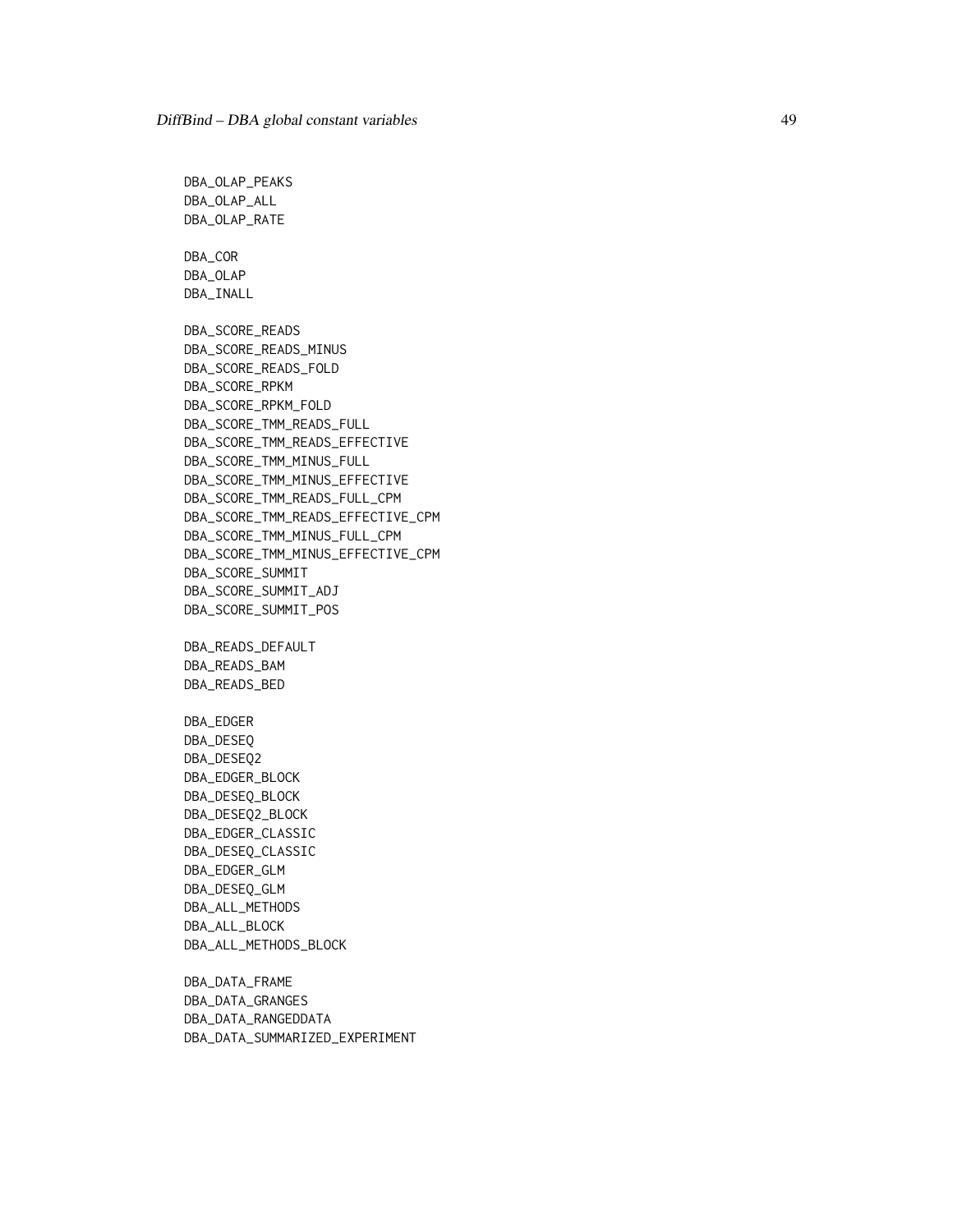DBA\_DATA\_DBAOBJECT

| DBA_ID                            | DBA peakset metadata: Peakset ID                                                                                                                                                |
|-----------------------------------|---------------------------------------------------------------------------------------------------------------------------------------------------------------------------------|
| DBA_FACTOR                        | DBA peakset metadata: Factor                                                                                                                                                    |
| DBA_TISSUE                        | DBA peakset metadata: Tissue                                                                                                                                                    |
| DBA_CONDITION                     | DBA peakset metadata: Condition                                                                                                                                                 |
| DBA_TREATMENT                     | DBA peakset metadata: Treatment                                                                                                                                                 |
| DBA_REPLICATE                     | DBA peakset metadata: Replicate                                                                                                                                                 |
| DBA_CALLER                        | DBA peakset metadata: Peak Caller                                                                                                                                               |
| DBA_CONSENSUS                     | DBA peakset metadata: Is this a consensus peakset?                                                                                                                              |
| DBA_CONTROL<br>DBA_ALL_ATTRIBUTES | DBA peakset metadata: ID of Control sample                                                                                                                                      |
|                                   | DBA peakset metadata: all attributes that can be used in certain plot labels (cf<br>dba.plotVenn), equivalent to c(DBA_ID, DBA_TISSUE, DBA_FACTOR, DBA_CONDITION, DBA_TREATMENT |
| DBA_INTERVALS                     | DBA peakset metadata: Number of intervals in peakset                                                                                                                            |
| DBA_FRIP                          | DBA peakset metadata: Fraction of Reads in Peaks (number of reads in intervals<br>divided by total number of reads in library)                                                  |
| DBA_GROUP                         | DBA peakset metadata: color PCA plot using contras groups                                                                                                                       |
| DBA_OLAP_PEAKS                    | dba.overlap mode: return overlapping/unique peaksets                                                                                                                            |
| DBA_OLAP_ALL                      | dba.overlap mode: return report of correlations/overlaps for each pair of samples                                                                                               |
| DBA_OLAP_RATE                     | dba.overlap mode: return overlap rates                                                                                                                                          |
| DBA_COR                           | When plotting a heatmap from an overlap record, use the correlation value.                                                                                                      |
| DBA_OLAP                          | When plotting a heatmap from an overlap record, use the percentage overlap<br>value.                                                                                            |
| DBA_INALL                         | When plotting a heatmap from an overlap record, use the number of peaks in<br>common to both samples.                                                                           |
| DBA_SCORE_READS                   |                                                                                                                                                                                 |
|                                   | dba.count score is number of reads in ChIP                                                                                                                                      |
| DBA_SCORE_READS_FOLD              | dba.count score is number of reads in ChIP divided by number of reads in Con-<br>trol                                                                                           |
| DBA_SCORE_READS_MINUS             |                                                                                                                                                                                 |
|                                   | dba.count score is number of reads in ChIP minus number of reads in Control                                                                                                     |
| DBA_SCORE_RPKM_FOLD               | DBA_SCORE_RPKM dba.count score is RPKM of ChIP                                                                                                                                  |
|                                   | dba.count score is RPKM of ChIP divided by RPKM of Control                                                                                                                      |
| DBA_SCORE_TMM_READS_FULL          | dba.count score is TMM normalized (using edgeR), using ChIP read counts and<br>Full Library size                                                                                |
|                                   |                                                                                                                                                                                 |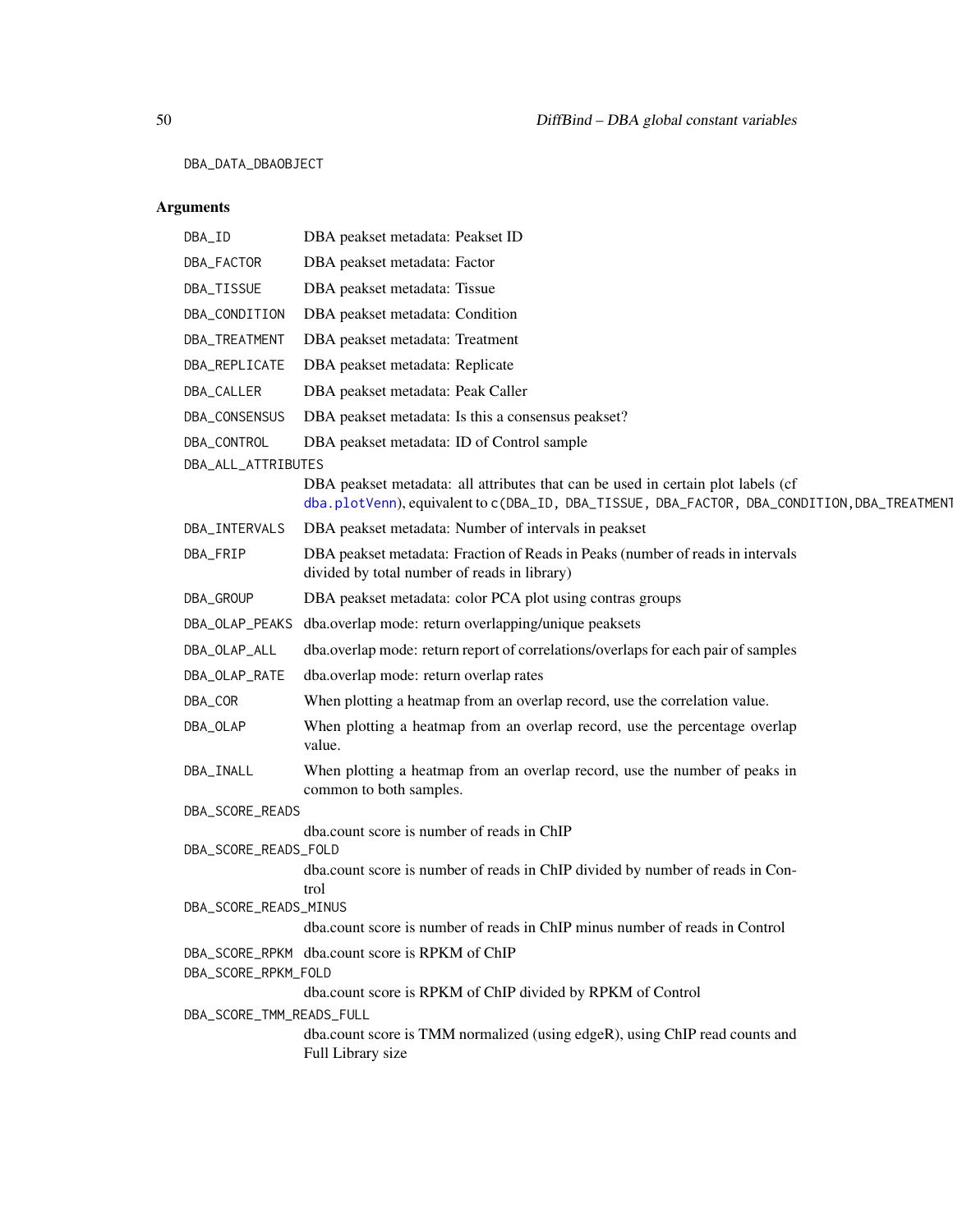|  |  |  |  |  | DBA_SCORE_TMM_READS_EFFECTIVE |
|--|--|--|--|--|-------------------------------|
|--|--|--|--|--|-------------------------------|

dba.count score is TMM normalized (using edgeR), using ChIP read counts and Effective Library size

DBA\_SCORE\_TMM\_MINUS\_FULL

dba.count score is TMM normalized (using edgeR), using ChIP read counts minus Control read counts and Full Library size

DBA\_SCORE\_TMM\_MINUS\_EFFECTIVE

dba.count score is TMM normalized (using edgeR), using ChIP read counts minus Control read counts and Effective Library size

DBA\_SCORE\_TMM\_READS\_FULL\_CPM

dba.count score is TMM normalized (using edgeR), using ChIP read counts and Full Library size, reported in counts-per-million.

DBA\_SCORE\_TMM\_READS\_EFFECTIVE\_CPM

dba.count score is TMM normalized (using edgeR), using ChIP read counts and Effective Library size, reported in counts-per-million.

DBA\_SCORE\_TMM\_MINUS\_FULL\_CPM

dba.count score is TMM normalized (using edgeR), using ChIP read counts minus Control read counts and Full Library size, reported in counts-per-million.

DBA\_SCORE\_TMM\_MINUS\_EFFECTIVE\_CPM

dba.count score is TMM normalized (using edgeR), using ChIP read counts minus Control read counts and Effective Library size, reported in counts-permillion.

DBA\_SCORE\_SUMMIT

dba.count score is summit height (highest pile-up).

DBA\_SCORE\_SUMMIT\_ADJ

dba.count score is summit height (highest pile-up), adjusted for library size.

DBA\_SCORE\_SUMMIT\_POS

dba.count score is summit location (position of highest pile-up).

DBA\_READS\_DEFAULT

When counting read files, use the file extension to determine the file type.

- DBA\_READS\_BAM When counting read files, assume the file type is BAM, regardless of the file extension.
- DBA\_READS\_BED When counting read files, assume the file type is BED (or zipped BED), regardless of the file extension.
- DBA\_EDGER differential analysis method: edgeR (default: DBA\_EDGER\_GLM)
- DBA\_DESEQ differential analysis method: DESeq (default: DBA\_DESEQ\_CLASSIC)
- DBA\_DESEQ2 differential analysis method: DESeq2 (using a single-factor GLM)
- DBA\_EDGER\_BLOCK

differential analysis method: edgeR with blocking factors (GLM)

DBA\_DESEQ\_BLOCK

differential analysis method: DESeq with blocking factors (GLM)

DBA\_DESEQ2\_BLOCK

differential analysis method: DESeq2 with blocking factors (GLM)

DBA\_EDGER\_CLASSIC

differential analysis method: "classic" edgeR for two-group comparisons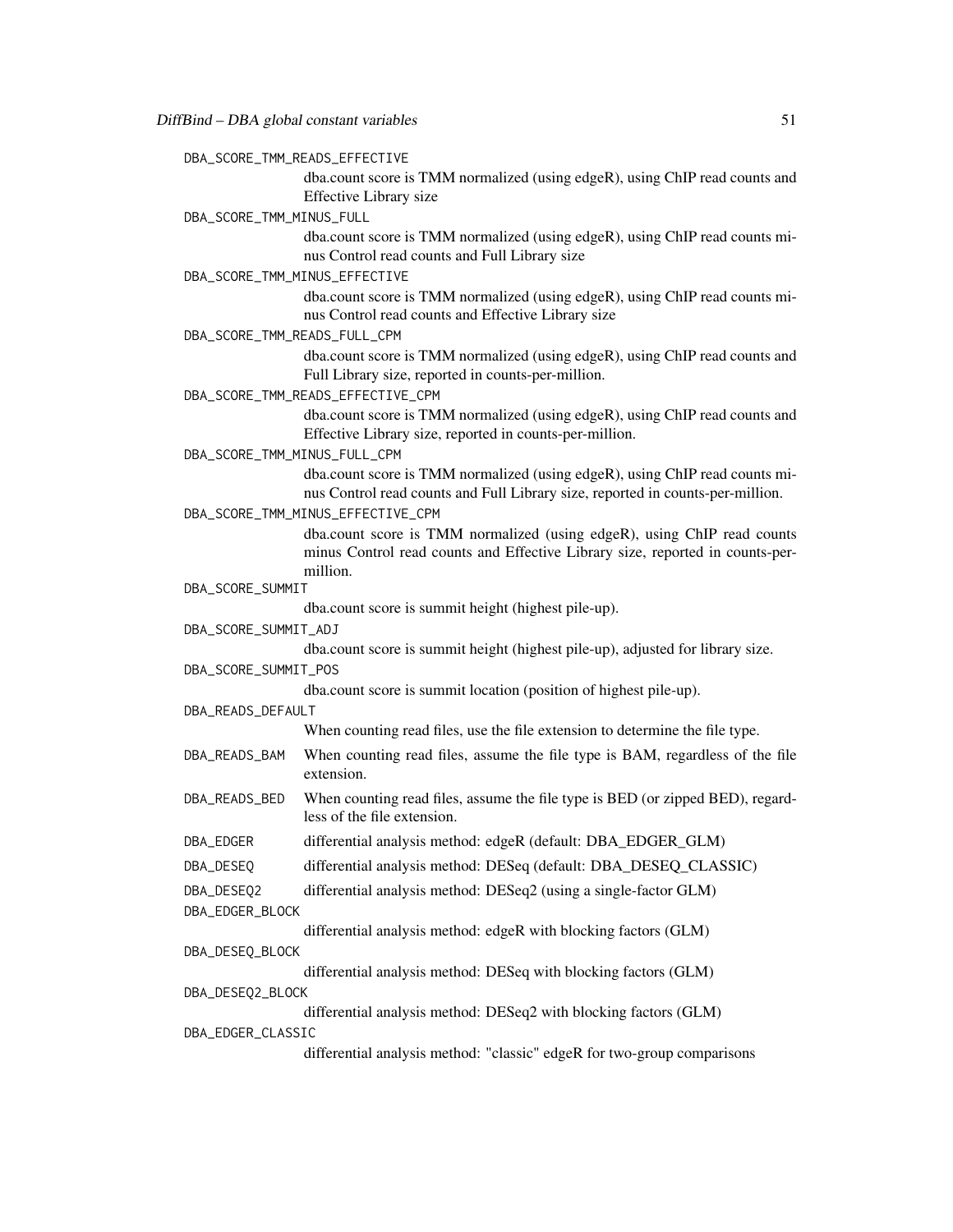DBA\_DESEQ\_CLASSIC differential analysis method: "classic" DESeq for two-group comparisons DBA\_EDGER\_GLM differential analysis method: use GLM in edgeR for two-group comparisons DBA\_DESEQ\_GLM differential analysis method: use GLM in DESeq for two-group comparisons DBA\_ALL\_METHODS use all three analysis methods: c(DBA\_EDGER, DBA\_DESEQ, DBA\_DESEQ2) DBA\_ALL\_BLOCK report on block results for all three analysis methods: c(DBA\_EDGER\_BLOCK, DBA\_DESEQ\_BLOCK, DBA\_DE DBA\_ALL\_METHODS\_BLOCK report on block results for all analysis methods, both blocked and unblocked: c(DBA\_ALL\_METHODS, DBA\_ALL\_BLOCK) DBA\_DATA\_GRANGES Use GRanges class for peaksets and reports. This is the default (DBA\$config\$DataType = DBA\_DATA\_GRANGES). DBA\_DATA\_RANGEDDATA Use RangedData class for peaksets and reports. Can be set as default (DBA\$config\$DataType = DBA\_DATA\_RANGEDDATA). DBA\_DATA\_FRAME Use data.frame class for peaksets and reports. Can be set as default (DBA\$config\$DataType = DBA\_DATA\_FRAME). DBA\_DATA\_SUMMARIZED\_EXPERIMENT Return report as a [SummarizedExperiment](#page-0-0). DBA\_DATA\_DBAOBJECT Return a result-based DBA object from [dba.plotVenn](#page-37-1).

#### **Note**

Variables with ALL CAP names are used as constants within DiffBind.

#### Author(s)

Rory Stark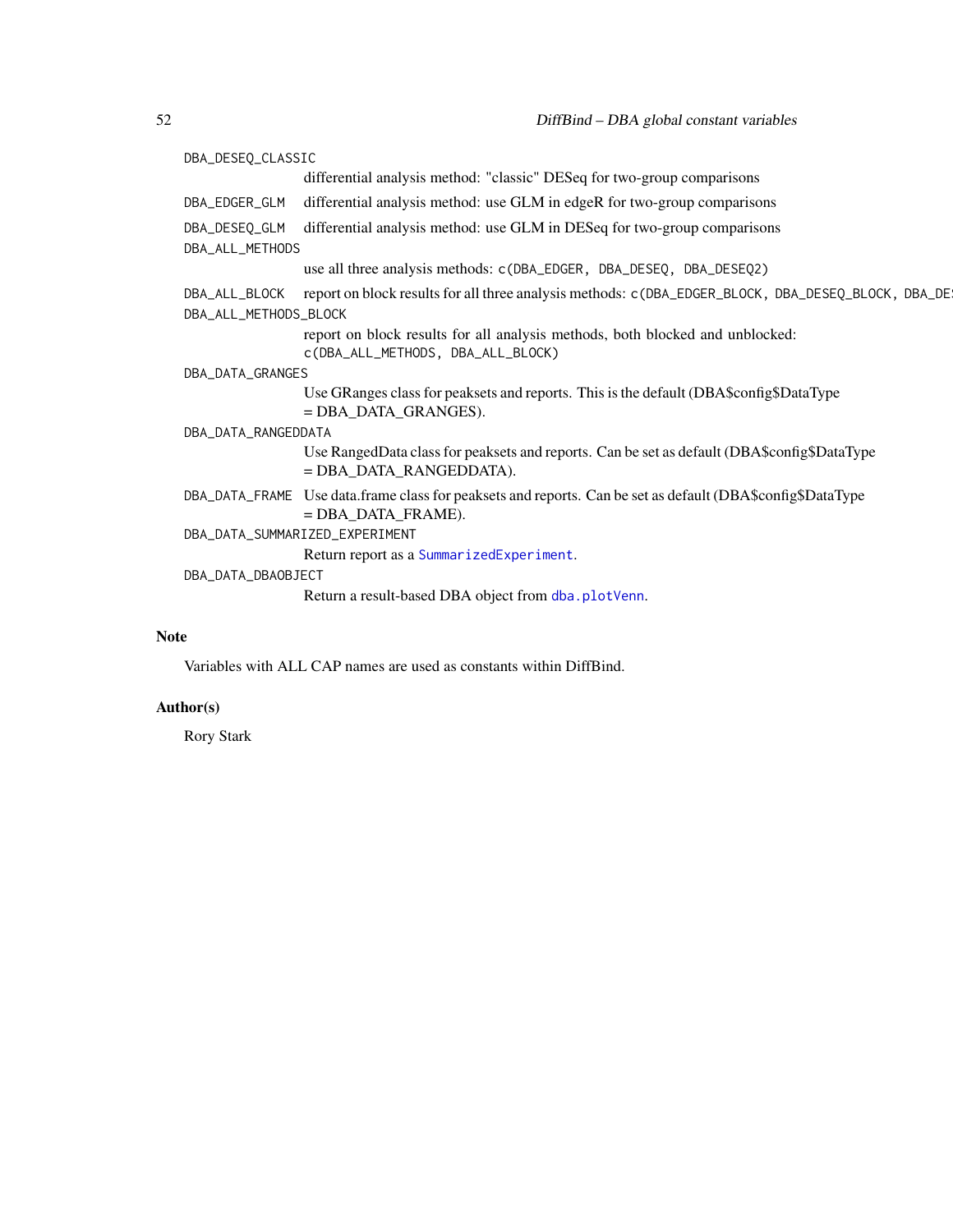# <span id="page-52-0"></span>**Index**

∗Topic package DiffBind-package, [2](#page-1-0) DBA *(*DBA object methods*)*, [7](#page-6-0) dba, *2*, [3,](#page-2-0) *7*, *27*, *48* DBA object methods, [7](#page-6-0) DBA tamoxifen resistance dataset, [8](#page-7-0) dba.analyze, *2*, [9,](#page-8-0) *12*, *14*, *16*, *31*, *34–36*, *38*, *41, 42*, *44*, *47, 48* dba.contrast, *2*, *9, 10*, [11,](#page-10-0) *47, 48* dba.count, *2*, [13,](#page-12-0) *43* dba.load, *3*, [17,](#page-16-0) *46* dba.mask, *2, 3*, *11*, [18,](#page-17-0) *20*, *24*, *37*, *39* dba.overlap, *2*, [20,](#page-19-0) *32, 33*, *39–41* dba.peakset, *2*, *4*, *6*, *14*, [23,](#page-22-0) *25, 26*, *48* dba.plotBox, *2*, [28](#page-27-0) dba.plotHeatmap, *2*, *21*, *23*, [30,](#page-29-0) *38* dba.plotMA, *2*, [34](#page-33-0) dba.plotPCA, *2*, [35,](#page-34-0) *41* dba.plotVenn, *2*, *23*, [38,](#page-37-0) *50*, *52* dba.report, *2*, *10*, *21*, *24*, *31*, *36*, *40, 41*, [42](#page-41-0) dba.save, *3*, *17*, [45](#page-44-0) dba.show, *2*, *6*, *19, 20*, *24*, *31*, *34*, *36*, *39*, *42*, [46](#page-45-0) DBA\_ALL\_ATTRIBUTES *(*DiffBind -- DBA global constant variables*)*, [48](#page-47-0) DBA\_ALL\_BLOCK, *39*, *42* DBA\_ALL\_BLOCK *(*DiffBind -- DBA global constant variables*)*, [48](#page-47-0) DBA\_ALL\_METHODS, *39*, *42* DBA\_ALL\_METHODS *(*DiffBind -- DBA global constant variables*)*, [48](#page-47-0) DBA\_ALL\_METHODS\_BLOCK, *39*, *42* DBA\_ALL\_METHODS\_BLOCK *(*DiffBind -- DBA global constant variables*)*, [48](#page-47-0) DBA\_CALLER, *21*, *29*, *31, 32*, *36*, *40*, *47* DBA\_CALLER *(*DiffBind -- DBA global constant variables*)*, [48](#page-47-0) DBA\_CONDITION, *21*, *29, 30*, *32*, *36*, *40*, *46*

DBA\_CONDITION *(*DiffBind -- DBA global constant variables*)*, [48](#page-47-0) DBA\_CONSENSUS, *21*, *29*, *31*, *36*, *40*, *47* DBA\_CONSENSUS *(*DiffBind -- DBA global constant variables*)*, [48](#page-47-0) DBA\_CONTROL, *47* DBA\_CONTROL *(*DiffBind -- DBA global constant variables*)*, [48](#page-47-0) DBA\_COR, *32* DBA\_COR *(*DiffBind -- DBA global constant variables*)*, [48](#page-47-0) DBA\_DATA\_DBAOBJECT, *40* DBA\_DATA\_DBAOBJECT *(*DiffBind -- DBA global constant variables*)*, [48](#page-47-0) DBA\_DATA\_FRAME, *21*, *40*, *43* DBA\_DATA\_FRAME *(*DiffBind -- DBA global constant variables*)*, [48](#page-47-0) DBA\_DATA\_GRANGES, *21*, *40*, *43* DBA\_DATA\_GRANGES *(*DiffBind -- DBA global constant variables*)*, [48](#page-47-0) DBA\_DATA\_RANGEDDATA, *21*, *40*, *43* DBA\_DATA\_RANGEDDATA *(*DiffBind -- DBA global constant variables*)*, [48](#page-47-0) DBA\_DATA\_SUMMARIZED\_EXPERIMENT, *43* DBA\_DATA\_SUMMARIZED\_EXPERIMENT *(*DiffBind -- DBA global constant variables*)*, [48](#page-47-0) DBA\_DESEQ, *20*, *28*, *31*, *34*, *36*, *39*, *42* DBA\_DESEQ *(*DiffBind -- DBA global constant variables*)*, [48](#page-47-0) DBA\_DESEQ2, *20*, *28*, *31*, *34*, *36*, *39*, *42* DBA\_DESEQ2 *(*DiffBind -- DBA global constant variables*)*, [48](#page-47-0) DBA\_DESEQ2\_BLOCK, *20*, *28*, *31*, *34*, *36*, *39*, *42* DBA\_DESEQ2\_BLOCK *(*DiffBind -- DBA global constant variables*)*, [48](#page-47-0) DBA\_DESEQ\_BLOCK, *20*, *28*, *31*, *34*, *36*, *39*, *42* DBA\_DESEQ\_BLOCK *(*DiffBind -- DBA global constant variables*)*, [48](#page-47-0)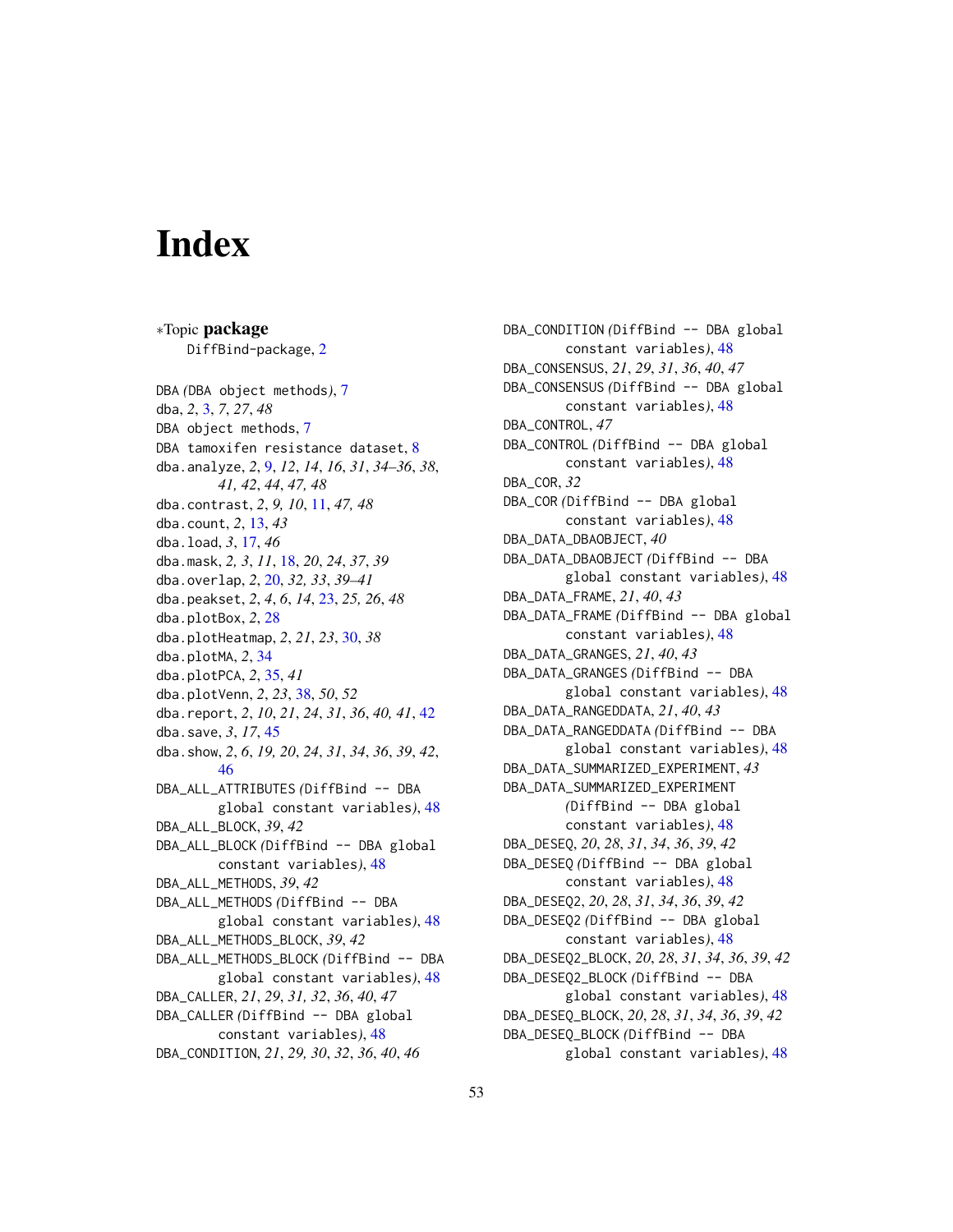DBA\_DESEQ\_CLASSIC *(*DiffBind -- DBA global constant variables*)*, [48](#page-47-0) DBA\_DESEQ\_GLM *(*DiffBind -- DBA global constant variables*)*, [48](#page-47-0) DBA\_EDGER, *20*, *28*, *31*, *34*, *36*, *39*, *42* DBA\_EDGER *(*DiffBind -- DBA global constant variables*)*, [48](#page-47-0) DBA\_EDGER\_BLOCK, *20*, *28*, *31*, *34*, *36*, *39*, *42* DBA\_EDGER\_BLOCK *(*DiffBind -- DBA global constant variables*)*, [48](#page-47-0) DBA\_EDGER\_CLASSIC *(*DiffBind -- DBA global constant variables*)*, [48](#page-47-0) DBA\_EDGER\_GLM *(*DiffBind -- DBA global constant variables*)*, [48](#page-47-0) DBA\_FACTOR, *21*, *29, 30*, *32*, *36*, *40*, *46* DBA\_FACTOR *(*DiffBind -- DBA global constant variables*)*, [48](#page-47-0) DBA\_FRIP, *47* DBA\_FRIP *(*DiffBind -- DBA global constant variables*)*, [48](#page-47-0) DBA\_GROUP, *28*, *32*, *36* DBA\_GROUP *(*DiffBind -- DBA global constant variables*)*, [48](#page-47-0) DBA\_ID, *21*, *29, 30*, *36*, *40*, *46* DBA\_ID *(*DiffBind -- DBA global constant variables*)*, [48](#page-47-0) DBA\_INALL, *32* DBA\_INALL *(*DiffBind -- DBA global constant variables*)*, [48](#page-47-0) DBA\_INTERVALS, *47* DBA\_INTERVALS *(*DiffBind -- DBA global constant variables*)*, [48](#page-47-0) DBA\_OLAP, *32* DBA\_OLAP *(*DiffBind -- DBA global constant variables*)*, [48](#page-47-0) DBA\_OLAP\_ALL, *20* DBA\_OLAP\_ALL *(*DiffBind -- DBA global constant variables*)*, [48](#page-47-0) DBA\_OLAP\_PEAKS, *20* DBA\_OLAP\_PEAKS *(*DiffBind -- DBA global constant variables*)*, [48](#page-47-0) DBA\_OLAP\_RATE, *20* DBA\_OLAP\_RATE *(*DiffBind -- DBA global constant variables*)*, [48](#page-47-0) DBA\_READS\_BAM *(*DiffBind -- DBA global constant variables*)*, [48](#page-47-0) DBA\_READS\_BED *(*DiffBind -- DBA global

constant variables*)*, [48](#page-47-0)

DBA\_READS\_DEFAULT *(*DiffBind -- DBA global constant variables*)*, [48](#page-47-0) DBA\_REPLICATE, *21*, *29*, *31, 32*, *36*, *40*, *47* DBA\_REPLICATE *(*DiffBind -- DBA global constant variables*)*, [48](#page-47-0) DBA\_SCORE\_READS, *31*, *37* DBA\_SCORE\_READS *(*DiffBind -- DBA global constant variables*)*, [48](#page-47-0) DBA\_SCORE\_READS\_FOLD, *31*, *37* DBA\_SCORE\_READS\_FOLD *(*DiffBind -- DBA global constant variables*)*, [48](#page-47-0) DBA\_SCORE\_READS\_MINUS, *31*, *37* DBA\_SCORE\_READS\_MINUS *(*DiffBind -- DBA global constant variables*)*, [48](#page-47-0) DBA\_SCORE\_RPKM, *31*, *37* DBA\_SCORE\_RPKM *(*DiffBind -- DBA global constant variables*)*, [48](#page-47-0) DBA\_SCORE\_RPKM\_FOLD, *31*, *37* DBA\_SCORE\_RPKM\_FOLD *(*DiffBind -- DBA global constant variables*)*, [48](#page-47-0) DBA\_SCORE\_SUMMIT *(*DiffBind -- DBA global constant variables*)*, [48](#page-47-0) DBA\_SCORE\_SUMMIT\_ADJ *(*DiffBind -- DBA global constant variables*)*, [48](#page-47-0) DBA\_SCORE\_SUMMIT\_POS *(*DiffBind -- DBA global constant variables*)*, [48](#page-47-0) DBA\_SCORE\_TMM\_MINUS\_EFFECTIVE, *31*, *37* DBA\_SCORE\_TMM\_MINUS\_EFFECTIVE *(*DiffBind -- DBA global constant variables*)*, [48](#page-47-0) DBA\_SCORE\_TMM\_MINUS\_EFFECTIVE\_CPM *(*DiffBind -- DBA global constant variables*)*, [48](#page-47-0) DBA\_SCORE\_TMM\_MINUS\_FULL, *31*, *37* DBA\_SCORE\_TMM\_MINUS\_FULL *(*DiffBind -- DBA global constant variables*)*, [48](#page-47-0) DBA\_SCORE\_TMM\_MINUS\_FULL\_CPM *(*DiffBind -- DBA global constant variables*)*, [48](#page-47-0) DBA\_SCORE\_TMM\_READS\_EFFECTIVE, *31*, *37* DBA\_SCORE\_TMM\_READS\_EFFECTIVE *(*DiffBind -- DBA global constant variables*)*, [48](#page-47-0) DBA\_SCORE\_TMM\_READS\_EFFECTIVE\_CPM *(*DiffBind -- DBA global constant variables*)*, [48](#page-47-0) DBA\_SCORE\_TMM\_READS\_FULL, *31*, *37*